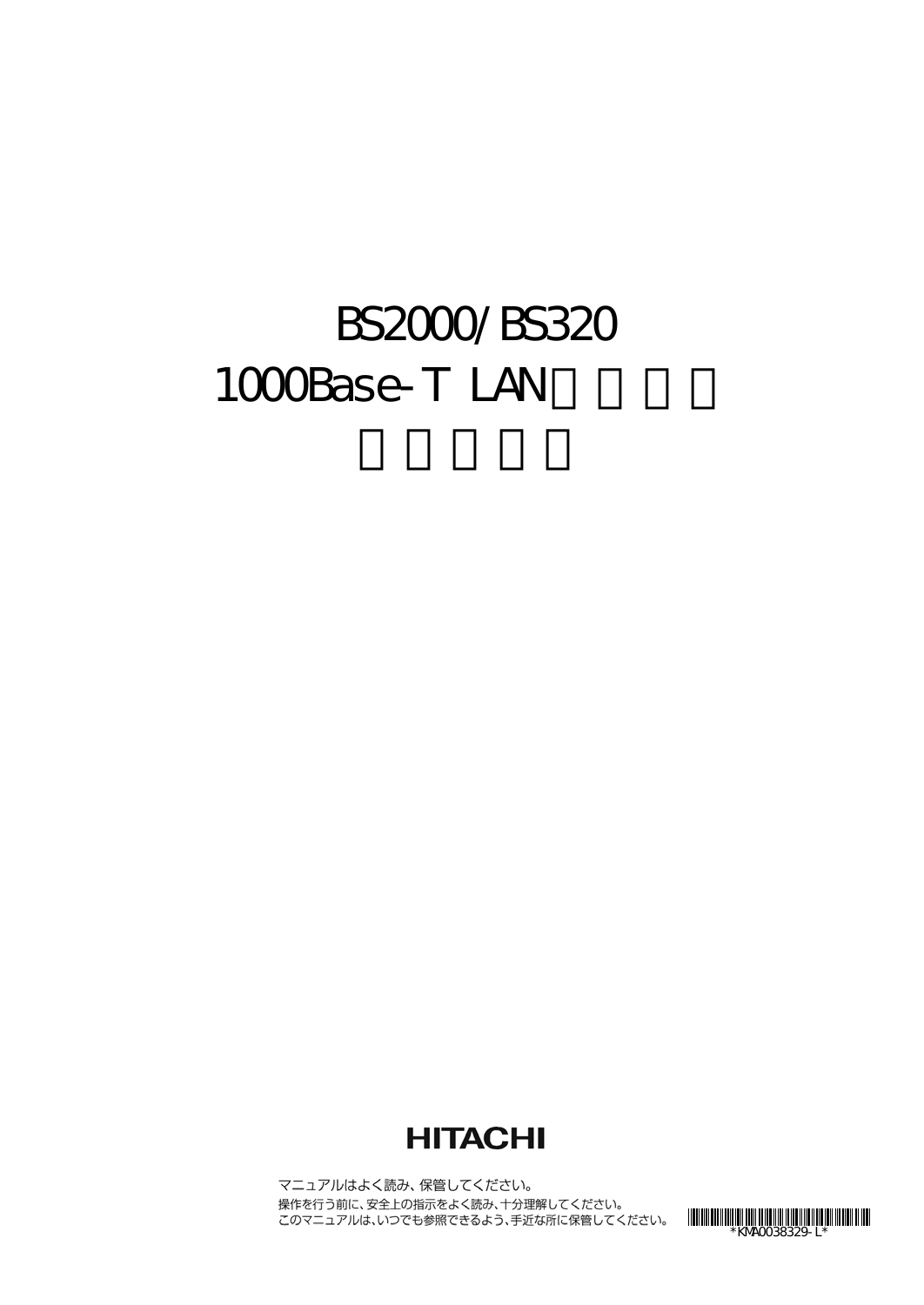VCCI-A

本製品の外来電磁波に対する耐力は、国際電気標準会議規格 IEC61000-4-3「放射無線周波電磁界イミュ

 $\sim$  2  $\sim$  2  $\sim$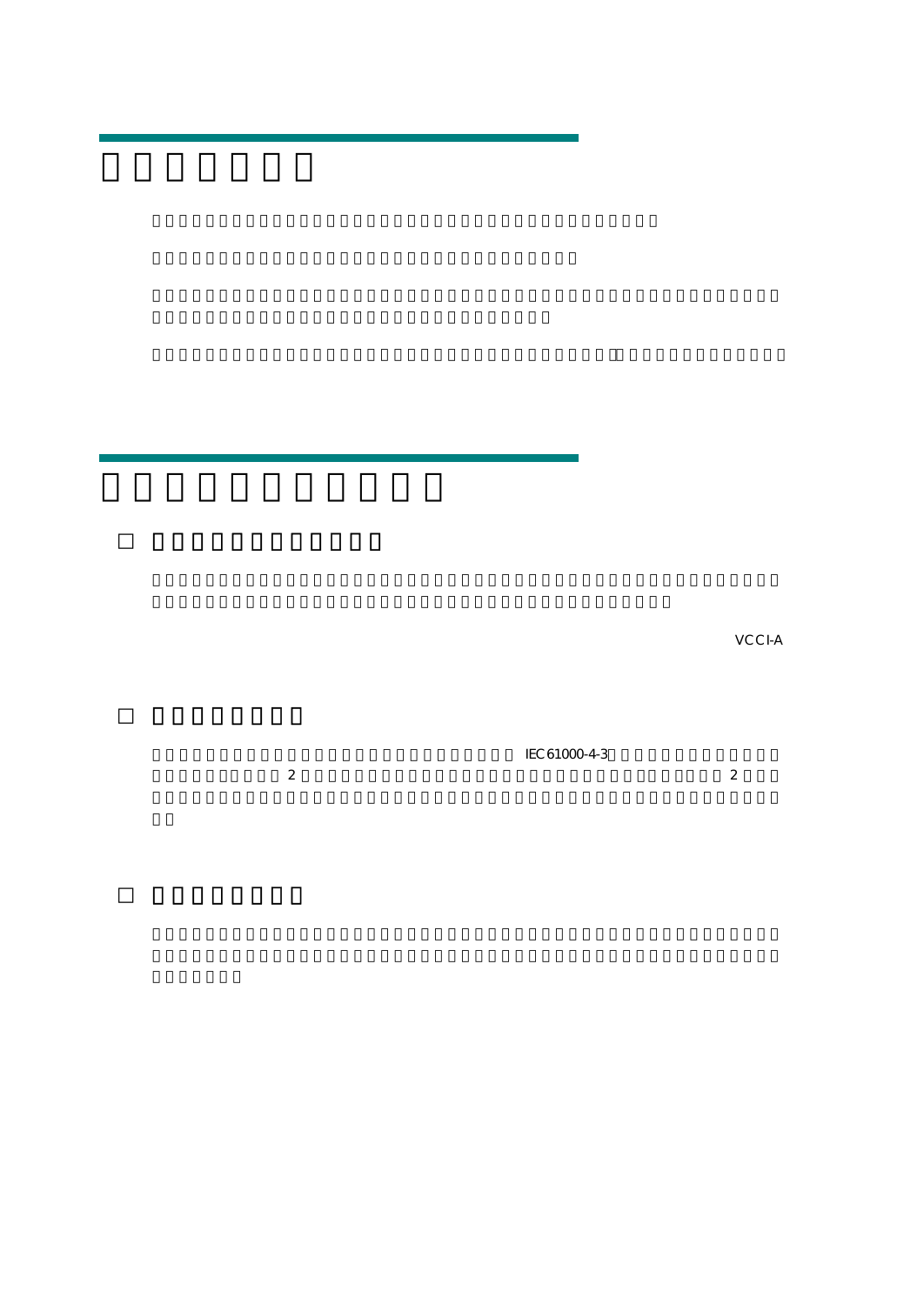|         |                | Microsoft Windows Windows Server Hyper-V |               | Microsoft Corporation |
|---------|----------------|------------------------------------------|---------------|-----------------------|
|         |                |                                          |               |                       |
| Intel   |                | Intel Corporation                        |               |                       |
| Linux   | Linus Torvalds |                                          |               |                       |
| Red Hat |                |                                          | Red Hat, Inc. |                       |

Copyright© Hitachi, Ltd. 2009-2014. All rights reserved.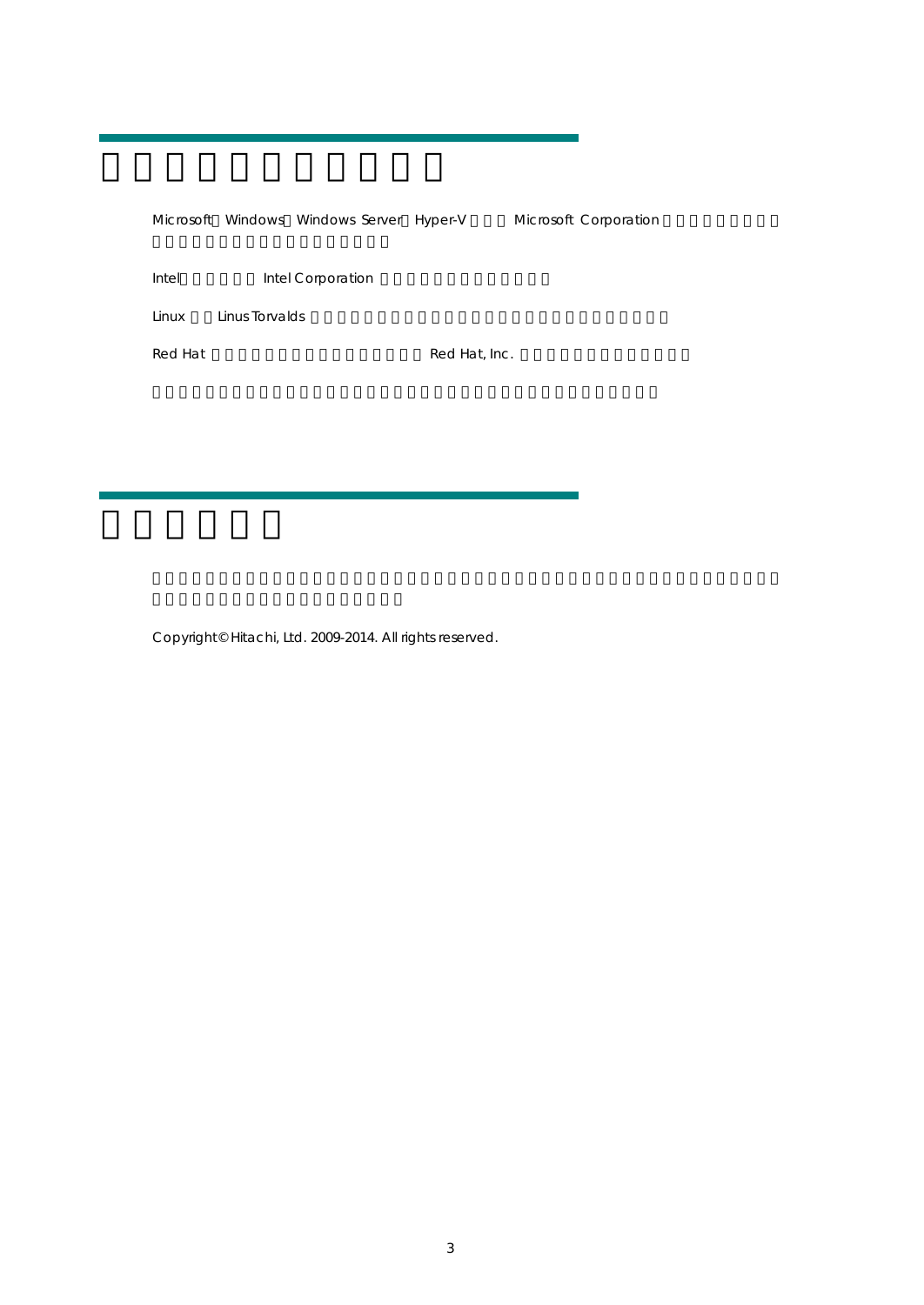BS2000/BS320 1000Base-T LAN



オペレーティングシステム**(OS)**の略称について

OS Service Pack

Microsoft® Windows Server® 2012 R2 Standard

( Windows Server 2012 R2 Standard)

Microsoft® Windows Server® 2012 R2 Datacenter

( Windows Server 2012 R2 Datacenter)

Microsoft® Windows Server® 2012 Standard

( Windows Server 2012 Standard)

Microsoft® Windows Server® 2012 Datacenter

( Windows Server 2012 Datacenter)

Microsoft® Windows Server® 2008 R2 Standard

( Windows Server 2008 R2 Standard)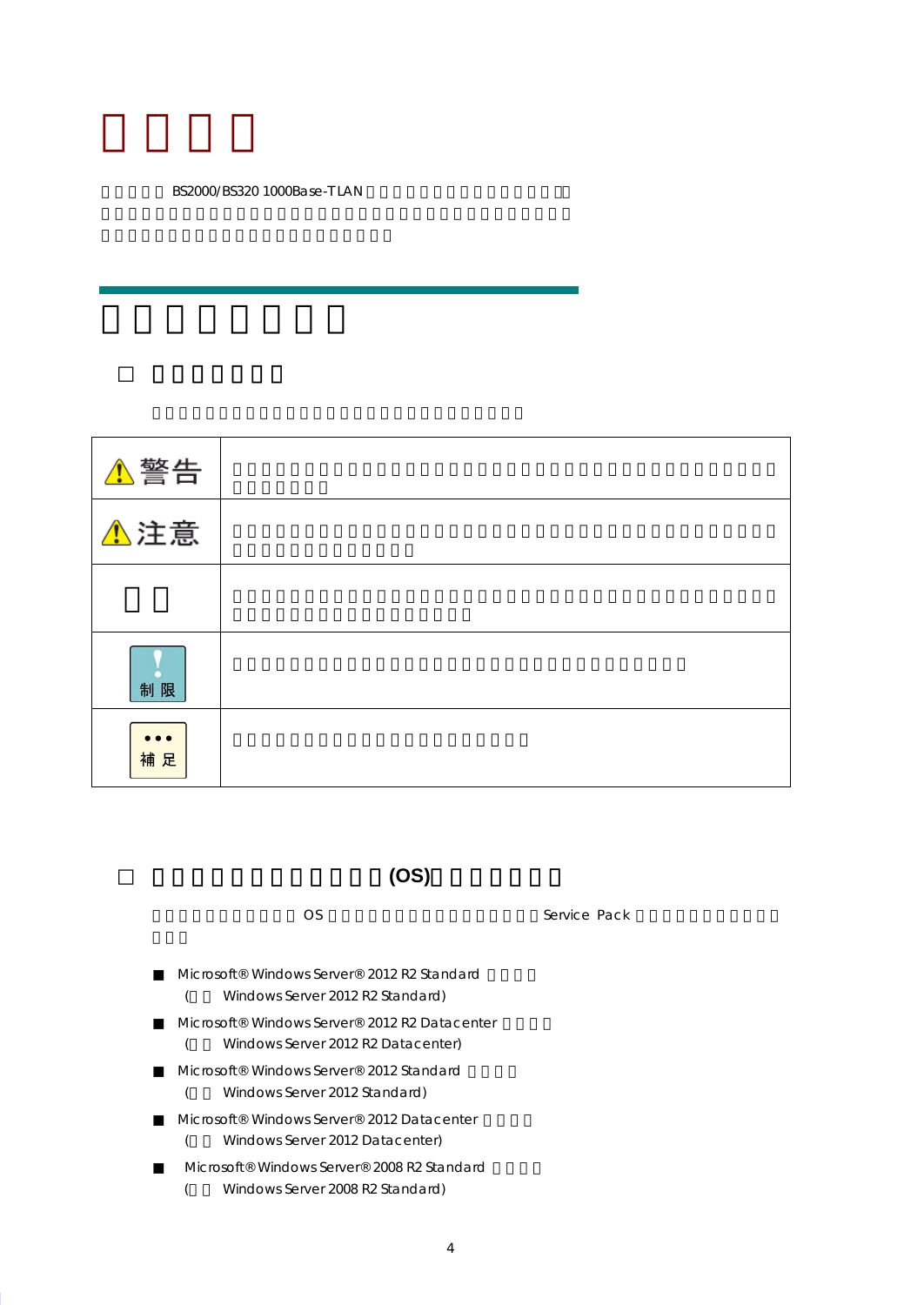Microsoft® Windows Server® 2008 R2 Enterprise

( Windows Server 2008 R2 Enterprise)

Microsoft® Windows Server® 2008 R2 Datacenter

( Windows Server 2008 R2 Datacenter)

Microsoft® Windows Server® 2008 Standard 32-bit

( Windows Server 2008 Standard 32-bit)

Microsoft® Windows Server® 2008 Enterprise 32-bit

( Windows Server 2008 Enterprise 32-bit)

Microsoft® Windows Server® 2008 Datacenter 32-bit ( Windows Server 2008 Datacenter 32-bit)

Microsoft® Windows Server® 2008 Standard without Hyper-V™ 32-bit ( Windows Server 2008 Standard without Hyper-V 32bit)

Microsoft® Windows Server® 2008 Enterprise without Hyper-V™ 32-bit ( Windows Server 2008 Enterprise without Hyper-V 32-bit)

Microsoft® Windows Server® 2008 Datacenter without Hyper-V™ 32-bit ( Windows Server 2008 Datacenter without Hyper-V 32-bit)

Microsoft® Windows Server® 2008 Standard

Windows Server 2008 Standard)

Microsoft® Windows Server® 2008 Enterprise

( Windows Server 2008 Enterprise)

Microsoft® Windows Server® 2008 Datacenter

( Windows Server 2008 Datacenter)

Microsoft® Windows Server® 2008 Standard without Hyper-V™ ( Windows Server 2008 Standard without Hyper-V)

Microsoft® Windows Server® 2008 Enterprise without Hyper-V™ ( Windows Server 2008 Enterprise without Hyper-V)

Microsoft® Windows Server® 2008 Datacenter without Hyper-V™ ( Windows Server 2008 Datacenter without Hyper-V)

Microsoft® Windows Server® 2003 R2, Standard Edition

( Windows Server 2003 R2, Standard Edition)

Microsoft® Windows Server® 2003 R2, Enterprise Edition

( Windows Server 2003 R2, Enterprise Edition)

Microsoft® Windows Server® 2003 R2, Standard x64 Edition ( Windows Server 2003 R2, Standard x64 Edition)

Microsoft® Windows Server® 2003 R2, Enterprise x64 Edition ( Windows Server 2003 R2, Enterprise x64 Edition)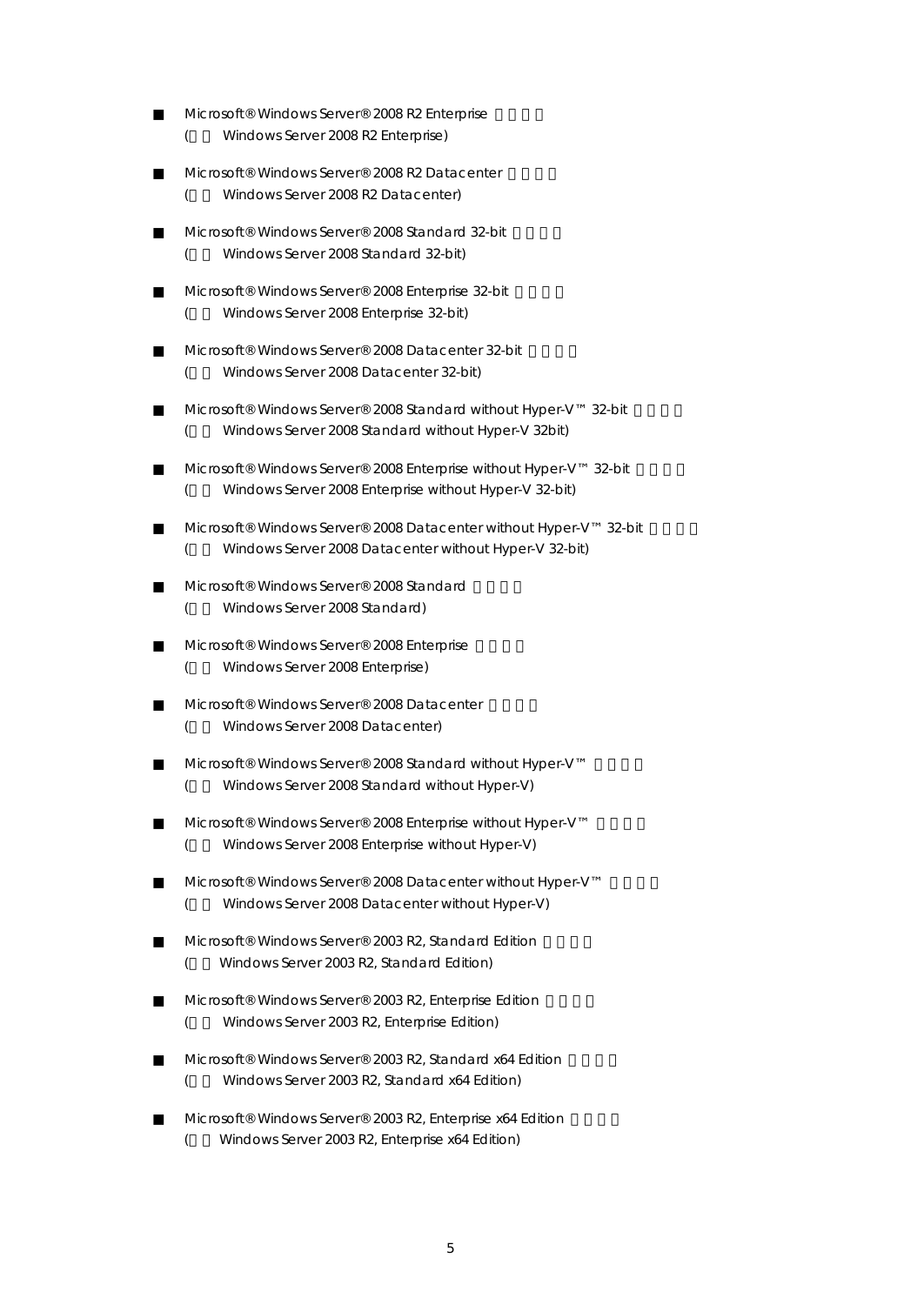$\overline{OS}$  OS

| <b>OS</b>                    | OS                                                    |
|------------------------------|-------------------------------------------------------|
| Windows Server 2012          | Windows Server 2012 Standard                          |
|                              | Windows Server 2012 Datacenter                        |
| Windows Server 2012 R2       | Windows Server 2012 R2 Standard                       |
|                              | Windows Server 2012 R2 Datacenter                     |
| Windows Server 2008 R2       | Windows Server 2008 R2 Standard                       |
|                              | Windows Server 2008 R2 Enterprise                     |
|                              | Windows Server 2008 R2 Datacenter                     |
| Windows Server 2008          | Windows Server 2008 R2 Standard                       |
|                              | Windows Server 2008 R2 Enterprise                     |
|                              | Windows Server 2008 R2 Datacenter                     |
|                              | Windows Server 2008 Standard 32-bit                   |
|                              | Windows Server 2008 Enterprise 32-bit                 |
|                              | Windows Server 2008 Datacenter 32-bit                 |
|                              | Windows Server 2008 Standard without Hyper-V 32-bit   |
|                              | Windows Server 2008 Enterprise without Hyper-V 32-bit |
|                              | Windows Server 2008 Datacenter without Hyper-V 32-bit |
|                              | Windows Server 2008 Standard                          |
|                              | Windows Server 2008 Enterprise                        |
|                              | Windows Server 2008 Datacenter                        |
|                              | Windows Server 2008 Standard without Hyper-V          |
|                              | Windows Server 2008 Enterprise without Hyper-V        |
|                              | Windows Server 2008 Datacenter without Hyper-V        |
| Windows Server 2008 32bit    | Windows Server 2008 Standard 32-bit                   |
|                              | Windows Server 2008 Enterprise 32-bit                 |
|                              | Windows Server 2008 Datacenter 32-bit                 |
|                              | Windows Server 2008 Standard without Hyper-V 32-bit   |
|                              | Windows Server 2008 Enterprise without Hyper-V 32-bit |
|                              | Windows Server 2008 Datacenter without Hyper-V 32-bit |
| Windows Server 2008 64bit    | Windows Server 2008 Standard                          |
|                              | Windows Server 2008 Enterprise                        |
|                              | Windows Server 2008 Datacenter                        |
|                              | Windows Server 2008 Standard without Hyper-V          |
|                              | Windows Server 2008 Enterprise without Hyper-V        |
|                              | Windows Server 2008 Datacenter without Hyper-V        |
| Windows Server 2003 R2       | Windows Server 2003 R2, Standard Edition              |
|                              | Windows Server 2003 R2, Enterprise Edition            |
|                              | Windows Server 2003 R2, Standard x64 Edition          |
|                              | Windows Server 2003 R2, Enterprise x64 Edition        |
| Windows Server 2003          | Windows Server 2003 R2, Standard Edition              |
|                              | Windows Server 2003 R2, Enterprise Edition            |
|                              | Windows Server 2003 R2, Standard x64 Edition          |
|                              | Windows Server 2003 R2, Enterprise x64 Edition        |
| Windows Server 2003 R2 32bit | Windows Server 2003 R2, Standard Edition              |
|                              | Windows Server 2003 R2, Enterprise Edition            |
| Windows Server 2003 R2 64bit | Windows Server 2003 R2, Standard x64 Edition          |
|                              | Windows Server 2003 R2, Enterprise x64 Edition        |
| Red Hat Enterprise Linux     | Red Hat Enterprise Linux 5.3(x86)                     |
|                              | Red Hat Enterprise Linux 5.3(AMD/Intel64)             |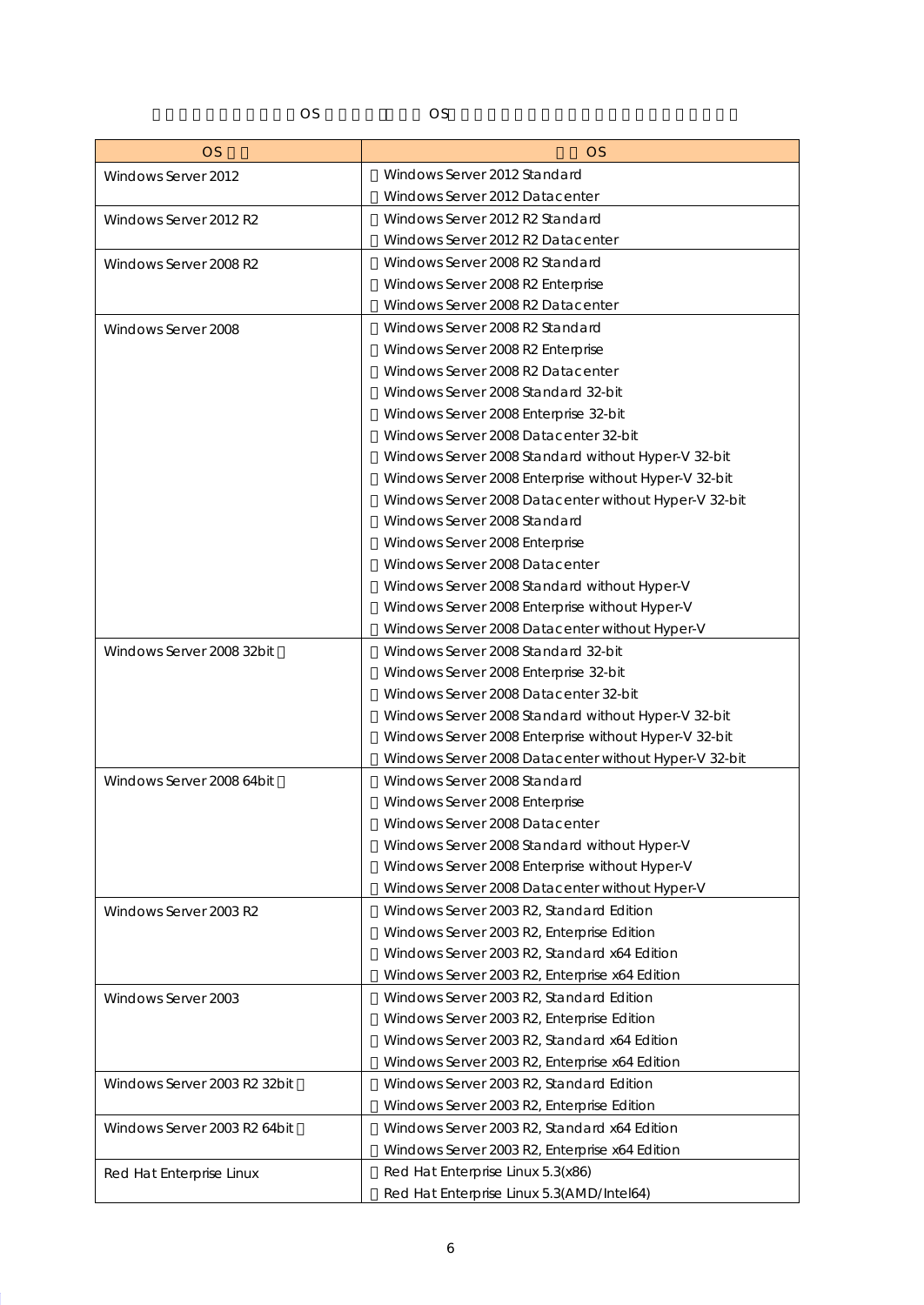|                              | Red Hat Enterprise Linux 5.4(x86)           |
|------------------------------|---------------------------------------------|
|                              | Red Hat Enterprise Linux 5.4(AMD/Intel64)   |
|                              | Red Hat Enterprise Linux 5.6(x86)           |
|                              | Red Hat Enterprise Linux 5.6(AMD/Intel64)   |
|                              | Red Hat Enterprise Linux 5.7(x86)           |
|                              | Red Hat Enterprise Linux 5.7(AMD/Intel64)   |
|                              | Red Hat Enterprise Linux 6.1(32-bit x86)    |
|                              | Red Hat Enterprise Linux 6.1(64-bit x86_64) |
|                              | Red Hat Enterprise Linux 6.2(32-bit x86)    |
|                              | Red Hat Enterprise Linux 6.2(64-bit x86_64) |
| Red Hat Enterprise Linux 5.3 | Red Hat Enterprise Linux 5.3 (x86)          |
|                              | Red Hat Enterprise Linux 5.3(AMD/Intel64)   |
| Red Hat Enterprise Linux 5.4 | Red Hat Enterprise Linux 5.4 (x86)          |
|                              | Red Hat Enterprise Linux 5.4 (AMD/Intel64)  |
| Red Hat Enterprise Linux 5.6 | Red Hat Enterprise Linux 5.6(x86)           |
|                              | Red Hat Enterprise Linux 5.6(AMD/Intel64)   |
| Red Hat Enterprise Linux 5.7 | Red Hat Enterprise Linux 5.7(x86)           |
|                              | Red Hat Enterprise Linux 5.7(AMD/Intel64)   |
| Red Hat Enterprise Linux 6.1 | Red Hat Enterprise Linux 6.1(32-bit x86)    |
|                              | Red Hat Enterprise Linux 6.1(64-bit x86_64) |
| Red Hat Enterprise Linux 6.2 | Red Hat Enterprise Linux 6.2(32-bit x86)    |
|                              | Red Hat Enterprise Linux 6.2(64-bit x86_64) |
| <b>VMware</b>                | VMware ESX 4.0 update1                      |
|                              | VMware ESX 4.1 update1                      |
|                              | VMware ESXi 5.0                             |
|                              | VMware ESXi 5.1                             |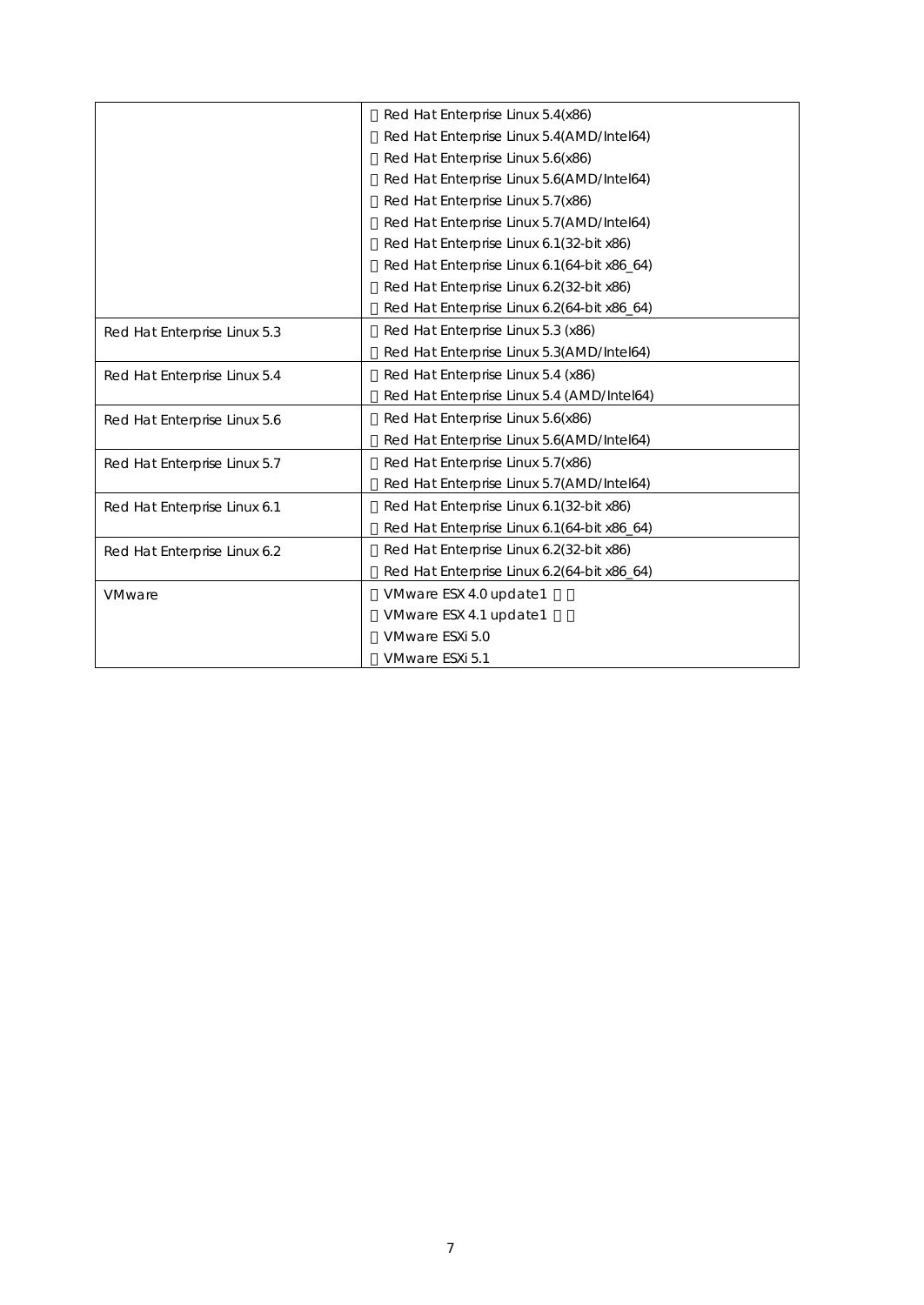| 2Port 1000Base-TLAN           | BS2000        | GV-CN2N1G1N1[BX]  |
|-------------------------------|---------------|-------------------|
|                               |               | GZ-CN2N1G1N1[BX]  |
|                               |               | GV-CN2D1G1N1 [EX] |
|                               |               | GZ-CN2D1G1N1 [EX] |
|                               | <b>BS320</b>  | GG-CN9P1G1N1[EX]  |
| 4Port 1000Base-T LAN          | <b>BS2000</b> | GV-CN2N1G2N1[BX]  |
|                               |               | GZ-CN2N1G2N1[BX]  |
|                               |               | GV-CN2D1G2N1 [EX] |
|                               |               | GZ-CN2D1G2N1 [EX] |
|                               | <b>BS320</b>  | GG-CN9P1G2N1[EX]  |
| 4Port 1000Base-T LAN<br>(ET2) | <b>BS2000</b> | GV-CN2N1G3N1[BX]  |
|                               |               | GZ-CN2N1G3N1[BX]  |
|                               |               | GV-CN2D1G3N1 [EX] |
|                               |               | GZ-CN2D1G3N1 [EX] |
|                               | <b>BS320</b>  | GG-CN9P1G2N2[EX]  |

 $\delta$ 

 $FAX$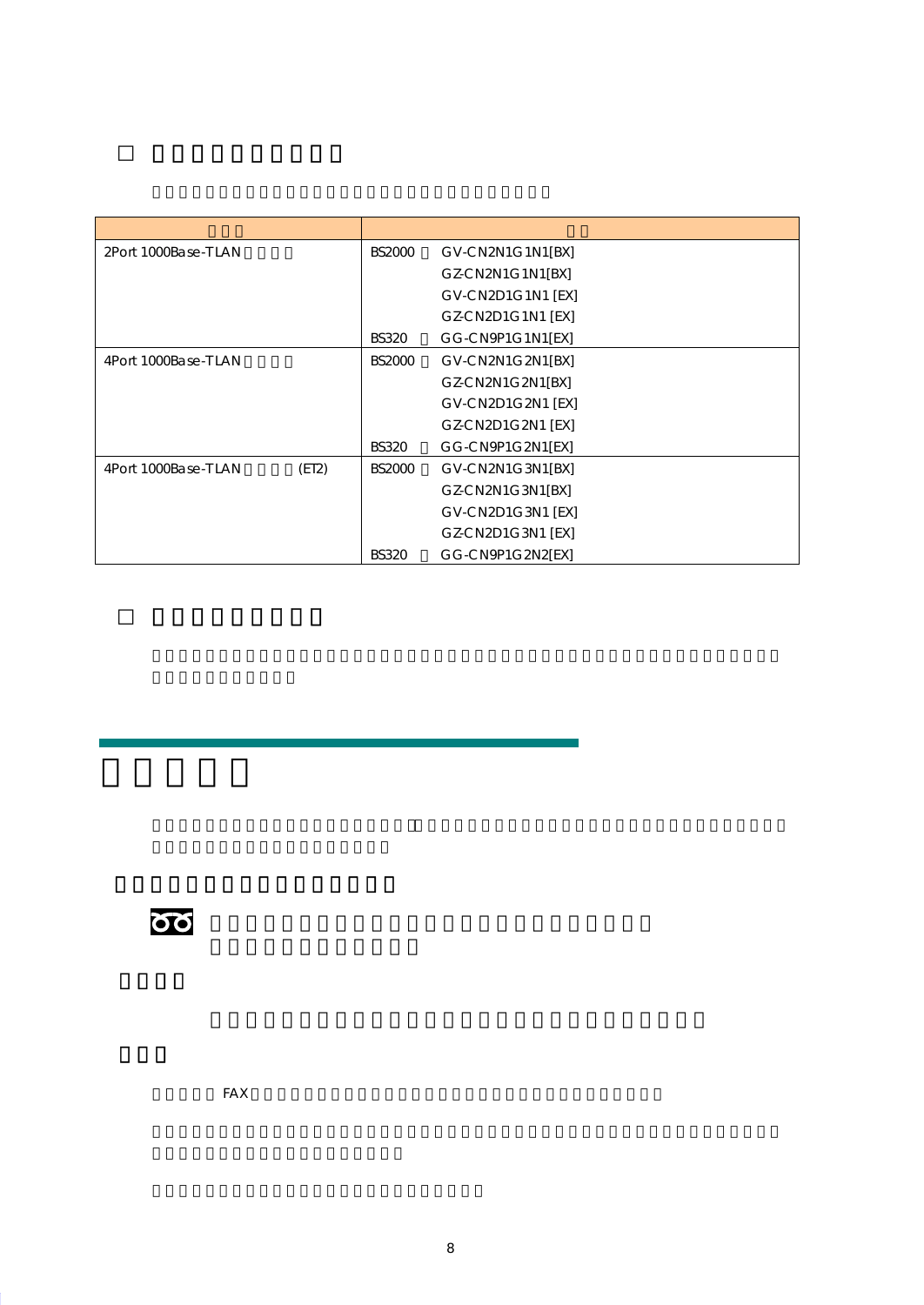

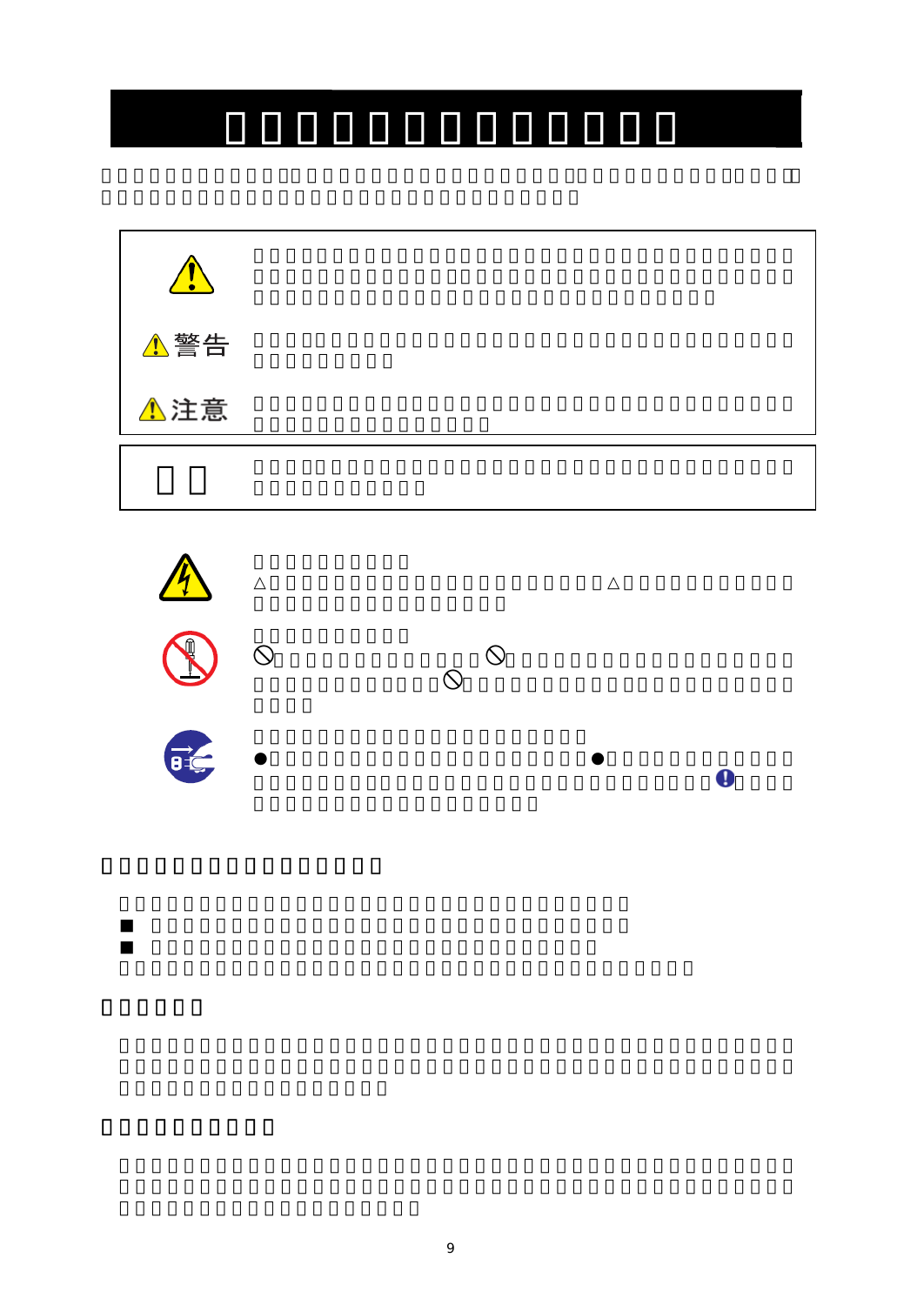



 $\overline{a}$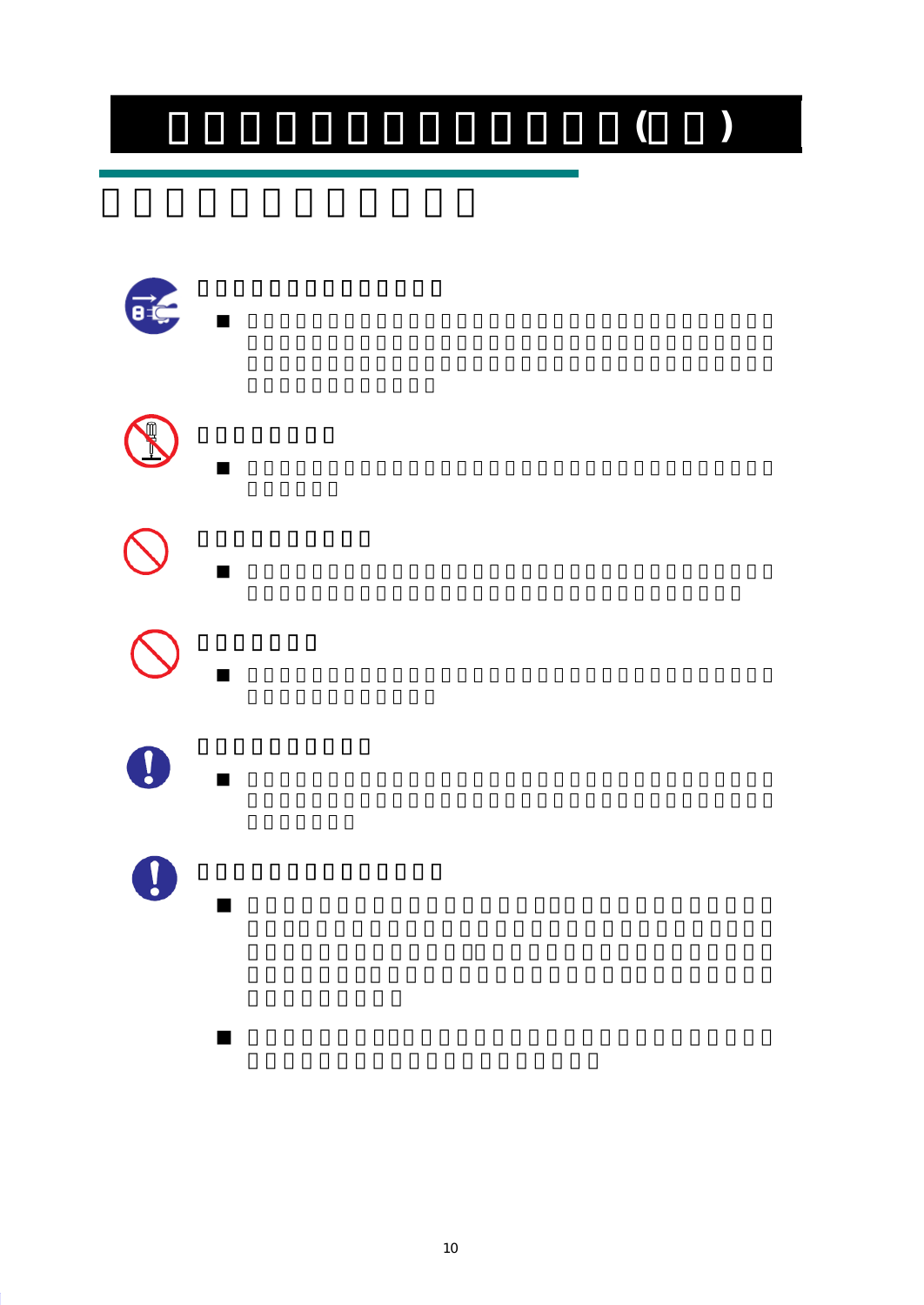







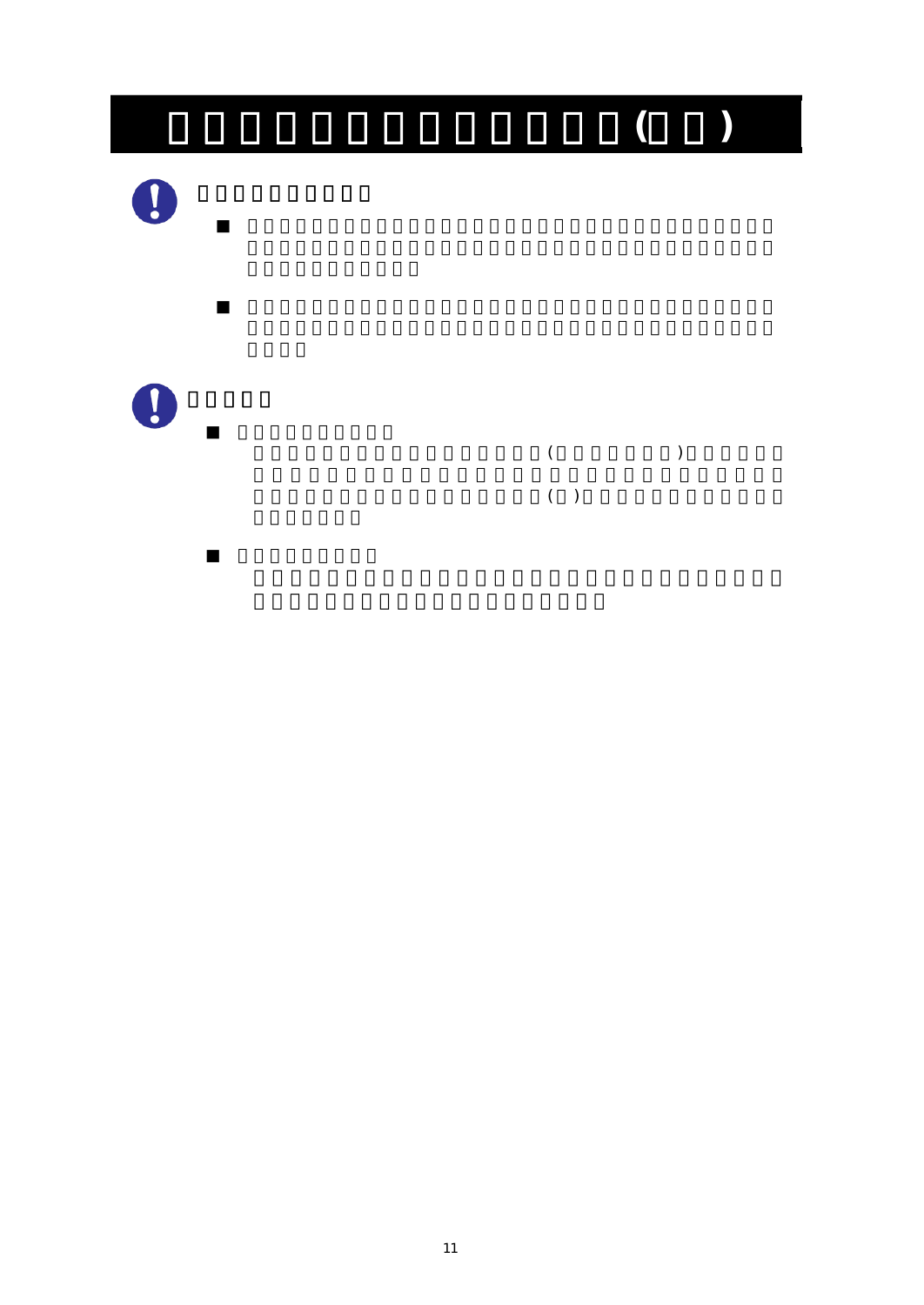





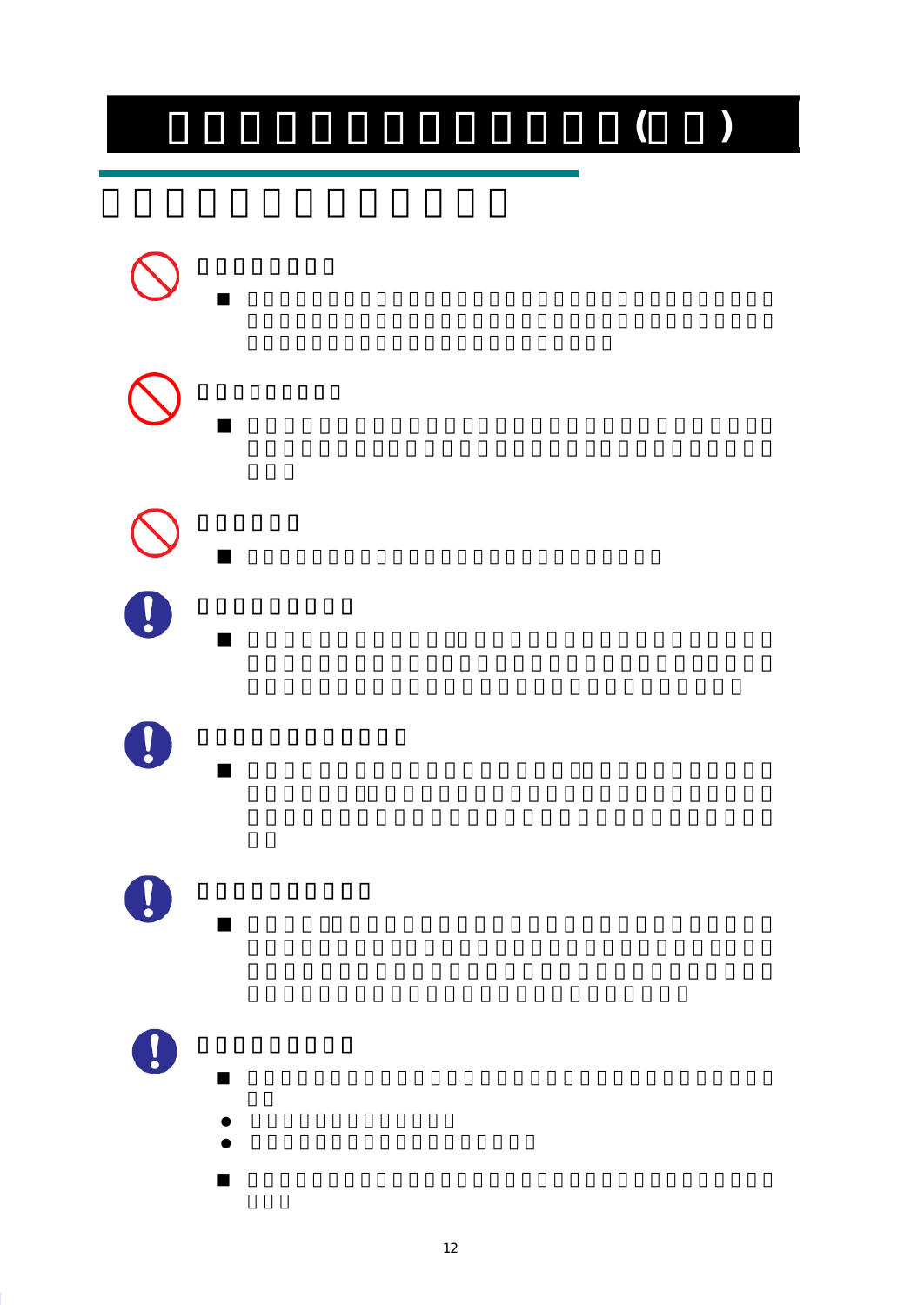



関連ページ→本書 P.20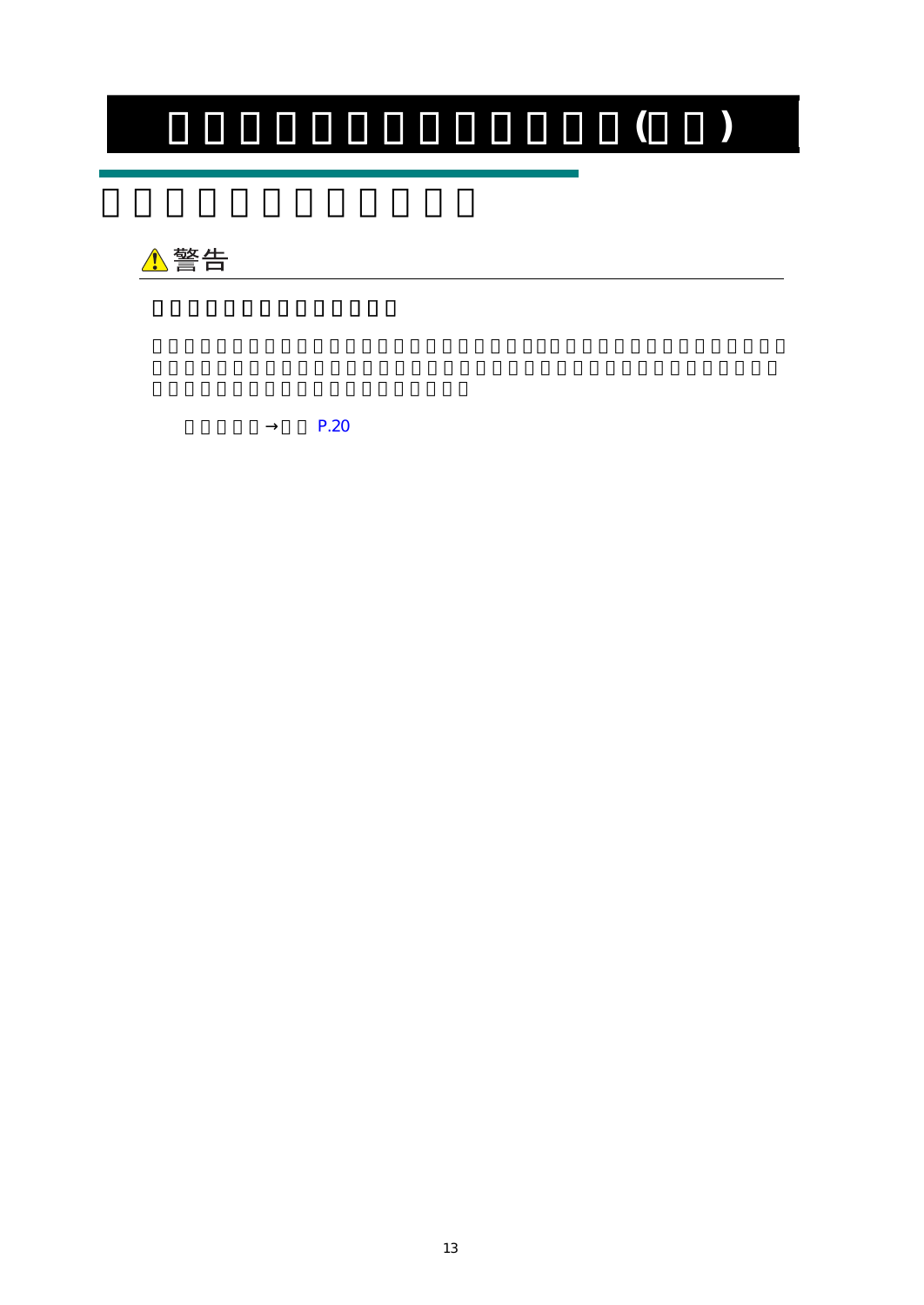



Í

P.23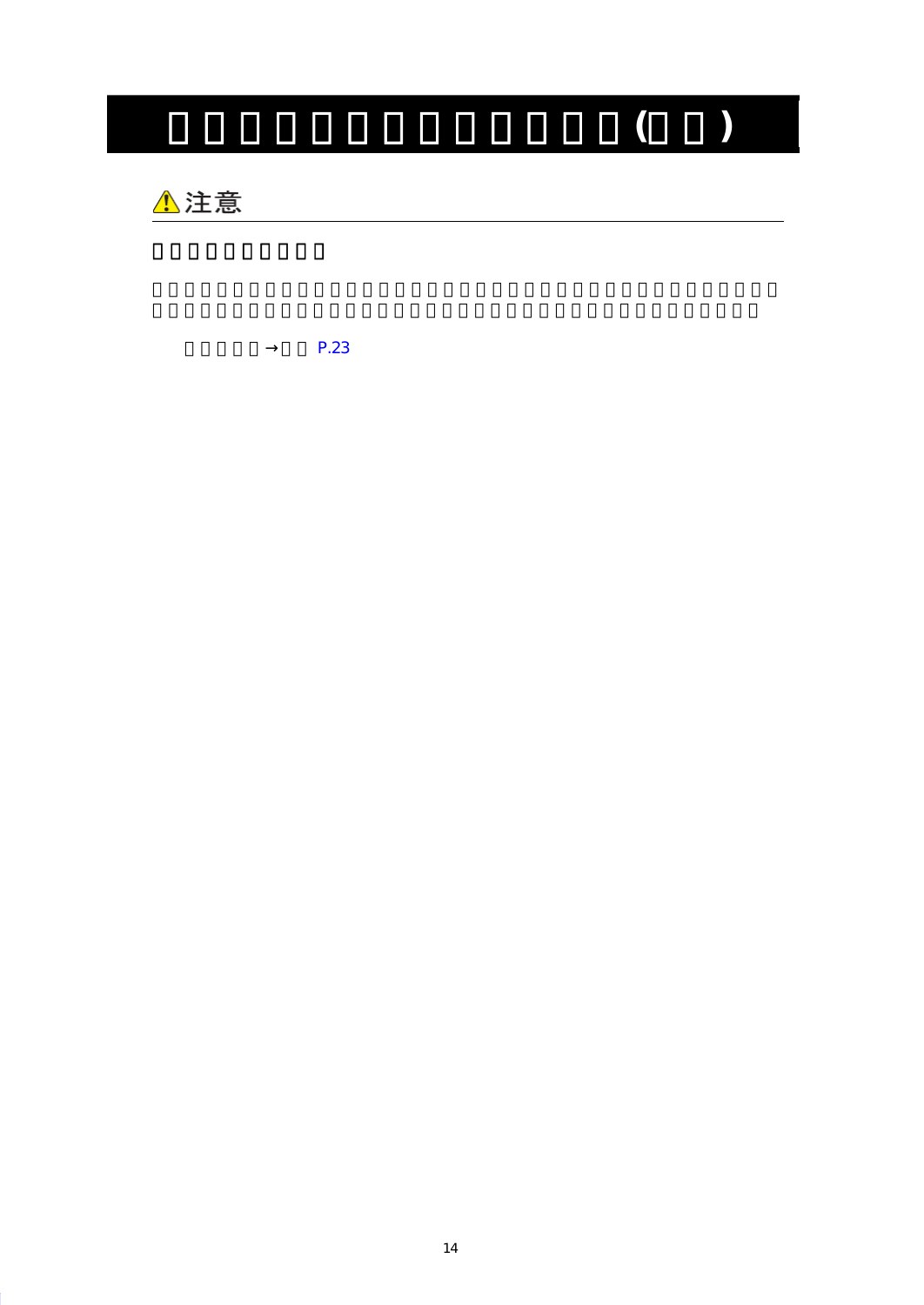# 安全にお使いいただくために**(**続き**)**

P.23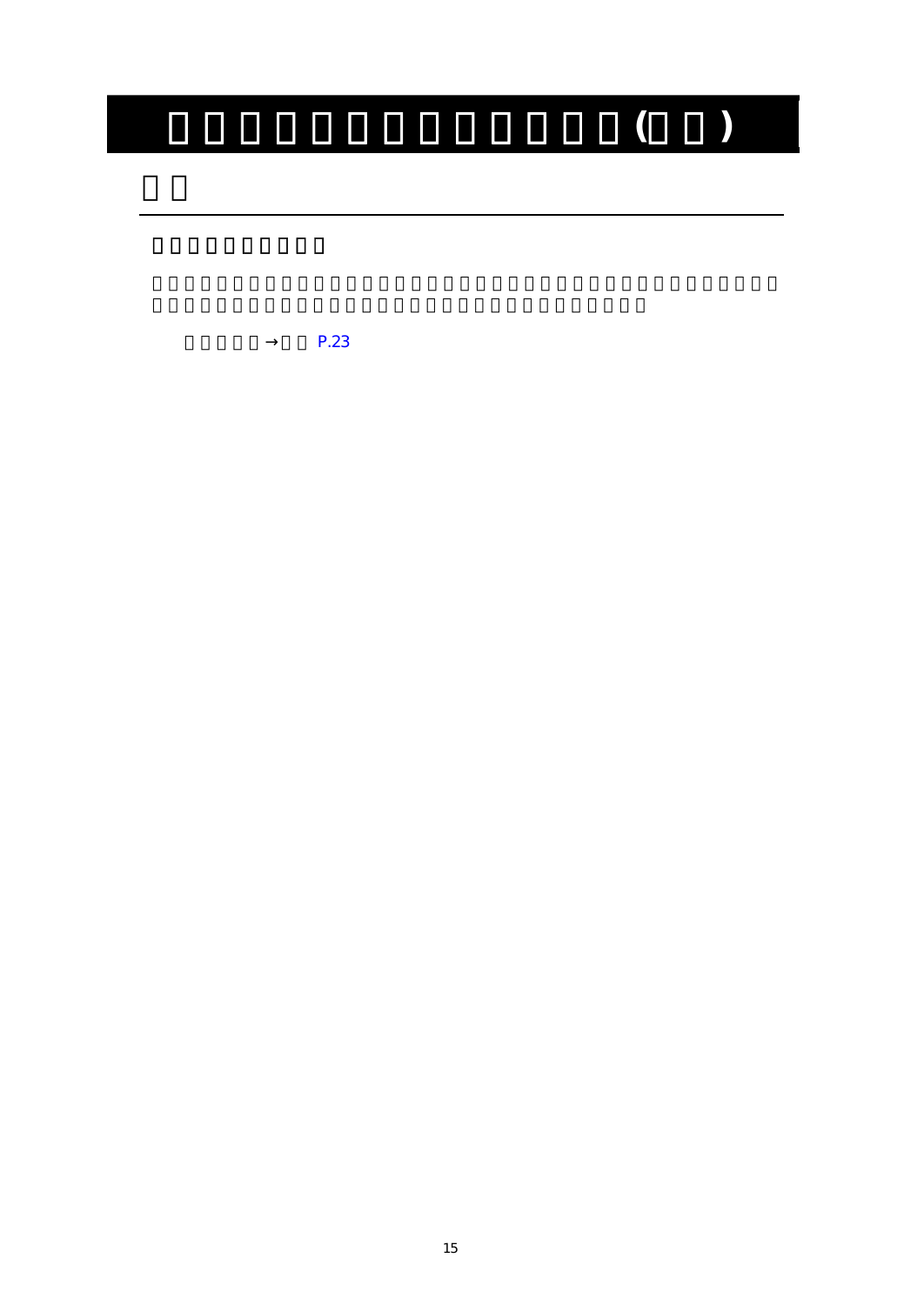| ↑              |
|----------------|
|                |
|                |
|                |
|                |
| $\overline{R}$ |
|                |
|                |
|                |
| 1Λ             |
|                |
| 12             |
| 13             |

 $\sim$   $\sim$ 

 $\mathbf{1}$ 

| (2Port 1000Base-T LAN<br>IED. |                                                     |          |
|-------------------------------|-----------------------------------------------------|----------|
|                               | (4Port 1000Base-TLAN) (4Port 1000Base-TLAN (ET2))22 |          |
| IED.                          | (4Port 1000Base-TLAN) (4Port 1000Base-TLAN          | (ET2))22 |
|                               |                                                     |          |

| 24                                               |
|--------------------------------------------------|
|                                                  |
| (Windows Server 2012/ Windows Server 2012 R2)25  |
| (Windows Server 2012/ Windows Server 2012 R2)28  |
| (Windows Server 2012/ Windows Server 2012 R2).29 |
| (Windows Server 2008, Windows Server 2008 R2) 31 |
| (Windows Server 2008, Windows Server 2008 R2) 35 |
| (Windows Server 2008, Windows Server 2008 R2)36  |
|                                                  |
|                                                  |
|                                                  |
|                                                  |
|                                                  |
|                                                  |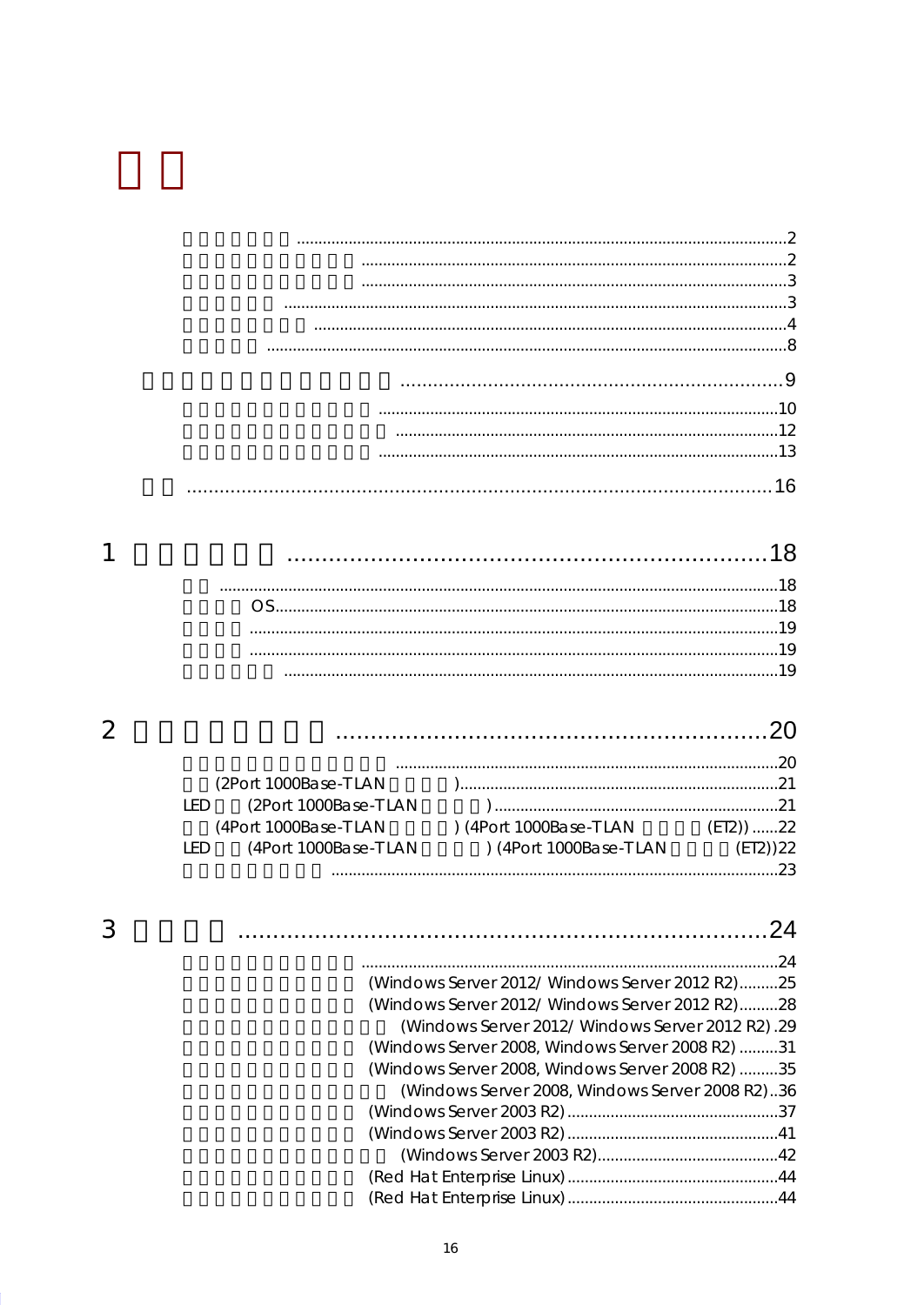|                                                | 45 |
|------------------------------------------------|----|
| (Windows Server 2008, Windows Server 2008 R2)  |    |
|                                                |    |
| (Windows Server 2008, Windows Server 2008R2)49 |    |
| (Windows Server 2008, WindowsServer            |    |
|                                                |    |
|                                                |    |
|                                                |    |
|                                                |    |

| (4Port 1000Base-T LAN |
|-----------------------|
| (4Port 1000Base-T LAN |

| <b>inuv</b> |  |
|-------------|--|
|             |  |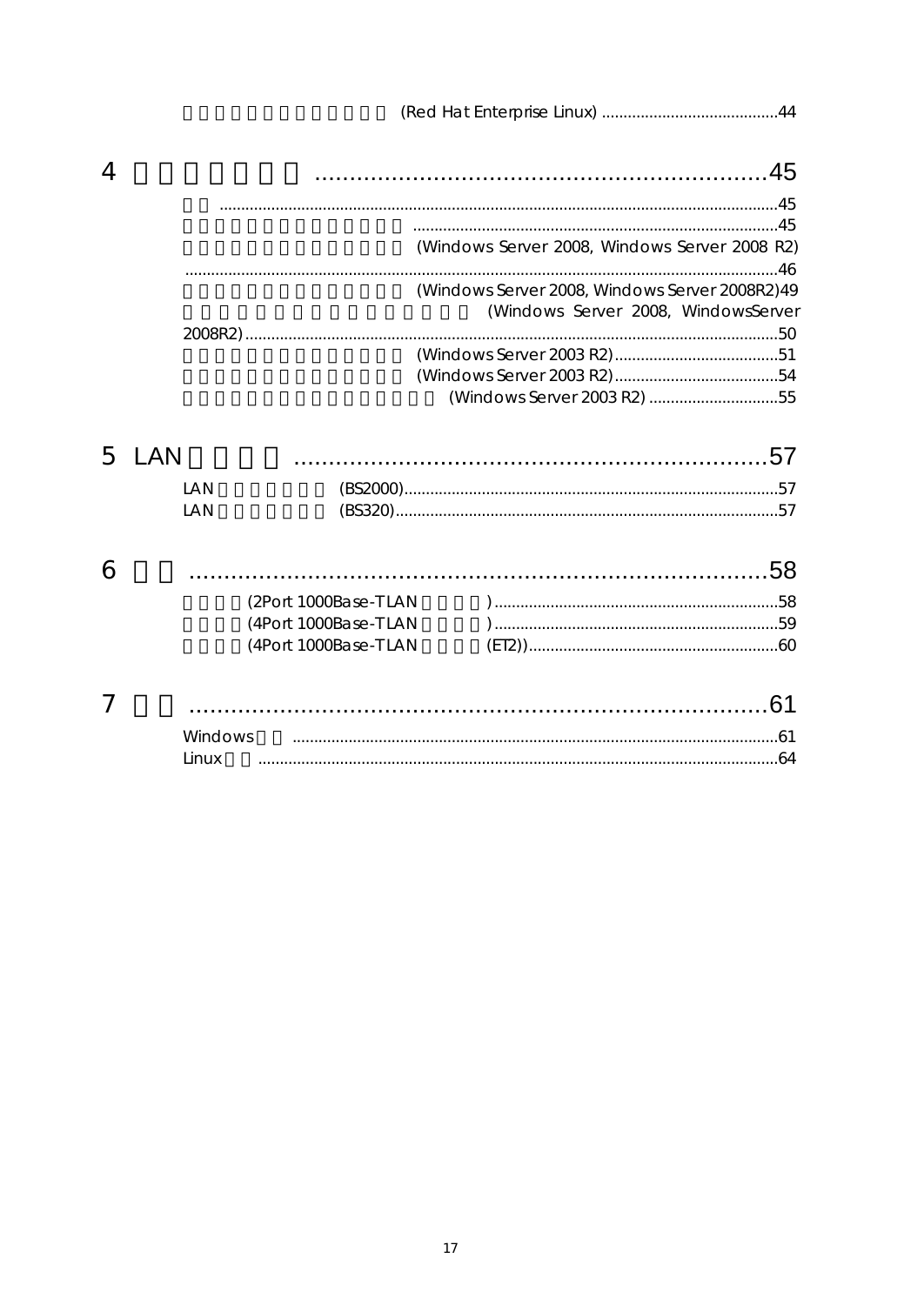1

1000Base-T LAN

PCI Express(PCIe) 1000BASE-T (IEEE802.3ab)

エンハンスド・カテゴリ 5 ケーブルで接続 PCI Express x4 x8 3 2000Base-T LAN

OS

| 1000Base-TLAN<br>Web | BS2000/BS320                 | OS<br><b>OS</b> | O <sub>S</sub> | BladeSymphony |
|----------------------|------------------------------|-----------------|----------------|---------------|
|                      | Windows Server 2003 R2       |                 |                |               |
|                      | Windows Server 2008          |                 |                |               |
|                      | Windows Server 2008 R2       |                 |                |               |
|                      | Windows Server 2012          |                 |                |               |
|                      | Windows Server 2012 R2       |                 |                |               |
|                      | Red Hat Enterprise Linux 5.3 |                 |                |               |
|                      | Red Hat Enterprise Linux 6.1 |                 |                |               |
|                      | VMware ESX 4.0 update 1      |                 |                |               |
|                      | VMware ESX 4.1 update 1      |                 |                |               |
|                      | VMware FSXi 5.0              |                 |                |               |
|                      | VMware ESXi 5.1              |                 |                |               |
|                      |                              |                 |                |               |
| Web                  |                              | BS2000/BS320    | <b>OS</b>      |               |

2 or 4

http://www.hitachi.co.jp/products/bladesymphony/product/os.html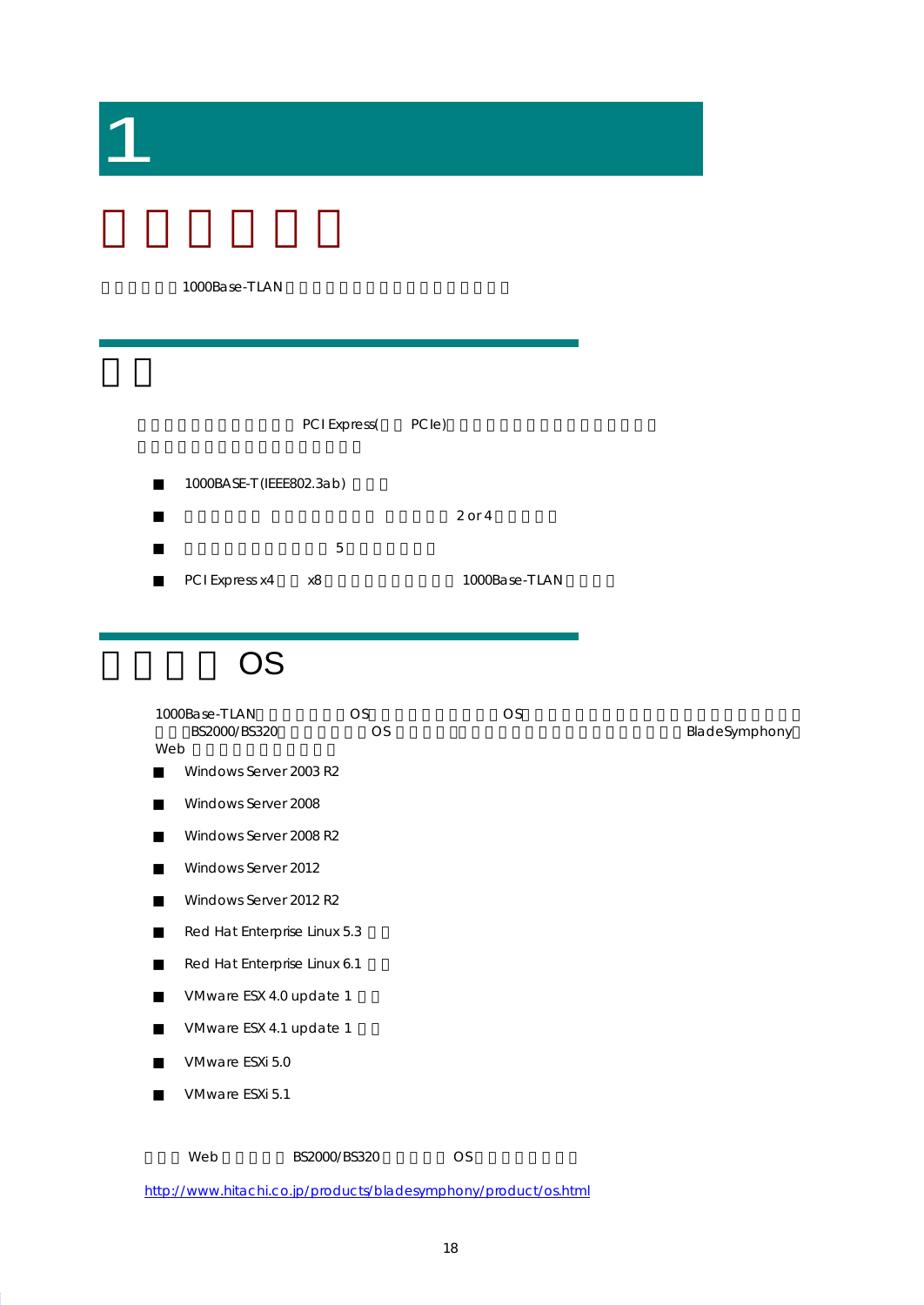| Windows Server 2003 R2 |  |
|------------------------|--|
|                        |  |

Windows Server 2003 R2 TCP

KB936594

(http://support.microsoft.com/kb/936594/ja)

Windows Server 2003 R2 **BS2000/BS320** SystemInstaller Windows2003 R2 SNP

PXE **PXE** PXE Wake On LAN Wake On LAN iSCSI iSCSI 1000Base-T LAN TCP/IP Checksum Offload TCP/IP LAN  $\Box$  $\overline{C}$  OS and  $\overline{C}$  of  $\overline{C}$   $\overline{C}$   $\overline{C}$   $\overline{C}$   $\overline{C}$   $\overline{C}$   $\overline{C}$   $\overline{C}$   $\overline{C}$   $\overline{C}$   $\overline{C}$   $\overline{C}$   $\overline{C}$   $\overline{C}$   $\overline{C}$   $\overline{C}$   $\overline{C}$   $\overline{C}$   $\overline{C}$   $\overline{C}$   $\overline{C}$   $\overline{$  $\overline{OS}$  and  $\overline{OS}$  $\overline{O}$ S  $\overline{LAN}$ 

1000Base-T LAN 7000Base-T LAN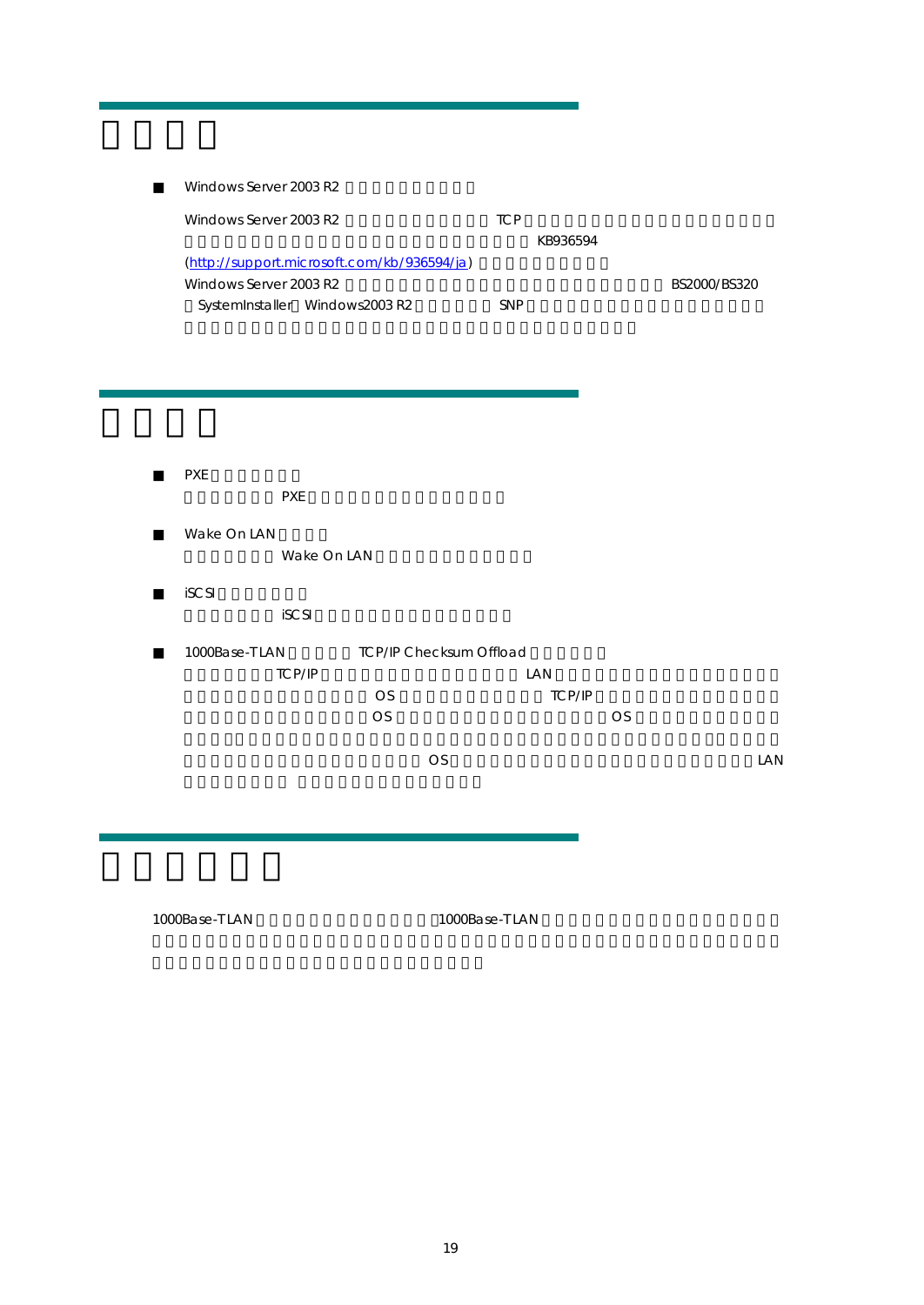1000Base-T LAN BladeSymphony



1000Base-T LAN



1000Base-T LAN PCIe

... 補足 Windows Server 2012 R2 1000Base-T LAN

e1iemsg.bat

HA8000 /BladeSymphony Hitachi Server Navigator DVD ィアに格納されている「Support.html」の各ユーティリティ一覧の"レジストリ設定" の項目を参照し Web Windows Server 2012 R2 Intel LAN

http://www.hitachi.co.jp/products/bladesymphony/download/driver/index.html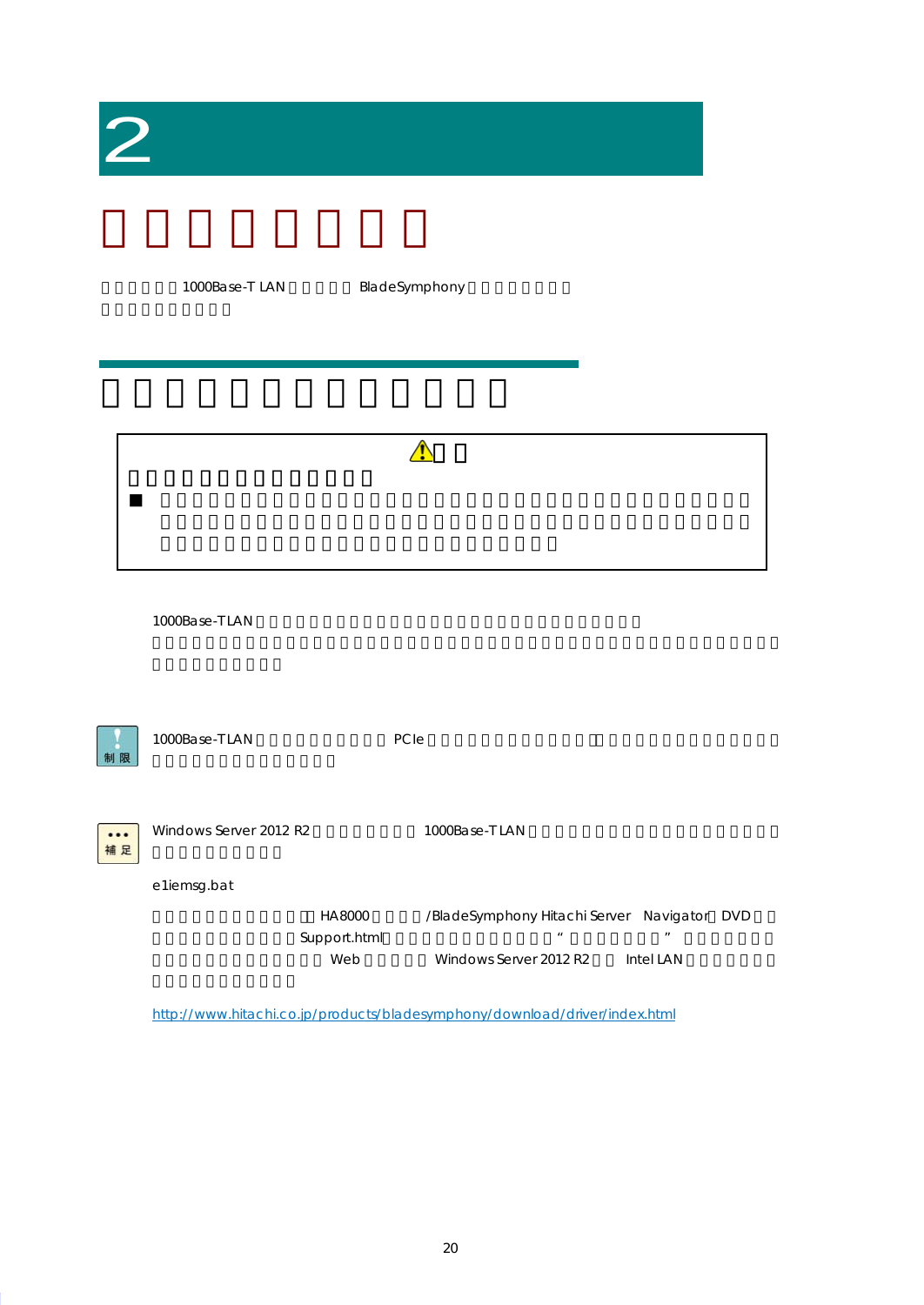# (2Port 1000Base-T LAN )





ACT/LNK、 10/100/1000

# LED (2Port 1000Base-T LAN )

| <b>LED</b>     |   |          |         |
|----------------|---|----------|---------|
| <b>ACT/LNK</b> | - | OFF      |         |
|                |   |          |         |
|                |   |          |         |
| 10/100/1000    | - | OFF      | /10Mbps |
|                |   | 100Mbps  |         |
|                |   | 1000Mbps |         |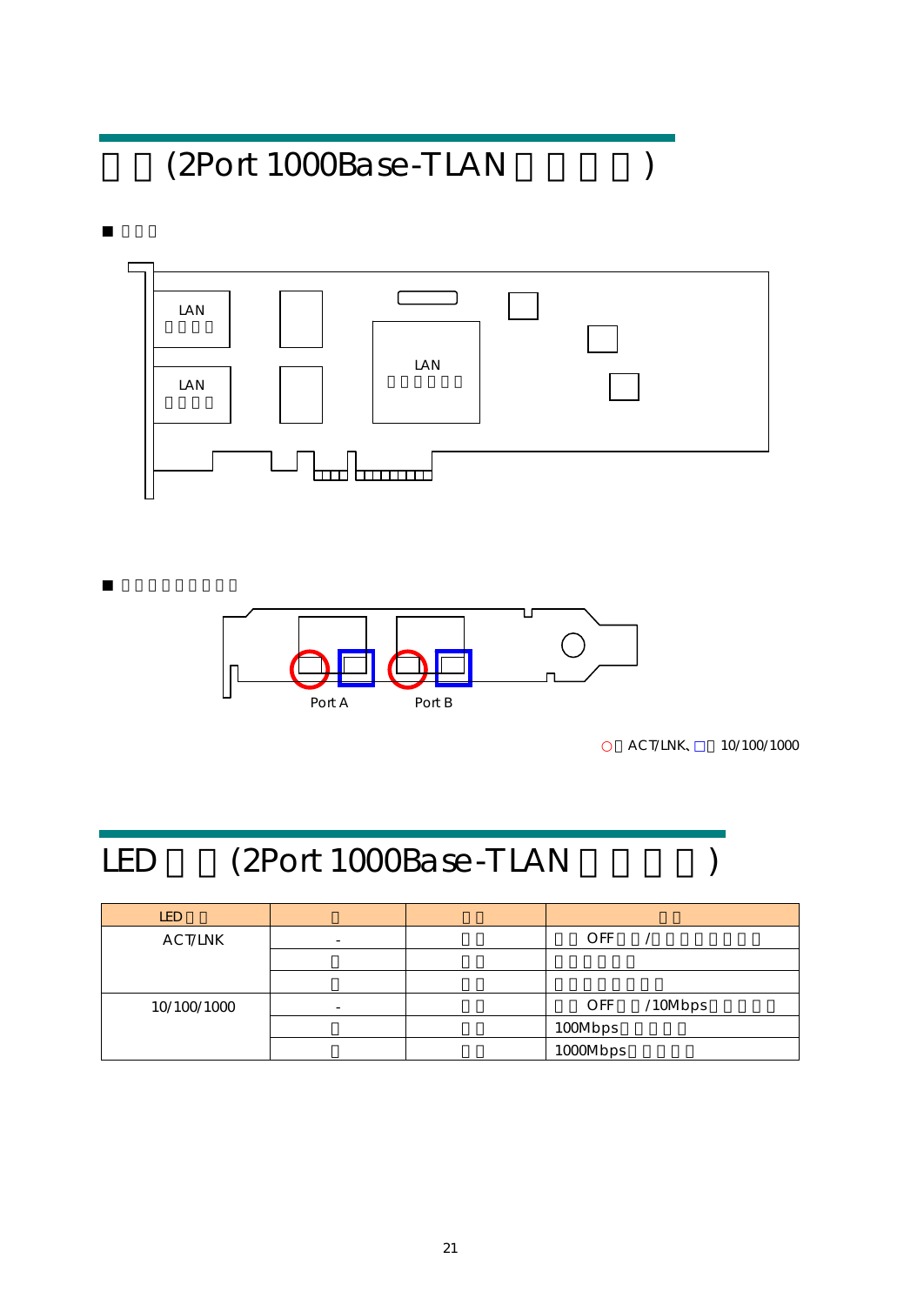

# LED (4Port 1000Base-T LAN ) (4Port 1000Base-T LAN (ET2))

| <b>LED</b>     |   |          |         |
|----------------|---|----------|---------|
| <b>ACT/LNK</b> | ۰ | OFF      |         |
|                |   |          |         |
|                |   |          |         |
| 10/100/1000    |   | OFF      | /10Mbps |
|                |   | 100Mbps  |         |
|                |   | 1000Mbps |         |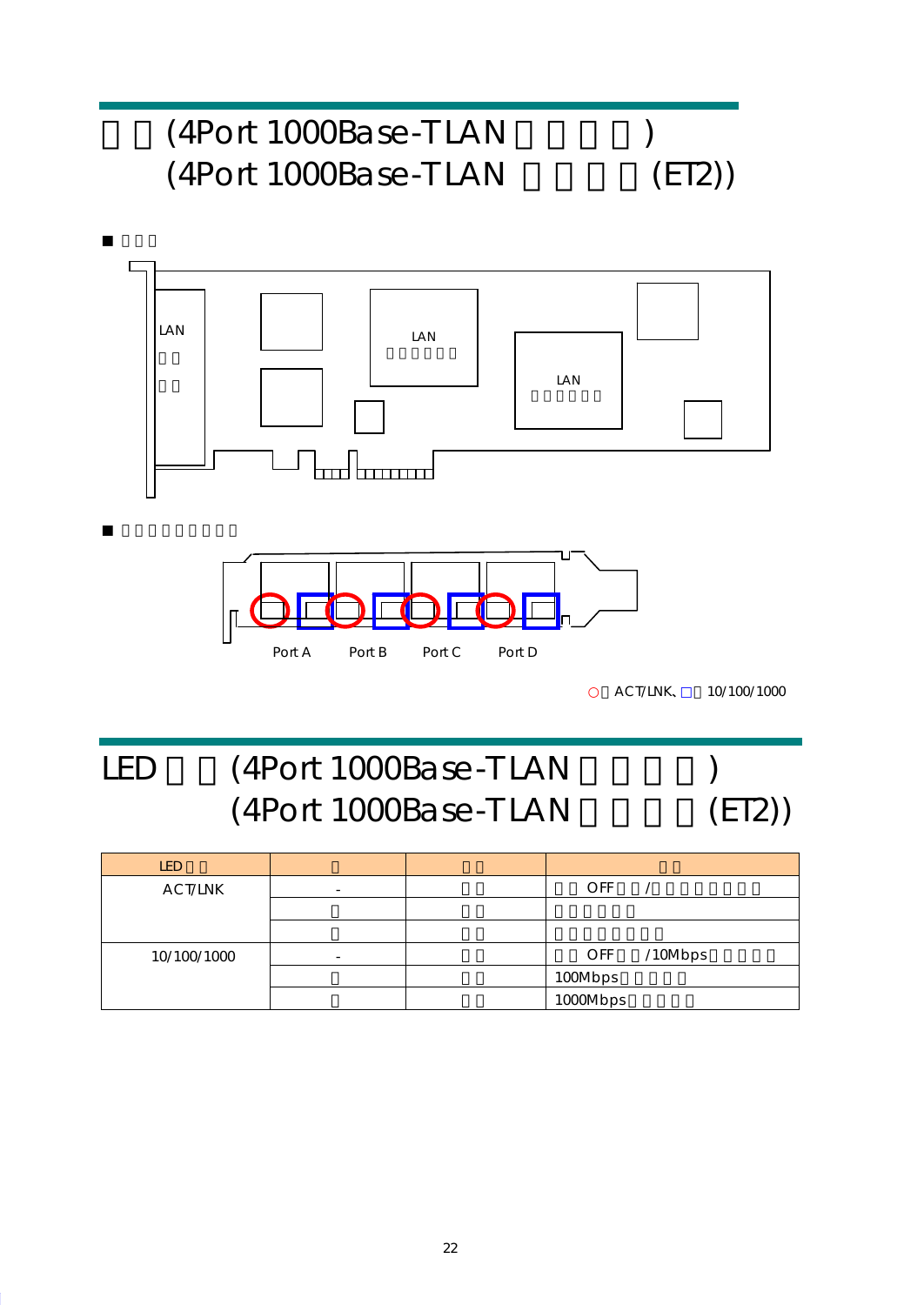# 注意



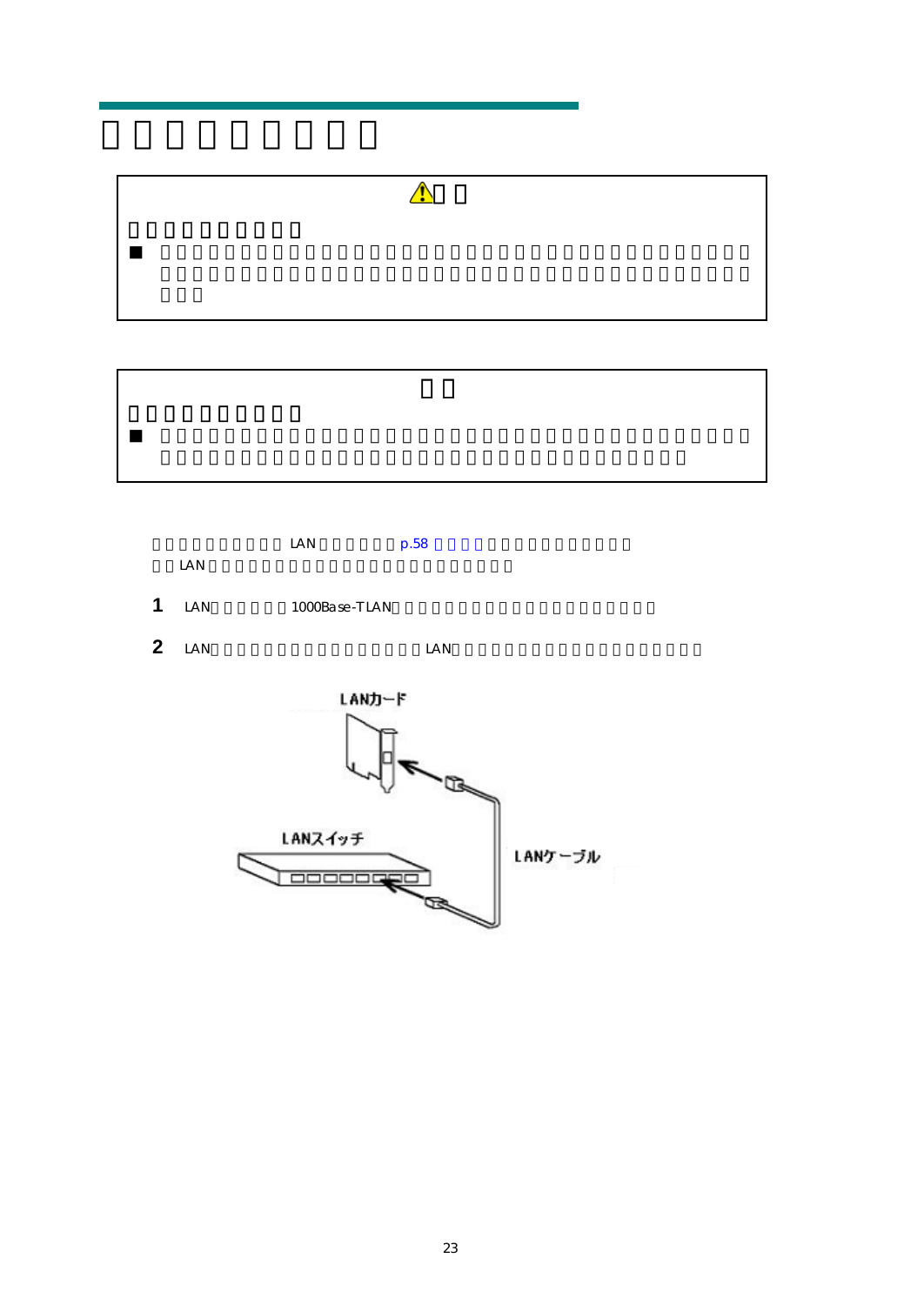

| 1000Base-TLAN         | <b>OS</b> |     |
|-----------------------|-----------|-----|
|                       |           |     |
|                       |           |     |
| 1000Base-T LAN<br>Web |           | Web |

http://www.hitachi.co.jp/products/bladesymphony/download/driver/drv.html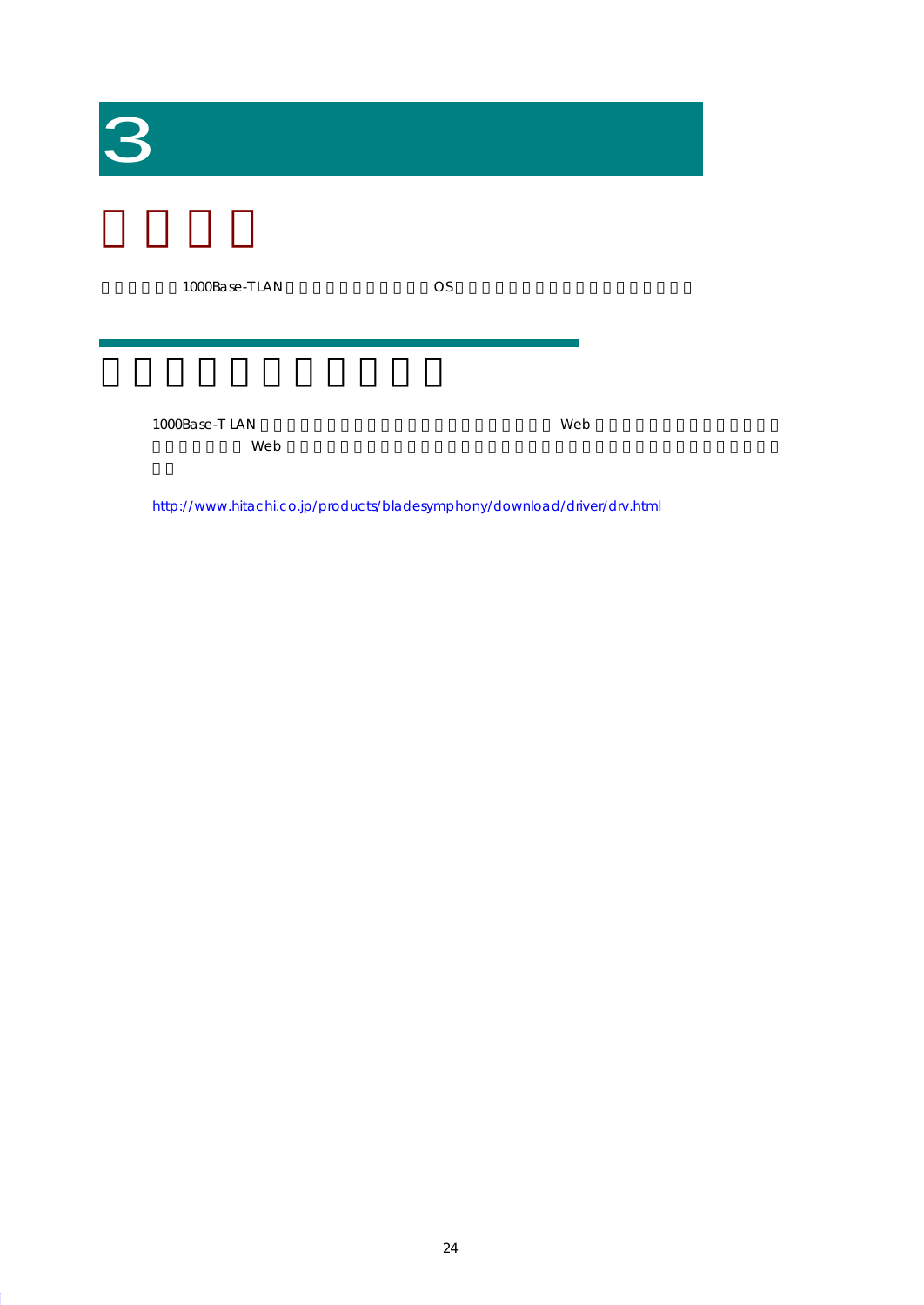## (Windows Server 2012/ Windows Server 2012 R2)



Windows Server 2012 R2

Windows Server 2012 R2 1000Base-T LAN

e1iemsg.bat

Windows Server 2012

| HA8000       | /BladeSymphony Hitachi Server Navigator DVD |    |
|--------------|---------------------------------------------|----|
| Support.html | $\mathbf{H}$                                | H. |
| Web          | Windows Server 2012 R2<br>Intel LAN         |    |

http://www.hitachi.co.jp/products/bladesymphony/download/driver/index.html



**Hitachi Server Navigator** 

|                                        |  | Windows Server 2012 |        | Administrator            |  |
|----------------------------------------|--|---------------------|--------|--------------------------|--|
| 2 $DVD$                                |  |                     |        | Hitachi Server Navigator |  |
| $3 \mid \cdot \cdot \cdot \cdot \cdot$ |  | 1-L.                | $\Box$ |                          |  |

 $4$ 

| 녬<br>デバイス マネージャー                                                                                                                                                                                                                                                                                                                                                                                                                                                                                                                    | ▫ | × |
|-------------------------------------------------------------------------------------------------------------------------------------------------------------------------------------------------------------------------------------------------------------------------------------------------------------------------------------------------------------------------------------------------------------------------------------------------------------------------------------------------------------------------------------|---|---|
| ファイル(E) 操作(A) 表示(V) ヘルプ(H)                                                                                                                                                                                                                                                                                                                                                                                                                                                                                                          |   |   |
| $\Leftrightarrow$ $\Leftrightarrow$ $\boxed{r}$ $\boxed{r}$                                                                                                                                                                                                                                                                                                                                                                                                                                                                         |   |   |
| 4 S2000<br>DE ATA/ATAPI コントローラー<br>⊳ <del>©</del> ‡−ポ−ド<br>▷ 』 コンピューター<br>▷ 1■ システム デバイス<br>▷ 109 セキュリティ デバイス<br>▷ ∈ ディスク ドライブ<br>▲ ● ネットワーク アダプター<br>Intel(R) 82576 Gigabit Ethernet Controller<br>Intel(R) 82576 Gigabit Ethernet Controller #2<br>Intel(R) Gigabit ET Dual Port Server Adapter<br>Intel(R) Gigabit ET Dual Port Server Adapter #2<br>■ Microsoft カーネル デバッグ ネットワーク アダプター<br>▷ 『端 ヒューマン インターフェイス デバイス<br>▷ ■ プロセッサ<br>▷ パ マウスとそのほかのポインティング デバイス<br><b>N E E=9-</b><br>▷ ■ ユニバーサル シリアル バス コントローラー<br>▷ ← 記憶域コントローラー |   |   |
|                                                                                                                                                                                                                                                                                                                                                                                                                                                                                                                                     |   |   |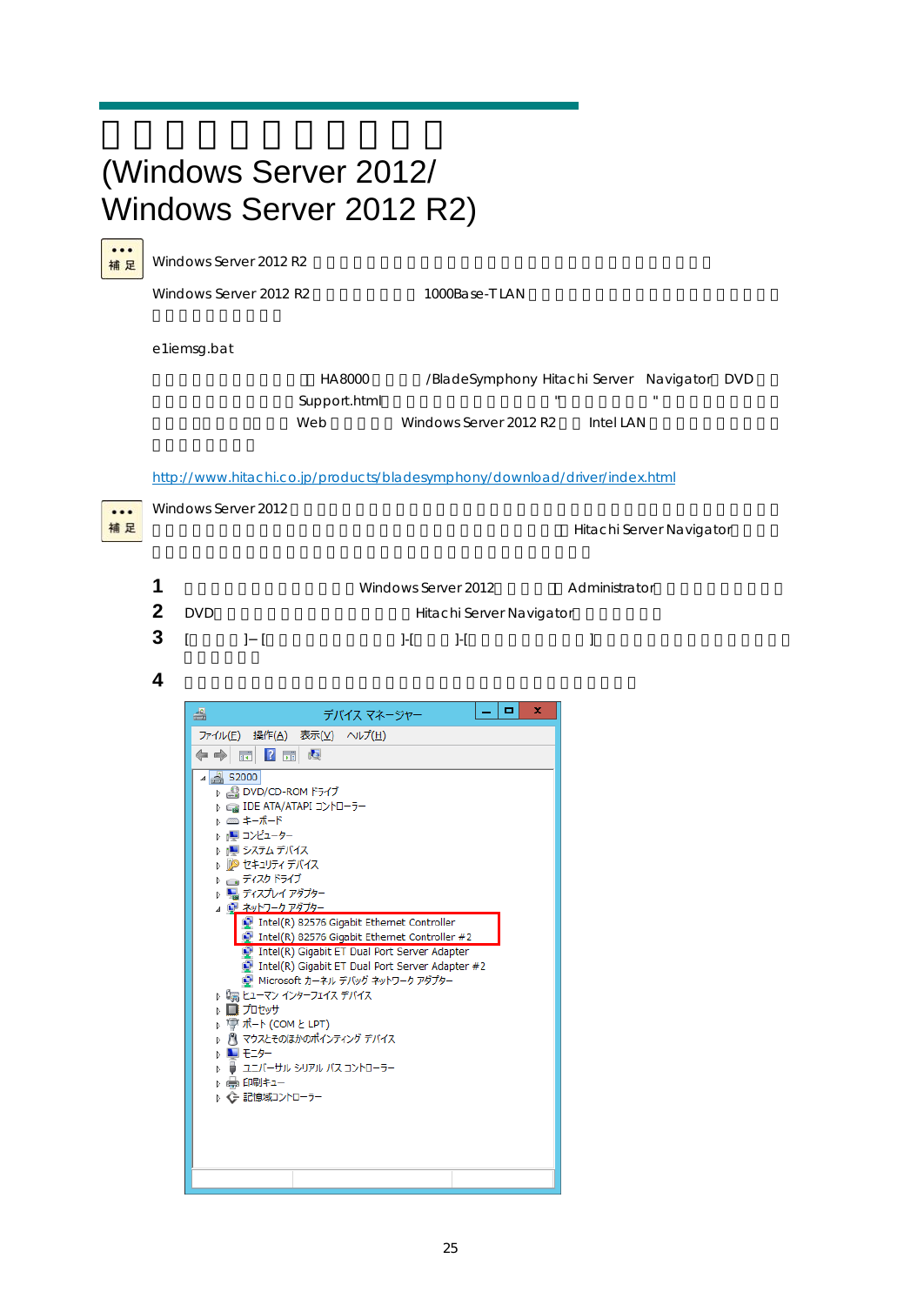



 $6$  [ $^{(R)}$ ] [ ]

BS2000

D: ¥WinSrv2012¥Drivers¥NIC¥IntelNIC\_05¥x64

#### BS320

D: ¥WinSrv2012¥Drivers¥NIC¥IntelNIC\_03¥x64

| ×<br>■ ドライバー ソフトウェアの更新 - Intel(R) Gigabit ET Dual Port Server Adapter<br>$(\Leftrightarrow)$                              |
|---------------------------------------------------------------------------------------------------------------------------|
| コンピューター上のドライバー ソフトウェアを参照します。                                                                                              |
| 次の場所でドライバー ソフトウェアを検索します:<br>参照(R)<br>v                                                                                    |
| √ サブフォルダーも検索する(I)                                                                                                         |
| → コンピューター上のデバイス ドライバーの一覧から選択します(L)<br>この一覧には、デバイスと互換性があるインストールされたドライバー ソフトウェアと、デバイスと同じカテ<br>ゴルにあるすべてのドライバー ソフトウェアが表示されます。 |
| 次へ(N)<br>キャンセル                                                                                                            |



D: DVD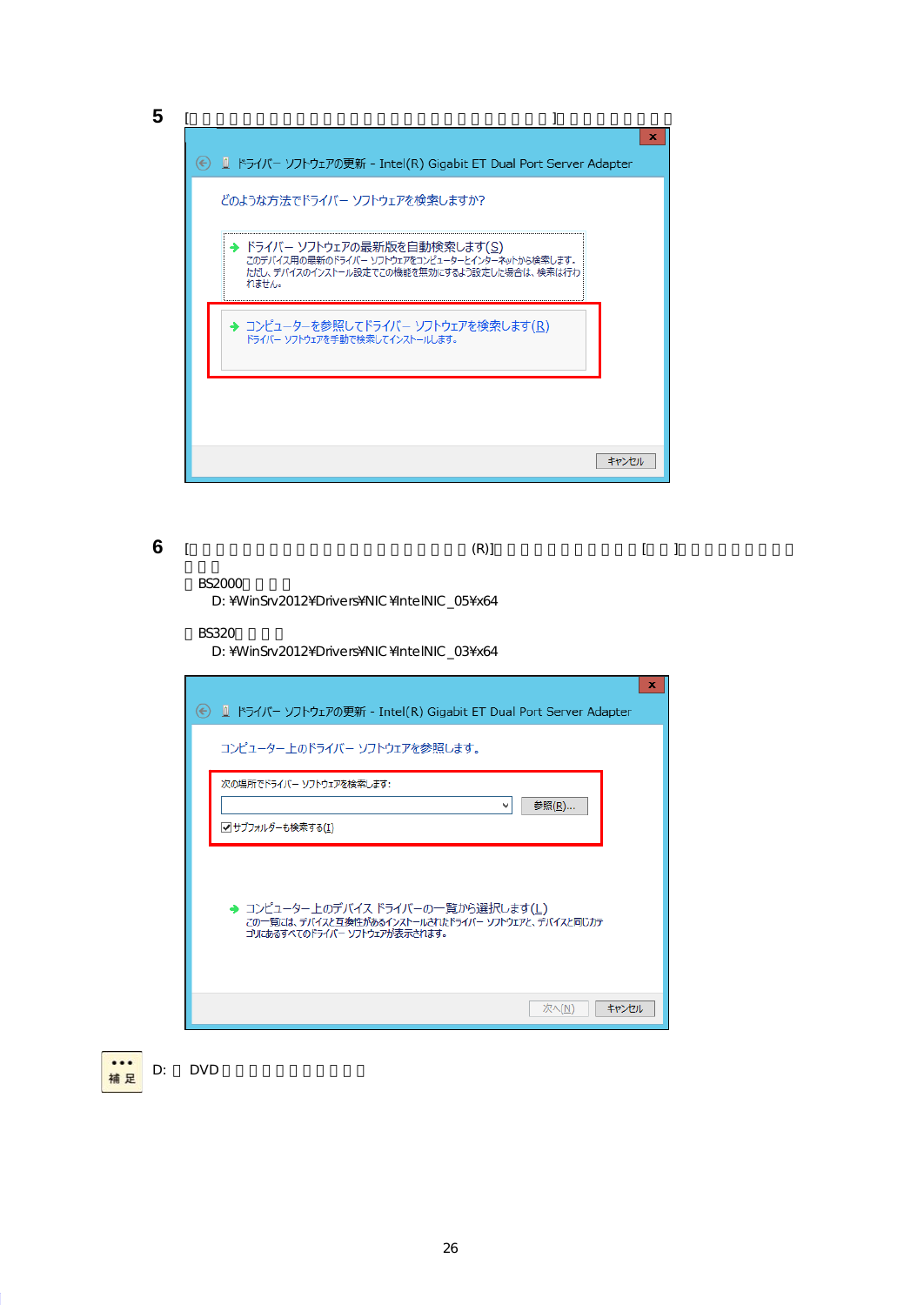



9  $\circ$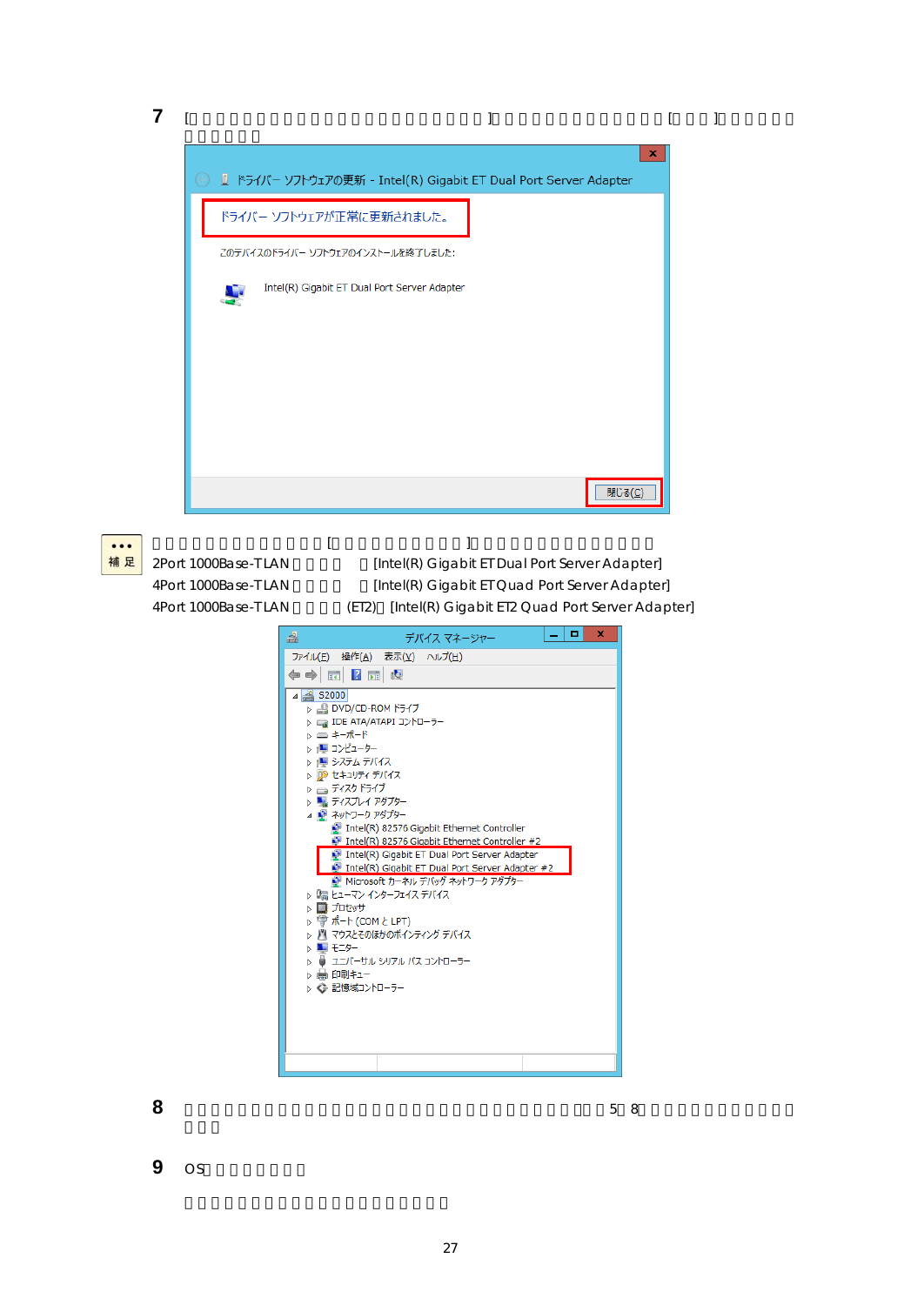## (Windows Server 2012/ Windows Server 2012 R2)

1000Base-T LAN

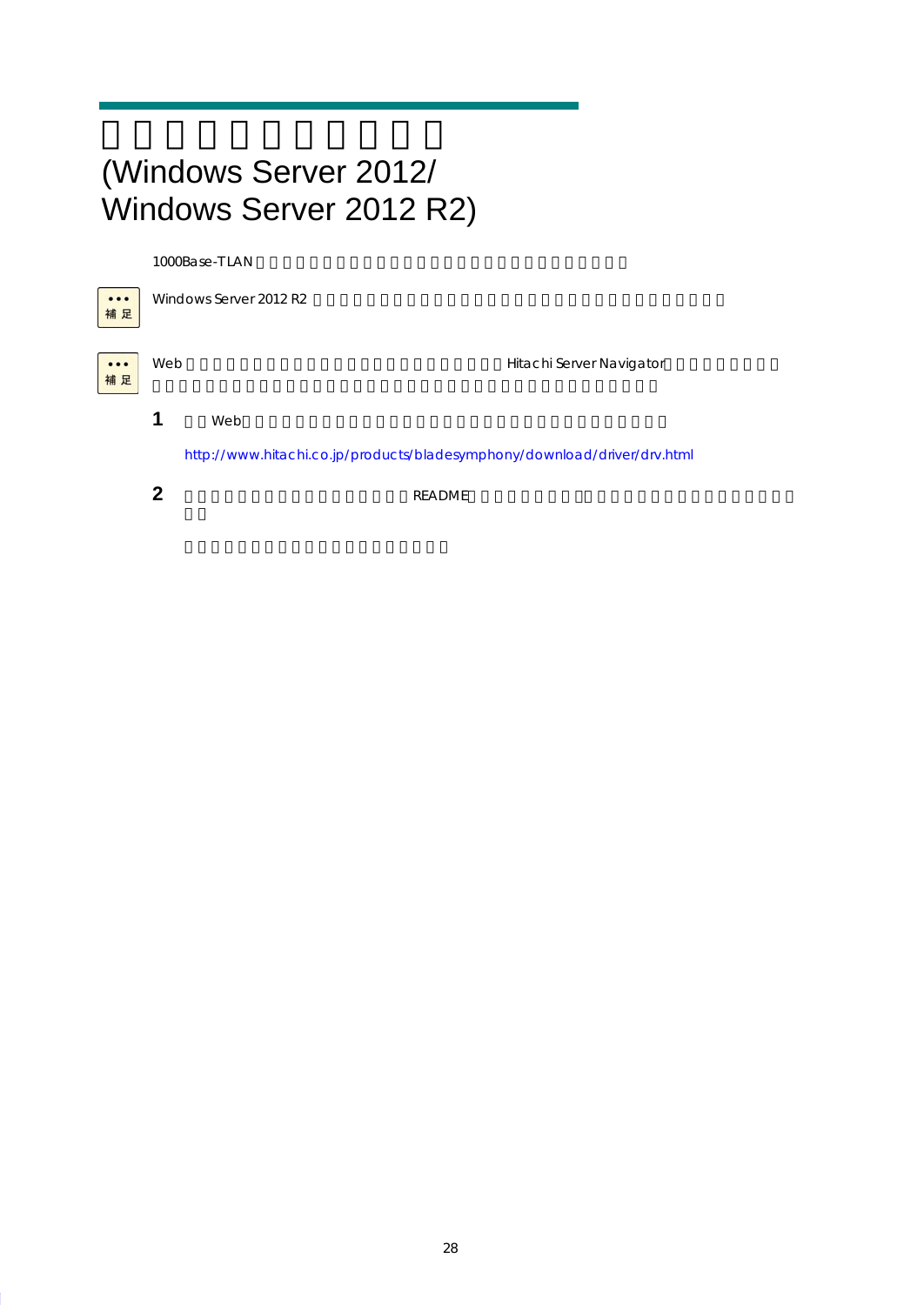## (Windows Server 2012/ Windows Server 2012 R2)

1000Base-T LAN

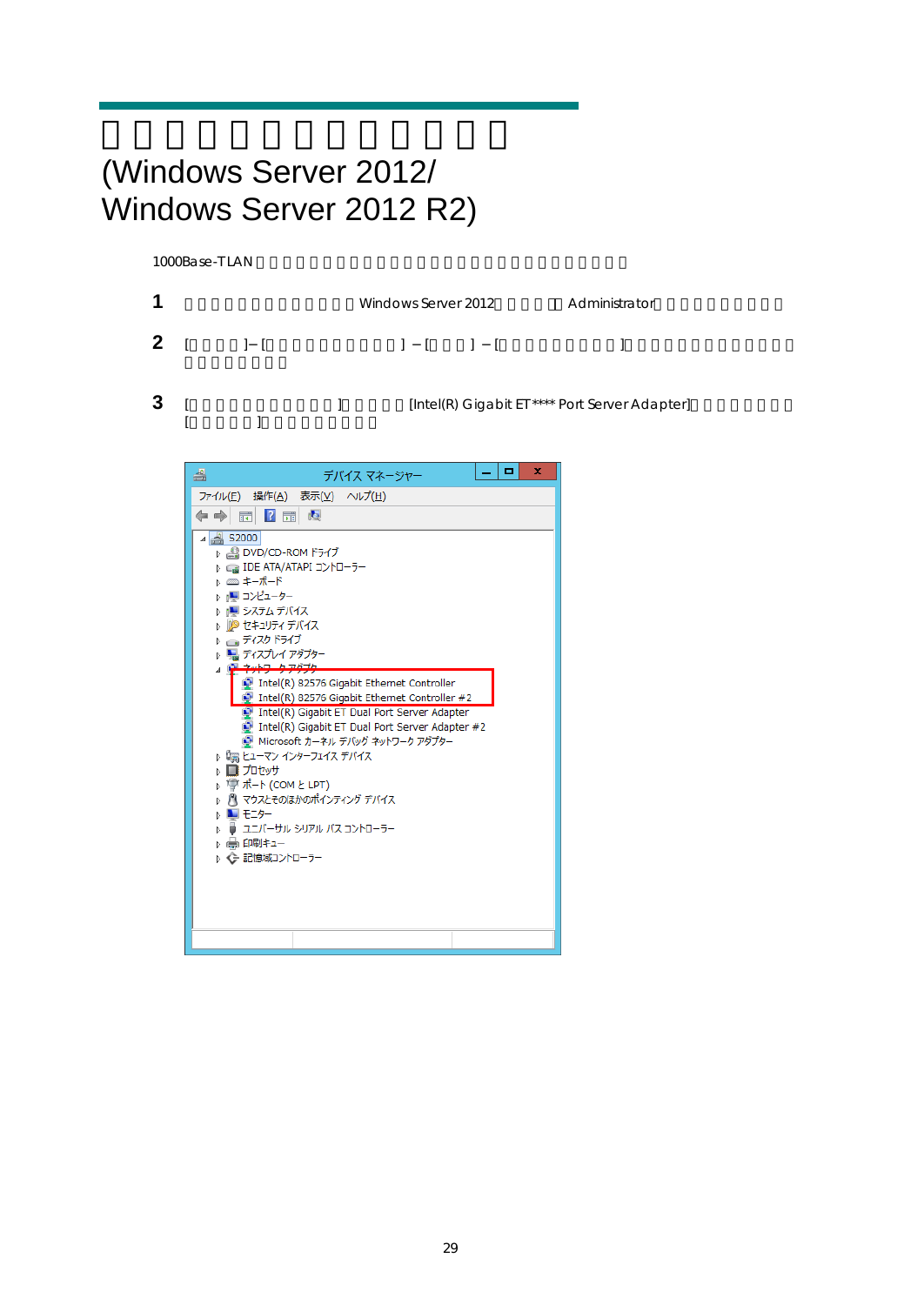4 [ ] [ ]

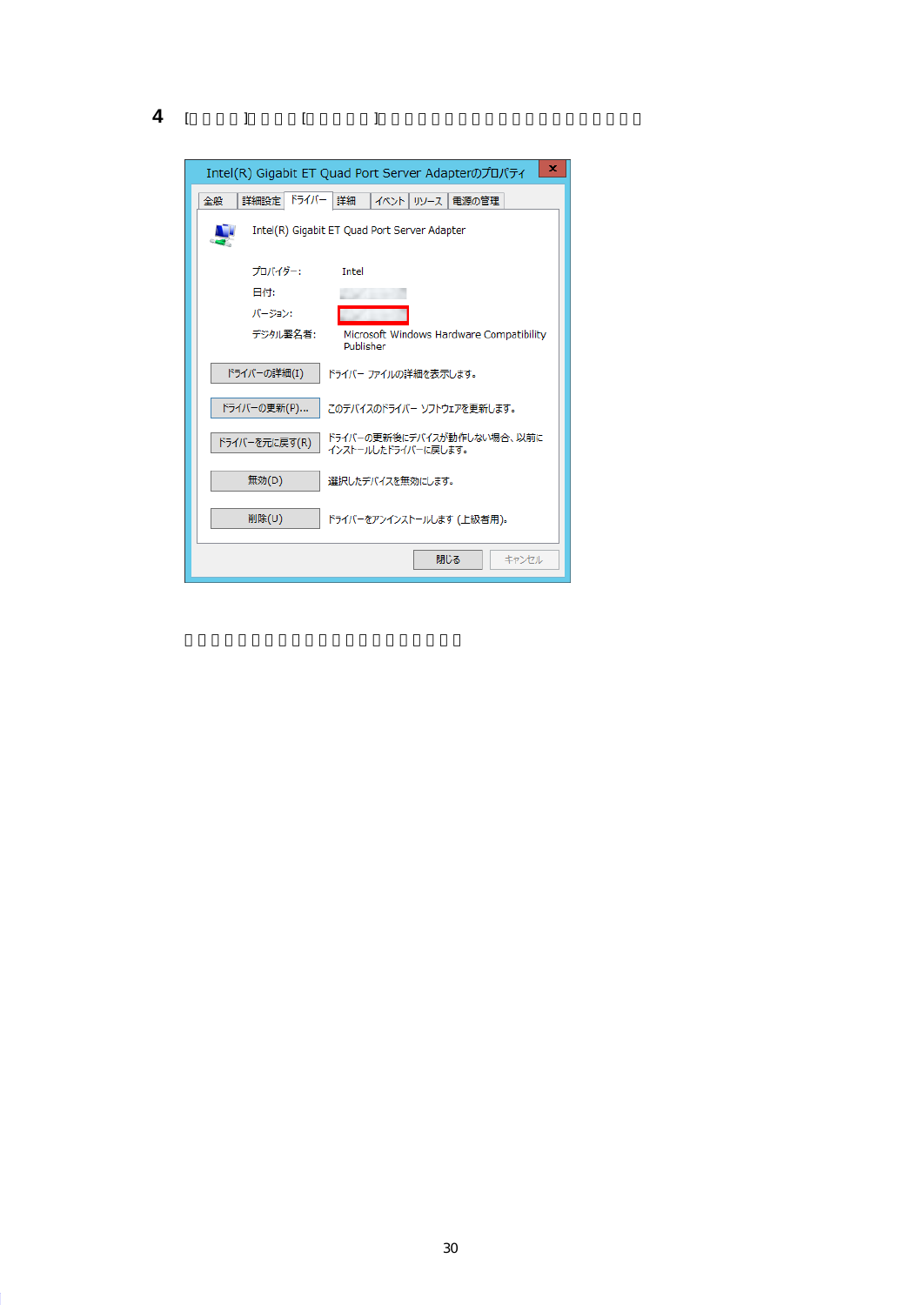## (Windows Server 2008, Windows Server 2008 R2)

1000Base-T LAN

Windows Server 2008 32bit

Windows Server 2008 R2

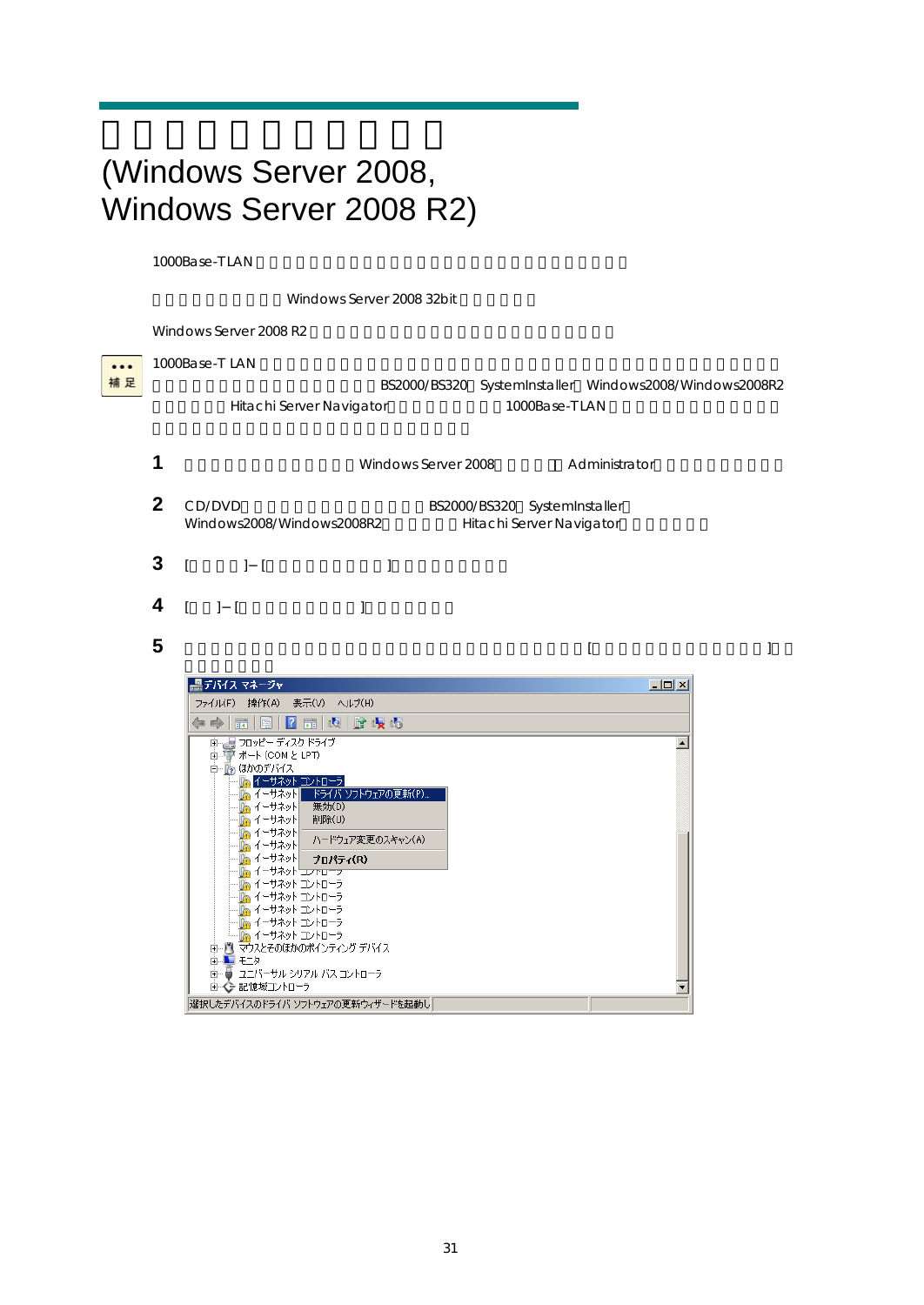



1x-xx<br>
Windows Server 2008 R2 D: ¥Win2008R2 Windows Server 2008 R2 D: ¥Win2008R2¥Drivers¥LAN¥INTEL\_01¥x64<br>Windows Server 2008 32bit D: ¥Win2008¥Drivers¥LAN¥INTFL 01¥x86 Windows Server 2008 32bit D: ¥Win2008¥Drivers¥LAN¥INTEL\_01¥x86<br>Windows Server 2008 64bit D: ¥Win2008¥Drivers¥LAN¥INTEL 01¥x64 D: ¥Win2008¥Drivers¥LAN¥INTEL\_01¥x64 BS2000 SystemInstaller 2x-xx Windows Server 2008 R2 D: ¥ ¥Win2008R2¥Drivers¥LAN¥INTEL\_01¥x64 Windows Server 2008 32bit D: ¥ ¥Win2008¥Drivers¥LAN¥INTEL\_01¥x86 Windows Server 2008 64bit D: ¥ ¥Win2008¥Drivers¥LAN¥INTEL\_01¥x64 BS2000 Hitachi Server Navigator Windows Server 2008 R2 D: ¥WinSrv2008R2¥Drivers¥NIC¥IntelNIC\_05¥x64<br>Windows Server 2008 32bit D: ¥WinSrv2008¥Drivers¥NIC¥IntelNIC 05¥x86 D: ¥WinSrv2008¥Drivers¥NIC¥IntelNIC\_05¥x86 Windows Server 2008 64bit D: ¥WinSrv2008¥Drivers¥NIC¥IntelNIC\_05¥x64 BS320 SystemInstaller 15-05 Windows Server 2008 R2 D: ¥Win2008R2¥Drivers¥LAN¥INTEL\_01¥x64 Windows Server 2008 32bit D: ¥Win2008¥Drivers¥LAN¥INTEL\_01¥x86 Windows Server 2008 64bit D: ¥Win2008¥Drivers¥LAN¥INTEL\_01¥x64 BS320 SystemInstaller 15-06<br>Windows Server 2008 R2 D: ¥ Windows Server 2008 R2 D: ¥ ¥Win2008R2¥Drivers¥LAN¥INTEL\_01¥x64<br>
Windows Server 2008 32bit D: ¥ ¥Win2008¥Drivers¥LAN¥INTEL 01¥x86 Windows Server 2008 32bit D: ¥ ¥Win2008¥Drivers¥LAN¥INTEL\_01¥x86<br>Windows Server 2008 64bit D: ¥ ¥Win2008¥Drivers¥LAN¥INTEL 01¥x64 ¥Win2008¥Drivers¥LAN¥INTEL\_01¥x64 BS320 Hitachi Server Navigator Windows Server 2008 R2 D: ¥WinSrv2008R2¥Drivers¥NIC¥IntelNIC\_03¥x64 Windows Server 2008 32bit D: ¥WinSrv2008¥Drivers¥NIC¥IntelNIC\_03¥x86

Windows Server 2008 64bit D: ¥WinSrv2008¥Drivers¥NIC¥IntelNIC\_03¥x64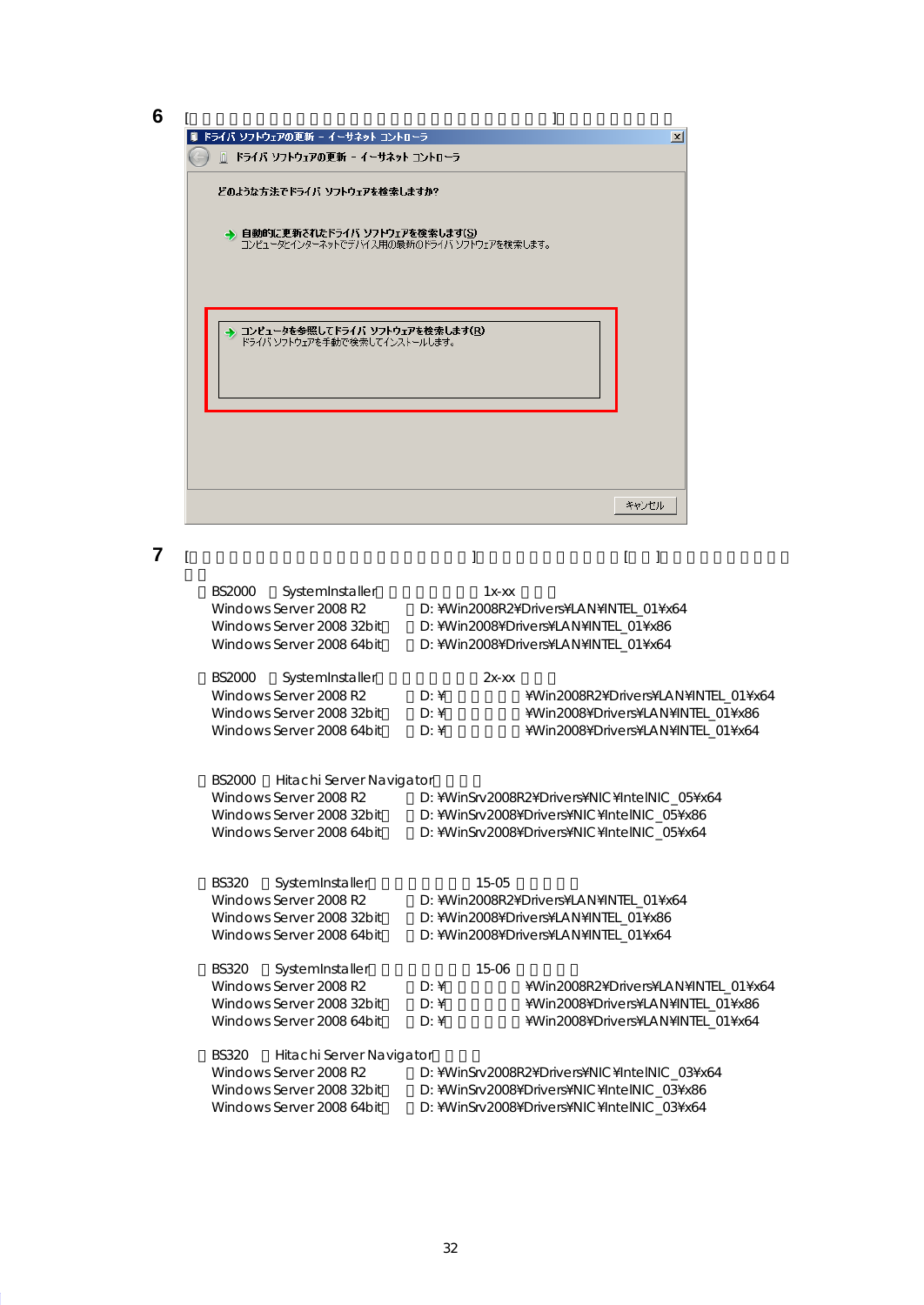| ドライバ ソフトウェアの更新 − イーサネット コントローラ                                                                                        |            | $\mathbf{x}$    |
|-----------------------------------------------------------------------------------------------------------------------|------------|-----------------|
|                                                                                                                       |            |                 |
| コンピュータ上のドライバ ソフトウェアを参照します。                                                                                            |            |                 |
| 次の場所でドライバ ソフトウェアを検索します:                                                                                               |            |                 |
| D:                                                                                                                    | ᆡ<br>参照(R) |                 |
| □ サブフォルダも検索する( <u>I</u> )                                                                                             |            |                 |
| → コンピュータ上のデバイス ドライバの一覧から選択します(1)<br>この一覧には、デバイスと互換性があるインストールされたドライバ ソフトウェアと、デバイスと同じカテゴ<br>リにあるすべてのドライバ ソフトウェアが表示されます。 |            |                 |
|                                                                                                                       | 次へ(M)      | キャンセル           |
|                                                                                                                       |            |                 |
| CD/DVD                                                                                                                |            |                 |
|                                                                                                                       |            |                 |
| 1                                                                                                                     |            |                 |
| 1                                                                                                                     |            | L               |
|                                                                                                                       |            |                 |
| ドライバ ソフトウェアの更新 - Intel(R) Gigabit ET Dual Port Server Adapter                                                         |            | $\vert x \vert$ |
| 』 ドライバ ソフトウェアの更新 – Intel(R) Gigabit ET Dual Port Server Adapter                                                       |            |                 |
|                                                                                                                       |            |                 |
| ドライバ ソフトウェアが正常に更新されました。                                                                                               |            |                 |
| このデバイスのドライバ ソフトウェアのインストールを終了しました:                                                                                     |            |                 |
|                                                                                                                       |            |                 |
| Intel(R) Gigabit ET Dual Port Server Adapter<br>تأتيك                                                                 |            |                 |
|                                                                                                                       |            |                 |
|                                                                                                                       |            |                 |
|                                                                                                                       |            |                 |
|                                                                                                                       |            |                 |
|                                                                                                                       |            |                 |
|                                                                                                                       |            |                 |
|                                                                                                                       |            |                 |
|                                                                                                                       |            |                 |
|                                                                                                                       |            | 閉じる(C)          |

……<br>補足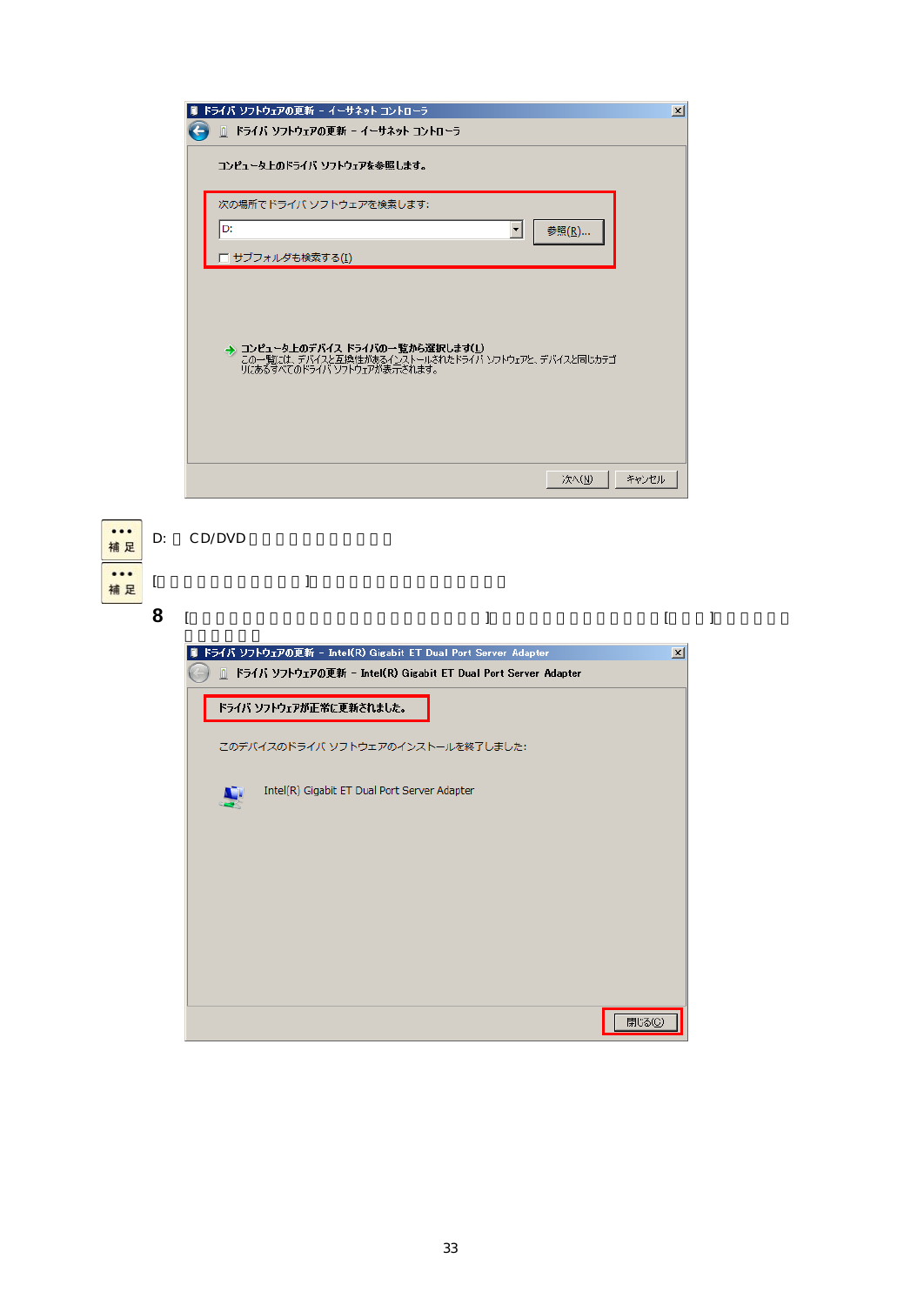ドライバのインストールが完了すると[ネットワークアダプタ]の下に、  $\frac{1}{2}$  2Port 1000Base-T LAN [Intel(R) Gigabit ET Dual Port Server Adapter] 4Port 1000Base-T LAN [Intel(R) Gigabit ET Quad Port Server Adapter] 4Port 1000Base-T LAN (ET2) [Intel(R) Gigabit ET2 Quad Port Server Adapter]

| __  デバイス マネージャ                                                                                                                                                                                                                                                                                                                                                                                                             | $   \times$ $-$ |
|----------------------------------------------------------------------------------------------------------------------------------------------------------------------------------------------------------------------------------------------------------------------------------------------------------------------------------------------------------------------------------------------------------------------------|-----------------|
| ファイル(E) 操作(A) 表示(V) ヘルプ(H)                                                                                                                                                                                                                                                                                                                                                                                                 |                 |
| $\Leftarrow$ $\Rightarrow$ FFIELEITIE                                                                                                                                                                                                                                                                                                                                                                                      |                 |
| 日 2 WIN-TNJ7J4MMRB2<br>由 - 9 DVD/CD-ROM ドライブ<br>由 - BIDE ATA/ATAPI コントローラ<br>白 一 キーボード<br>由価 コンピュータ<br>由・国 システム デバイス<br>由 言 ディスク ドライブ<br>由 - ディスプレイ アダプタ<br>画書 テープドライブ<br>白い口 ネットワーク アダプタ<br><b>D</b> Intel(R) Gigabit ET Dual Port Server Adapter<br>由 編 ヒューマン インターフェイス テハイス<br>由-■ プロセッサ<br>围<br>由『『 ポート (COMと LPT)<br>由 ね ほかのデバイス<br>由…風 マウスとそのほかのポインティング デバイス<br>由…■ モニタ<br>由…草 ユニバーサル シリアル バス コントローラ<br>由 〇 記憶域コントローラ |                 |
|                                                                                                                                                                                                                                                                                                                                                                                                                            |                 |

 $9$  5 8

 $10 \text{ os}$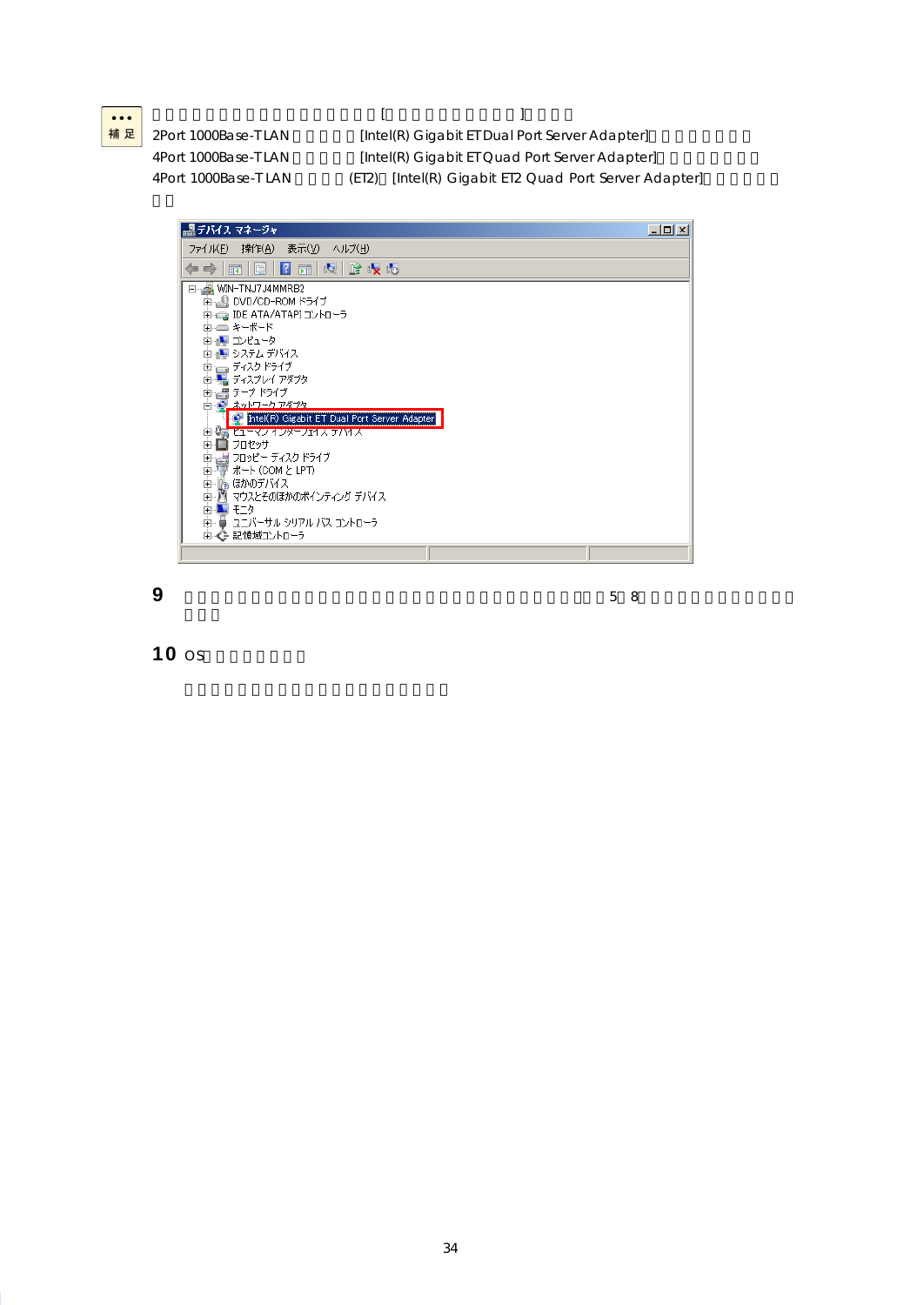## (Windows Server 2008, Windows Server 2008 R2)

#### 1000Base-T LAN



Web 
Web
area and the BS2000/BS320 SystemInstaller Windows2008/Windows2008R2 Hitachi Server Navigator



1000Base-T LAN

1 Web

http://www.hitachi.co.jp/products/bladesymphony/download/driver/drv.html

2 README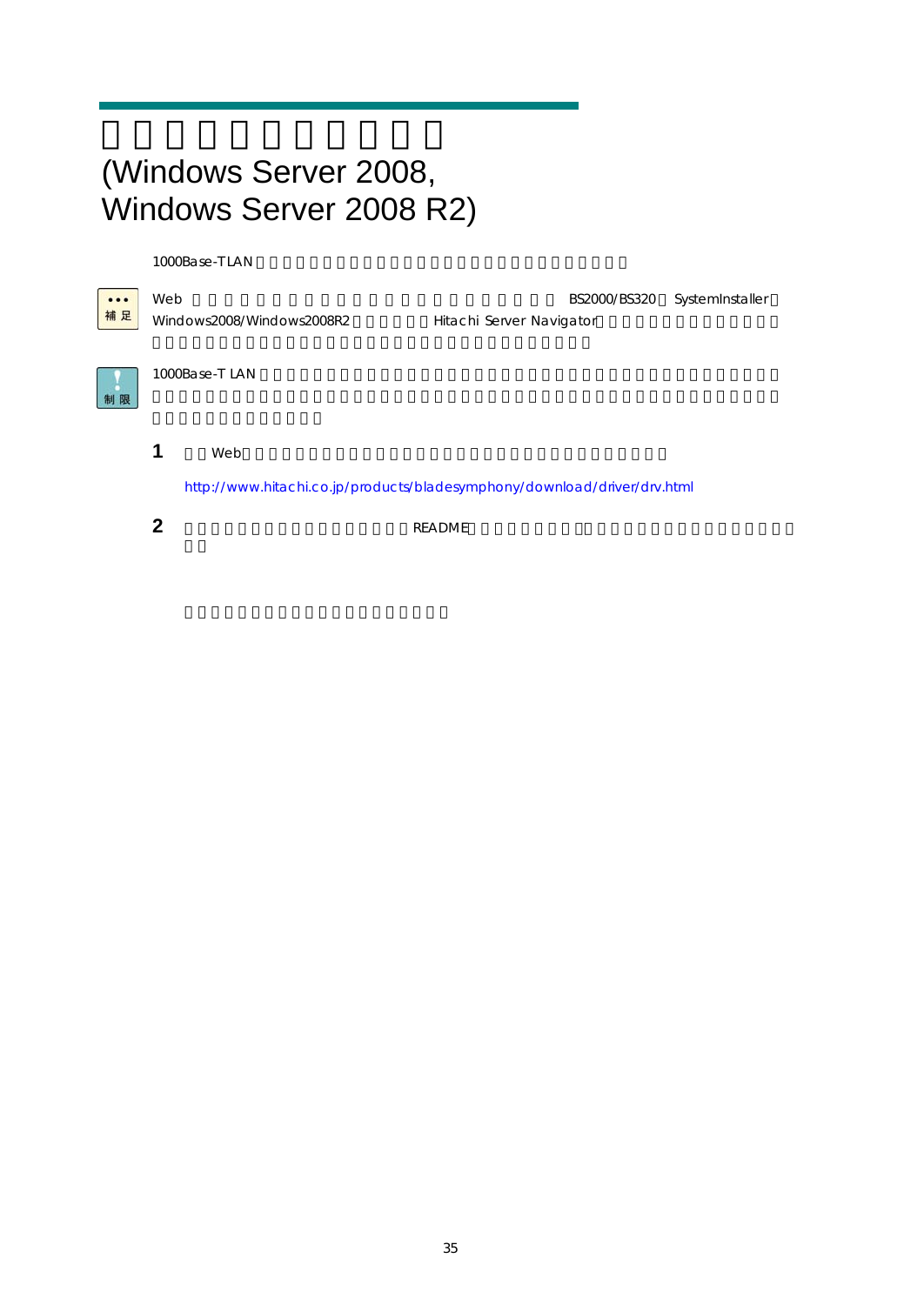## (Windows Server 2008, Windows Server 2008 R2)

#### 1000Base-T LAN



#### 5 |

#### $6$  [ ] Intel(R) Gigabit ET Dual Port Server Adapterのプロパティ  $2|X|$ 全般 |詳細設定 ドライバ |詳細 | リソース | 電源の管理 | Intel(R) Gigabit ET Dual Port Server Adapter いちゃく こうしょう しょうしょう プロバイダ: Intel  $***/**/**$ 日付 \*\*\*\*\* バージョン: デジタル署名者: microsoft windows hardware compatibility publisher ドライバの詳細(D) ドライバファイルの詳細を表示します。 ドライバの更新(P)... このデバイスのドライバ ソフトウェアを更新します。 ドライバの更新後にデバイスの認識が失敗する場合、以<br>前にインストールしたドライバに戻します。 ドライバを元に戻す(R) 無効(D) 選択したデバイスを無効にします。 ドライバをアンインストールします (上級者用)。 削除(U)  $\mathsf{OK}%$ キャンセル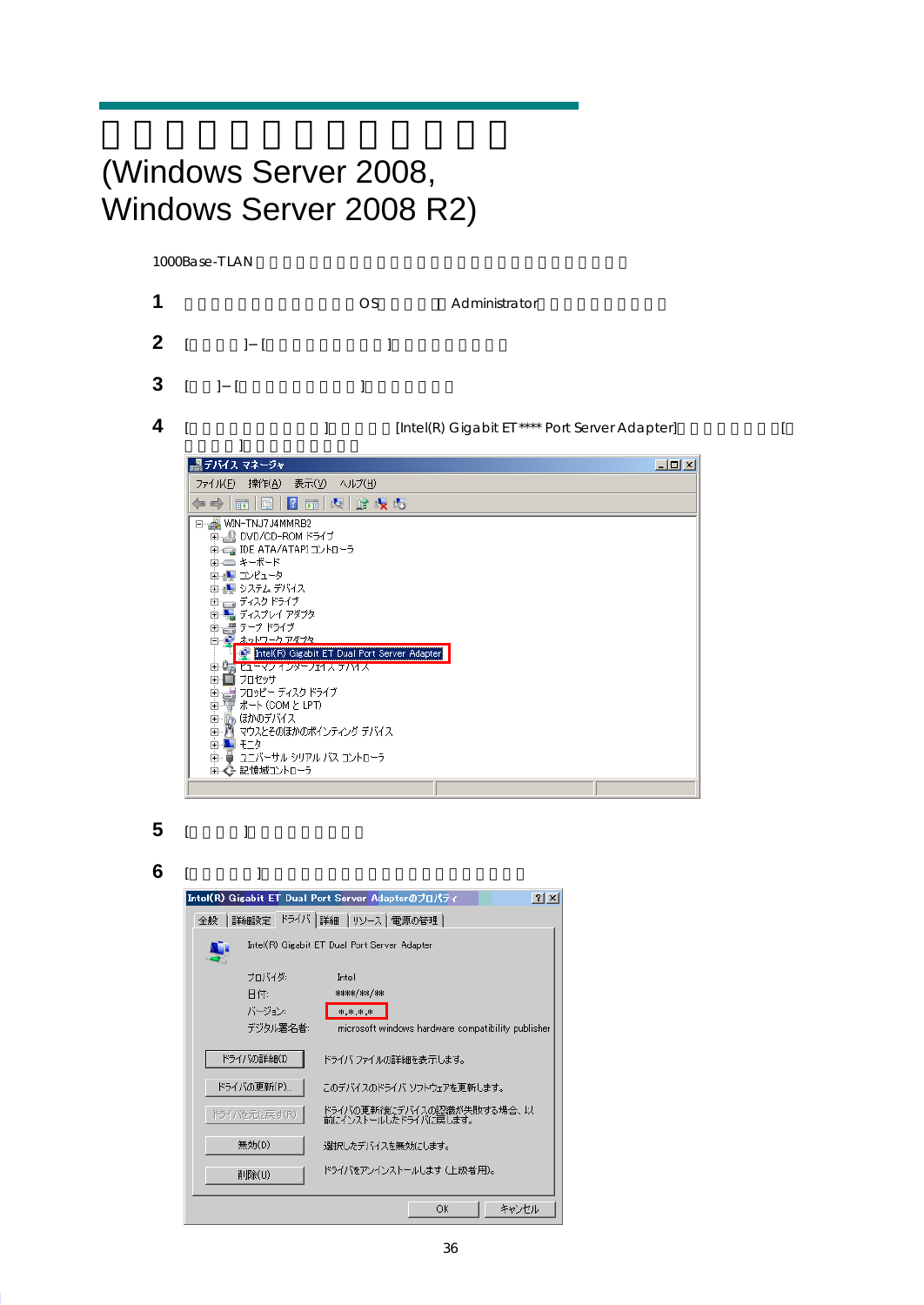# (Windows Server 2003 R2)

1000Base-T LAN

| 補足 |   | 1000Base-T LAN<br>1000Base-TLAN                          |                                                                                                                                                                                                                                                                                                                                   |                                                         |       |                        | BS2000/BS320 SystemInstaller Windows2003R2  |  |
|----|---|----------------------------------------------------------|-----------------------------------------------------------------------------------------------------------------------------------------------------------------------------------------------------------------------------------------------------------------------------------------------------------------------------------|---------------------------------------------------------|-------|------------------------|---------------------------------------------|--|
|    | 1 |                                                          |                                                                                                                                                                                                                                                                                                                                   |                                                         |       | Windows Server 2003 R2 | Administrator                               |  |
|    |   |                                                          |                                                                                                                                                                                                                                                                                                                                   |                                                         |       |                        |                                             |  |
|    | 2 | CD/DVD                                                   |                                                                                                                                                                                                                                                                                                                                   |                                                         |       |                        | BS2000/BS320 SystemInstaller Windows2003 R2 |  |
|    | 3 | $\sqrt{ }$<br>$\frac{1}{2}$                              |                                                                                                                                                                                                                                                                                                                                   | $\Box$                                                  |       |                        |                                             |  |
|    | 4 | システムのプロパティ<br>デバイス マネージャ<br>ドライバ<br>罗<br>-ハードウェア プロファイル・ | 全般 コンピュータ名 ハードウェア 詳細設定 自動更新 リモート<br>デバイス マネージャは、コンピュータにインストールされているすべてのハード<br>ウェア デバイスを表示します。デバイス マネージャを使って、各デバイスのプ<br>ロパティを変更できます。<br>ドライバの署名を使うと、インストールされているドライバの Windows との互<br>換性を確認できます。ドライバ取得のために Windows Update へ接続する<br>方法を Windows Update を使って設定できます。<br>ドライバの署名(S)<br>ハードウェア プロファイルを使うと、別のハードウェアの構成を設定し、格納<br>することができます。 | テバイス マネージャ(D)<br>Windows Update (W)<br>ハードウェア プロファイル(P) |       | ? X                    |                                             |  |
|    |   |                                                          |                                                                                                                                                                                                                                                                                                                                   | OK                                                      | キャンセル | 適用(A)                  |                                             |  |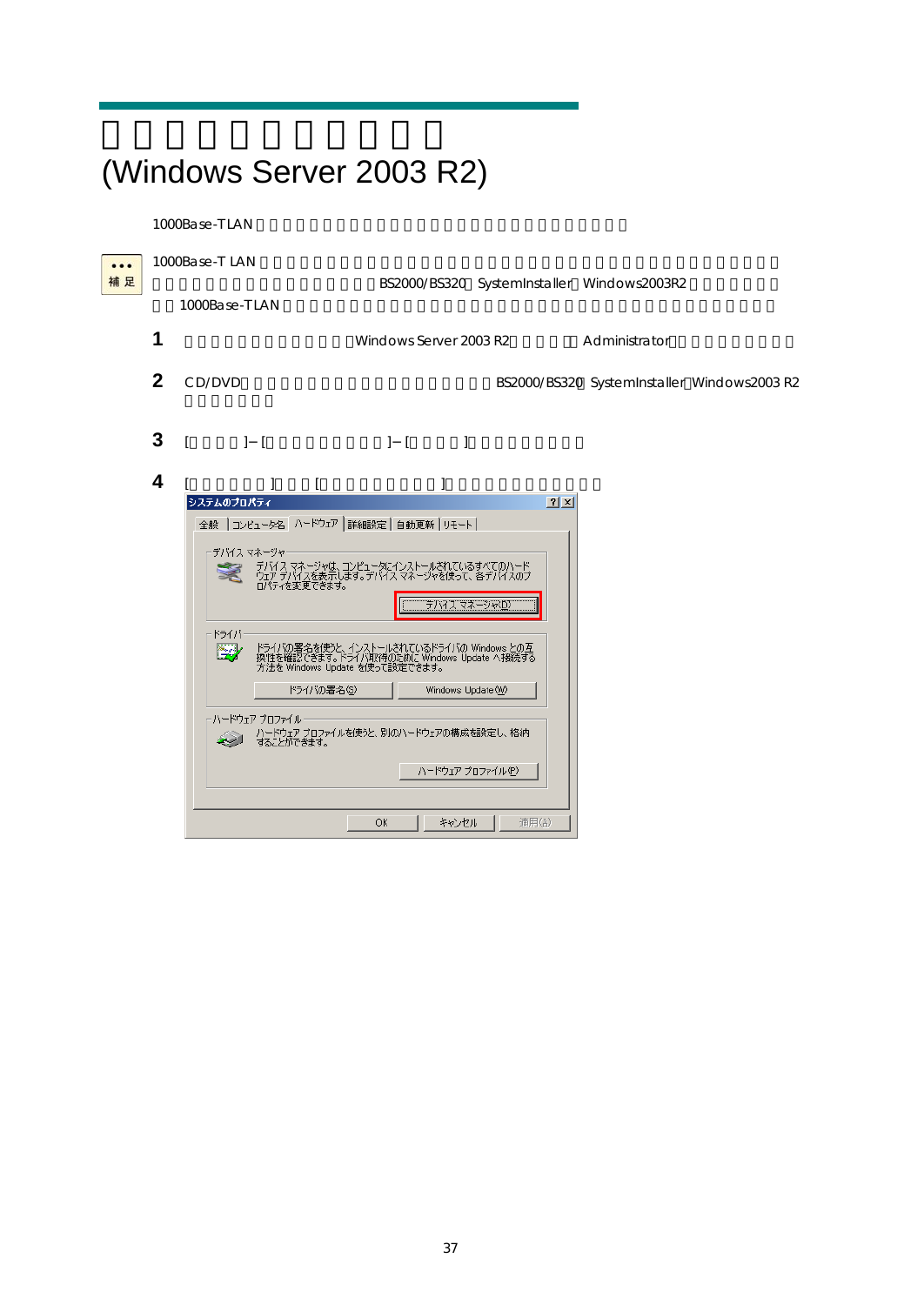| $-10x$<br>具テバイスマネージャ                              |  |
|---------------------------------------------------|--|
| ファイル(E) 操作(A) 表示(V) ヘルプ(H)                        |  |
| ← →   30   62   62   83   33   33   33   33       |  |
| 日· 易 BS2000-0                                     |  |
| 由 2.DVD/CD-ROM ドライブ                               |  |
| 由 合 IDE ATA/ATAPI コントローラ                          |  |
| 由 (c) SOSIと RAID コントローラ                           |  |
| 由 争 USB (Universal Serial Bus) コントローラ             |  |
| 由 やっポード                                           |  |
| 由一見 コンピュータ                                        |  |
| 由…–◎。 サウンド、ビデオ、およびゲーム コントローラ<br>画…■ システム デバイス     |  |
| 白々 その他のデバイス                                       |  |
| 2 イーサネット コントローラ!                                  |  |
| ドライバの更新(P)<br>$2 + 1$                             |  |
| 無効(D)<br><mark>?</mark> イーサネット                    |  |
| 削除⑩<br><mark>?</mark> イーサネット                      |  |
| <mark>?</mark> イーサネット<br>ハードウェア変更のスキャン(A)         |  |
| 2.イーサネット                                          |  |
| <mark>?</mark> イーサネット<br>ブロパティ(R)                 |  |
| <mark>?</mark> イーサネットコファローラ                       |  |
| <mark>す</mark> イーサネット コントローラ                      |  |
| タトイーサネット コントローラ                                   |  |
| タ <mark>ト</mark> イーサネット コントローラ<br>タ イーサネット コントローラ |  |
| 選択したデバイスのハードウェアの更新ウィザードを起動します。                    |  |

6 "
Vindows Update
"  $\begin{bmatrix} \cdot & \cdot & \cdot & \cdot \end{bmatrix}$  (  $\begin{bmatrix} \cdot & \cdot & \cdot & \cdot \end{bmatrix}$  $[$  (  $]$   $[$   $]$   $[$   $]$   $[$   $]$   $[$   $]$   $[$   $]$   $[$   $]$   $[$   $]$   $[$   $]$   $[$   $]$   $[$   $]$   $[$   $]$   $[$   $]$   $[$   $]$   $[$   $]$   $[$   $]$   $[$   $]$   $[$   $]$   $[$   $]$   $[$   $]$   $[$   $]$   $[$   $]$   $[$   $]$   $[$   $]$   $[$   $]$   $[$   $]$   $[$   $]$   $[$ ハートウェアの更新ウィザートの開始 お使いのコンピュータ、ハードウェアのインストール CD または Windows<br>Update の Web サイトを検索して (ユーザーの了解のもとに)現在のソフトウ<br>ェアおよび更新されたソフトウェアを検索します。 オンラインプライバシーの情報 ソフトウェア検索のため、Windows Update に接続しますか? ○ はい、今回のみ接続します(<u>Y</u>)<br>○ はい、今すぐおよびデバイスの接続時には毎回接続します(E) ○いえ今回は接続しませんの】 続行するには、D欠へ]をクリックしてください。 │ 〈戻る(B) │ <mark>│ 次へ(N) ></mark> キャンセル

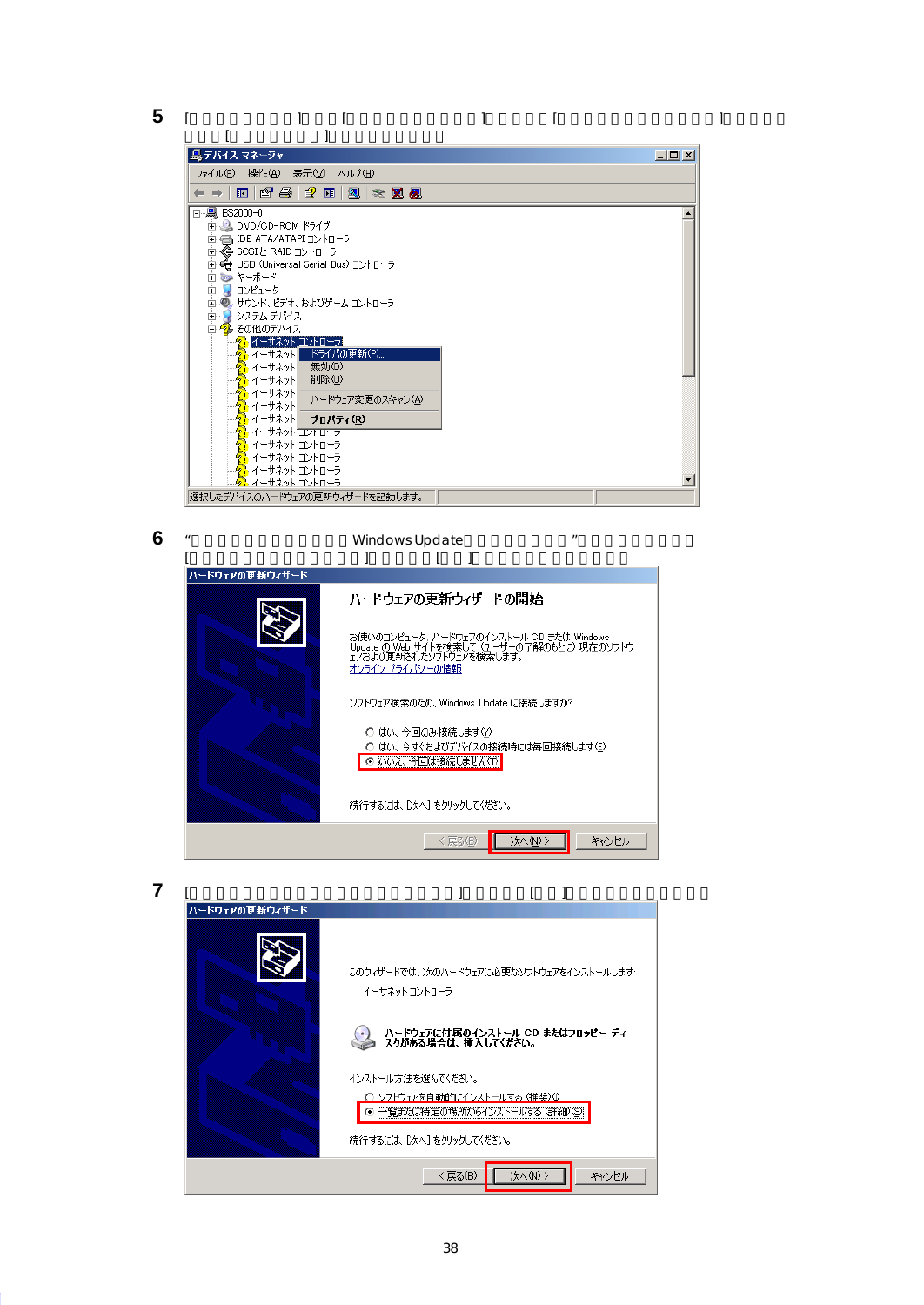| BS2000        | SystemInstaller              | $01-xx$                         |                       |
|---------------|------------------------------|---------------------------------|-----------------------|
|               | Windows Server 2003 R2 32bit | $D \cdot \mathcal{F}$           | <b>¥A¥WIN2003¥LAN</b> |
|               | Windows Server 2003 R2 64bit | $D \cdot \mathcal{F}$           | ¥A¥WIN2003x64¥LAN     |
| <b>BS2000</b> | SystemInstaller              | $02-xx$                         |                       |
|               | Windows Server 2003 R2 32bit | $D \cdot \tilde{\mathbf{x}}$    | ¥A¥WIN2003¥LAN        |
|               | Windows Server 2003 R2 64bit | $D \cdot \overline{\mathbf{X}}$ | ¥A¥WIN2003x64¥LAN     |
| <b>BS320</b>  | SystemInstaller              | $0x$ - $xx$                     |                       |
|               | Windows Server 2003 R2 32bit | $D \cdot \mathcal{F}$           | ¥A¥WIN2003¥LAN        |
|               | Windows Server 2003 R2 64bit | $D \cdot \mathbf{X}$            | ¥A¥WIN2003x64¥LAN     |



 $\cdots$ 補足

# D: CD/DVD

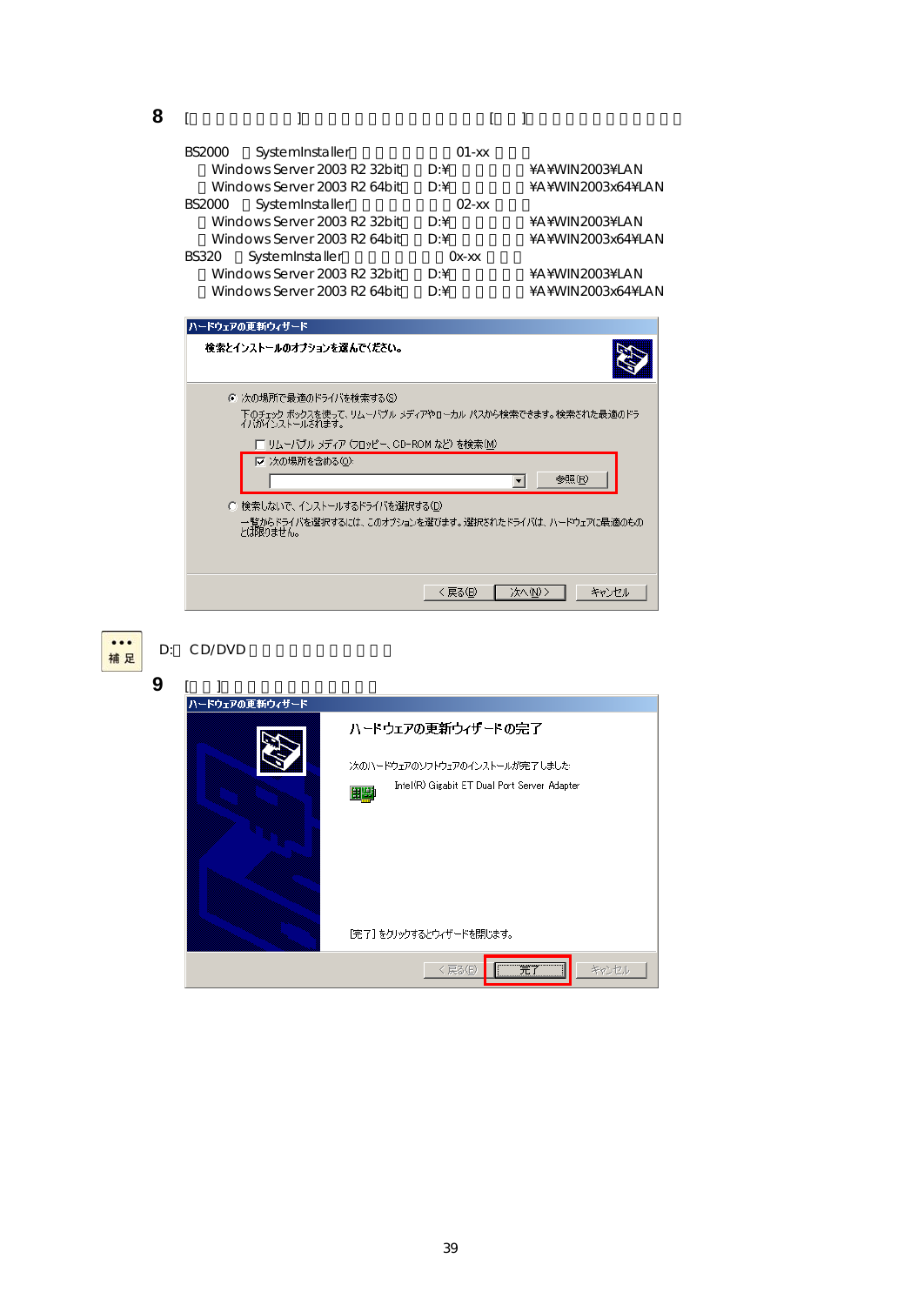ドライバのインストールが完了すると[ネットワークアダプタ]の下に、  $\cdots$ 補足 2Port 1000Base-T LAN [Intel(R) Gigabit ET Dual Port Server Adapter] 4Port 1000Base-T LAN [Intel(R) Gigabit ET Quad Port Server Adapter] 4Port 1000Base-T LAN (ET2) [Intel(R) Gigabit ET2 Quad Port Server Adapter]



 $10$  5 9





 $\Gamma$ CP

 $P.19$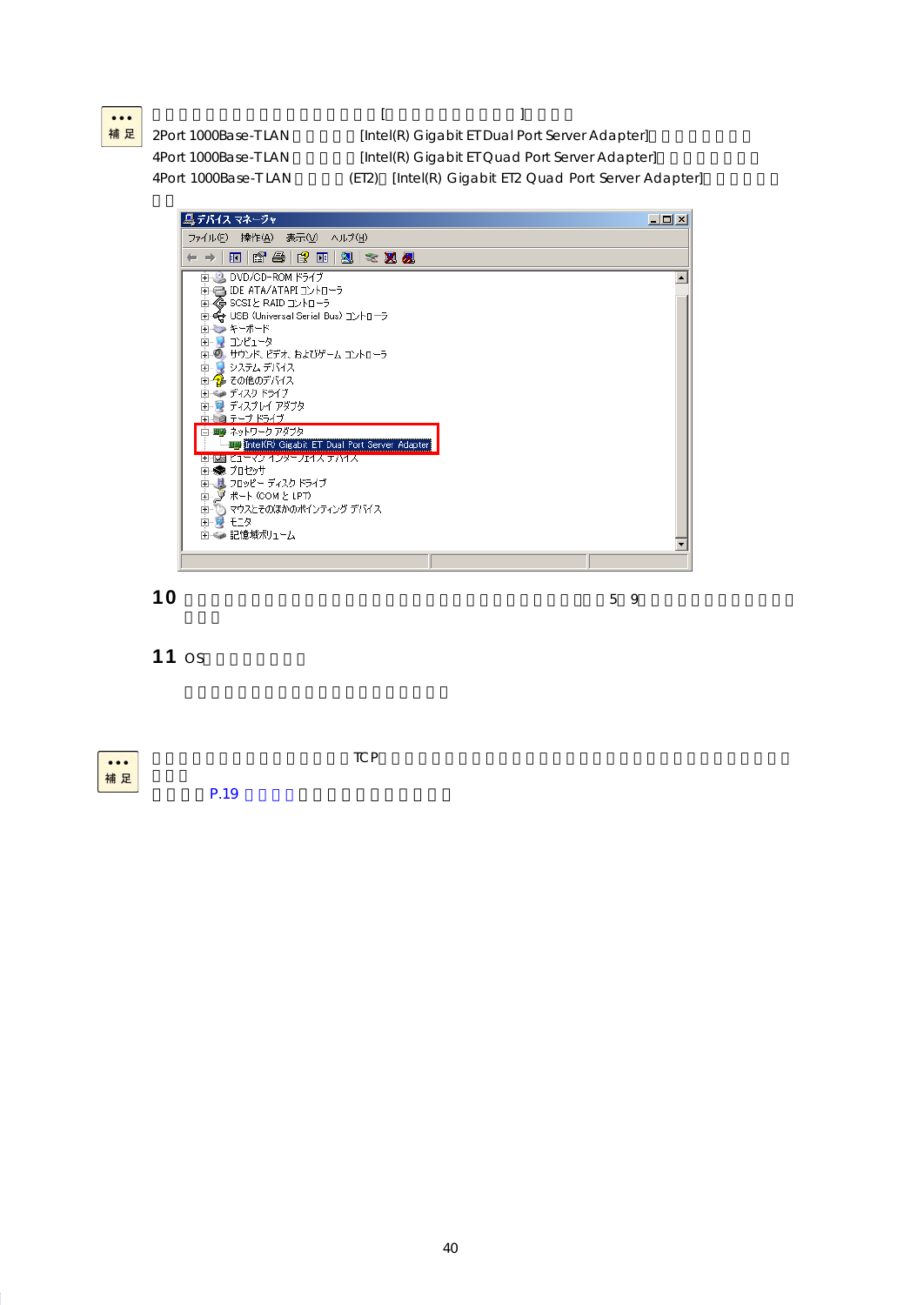# (Windows Server 2003 R2)

1000Base-T LAN



Windows2003R2

Web 
Web
area and the BS2000/BS320 SystemInstaller



1000Base-T LAN

1 Web

http://www.hitachi.co.jp/products/bladesymphony/download/driver/drv.html

2 README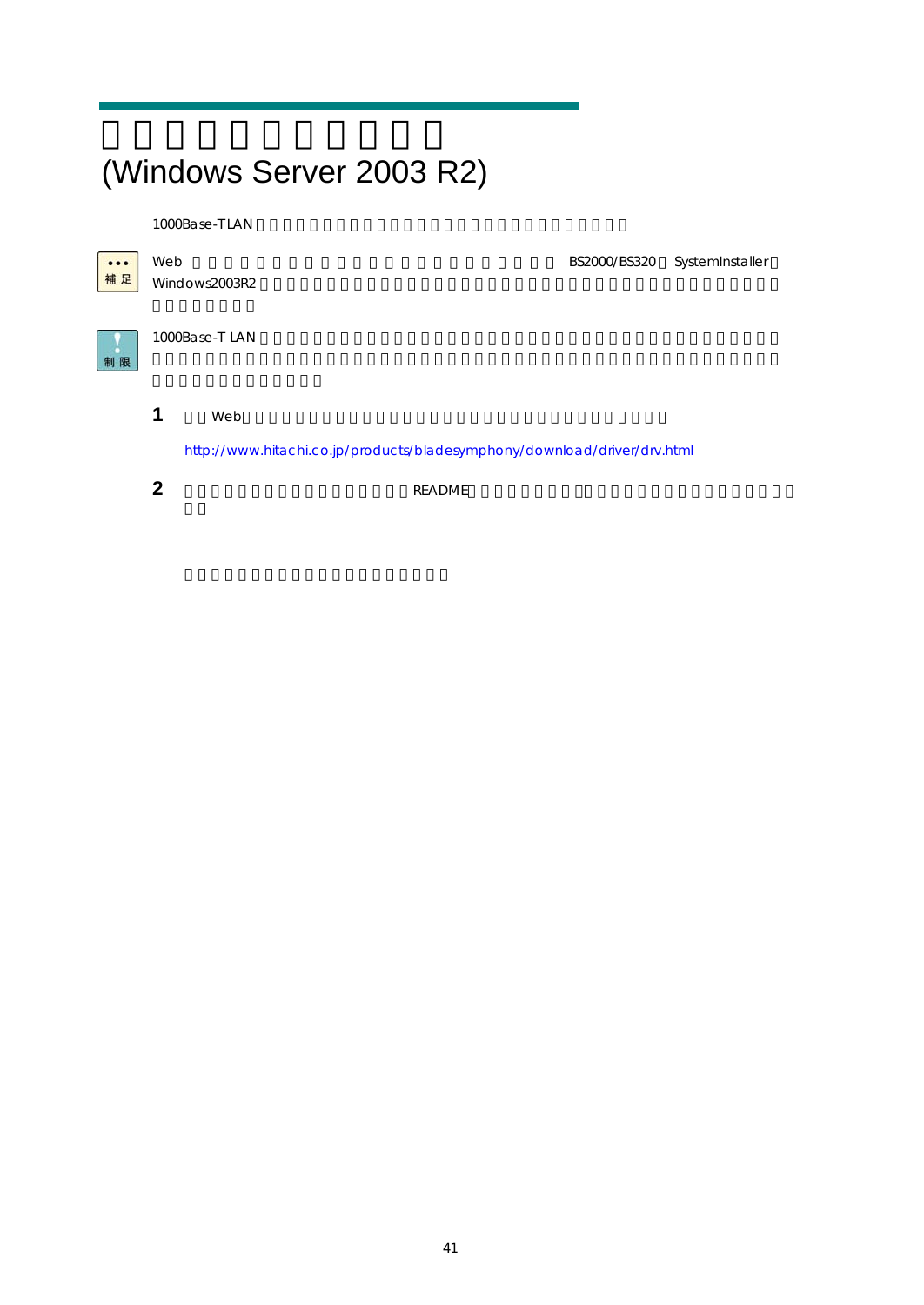# (Windows Server 2003 R2)

1000Base-T LAN



4 [
Bridge Lintel(R) Gigabit ET \*\*\*\* Port Server Adapter]  $\Gamma$ 具テバイスマネージャ  $\Box$ D $\Box$ ファイル(E) 操作(A) 表示(V) ヘルプ(H) 由 SDVD/CD-ROM ドライブ  $\overline{\phantom{a}}$ the DE ATA/ATAPI コントローラ<br>日 ◆ SCSIと RAID コントローラ<br>日 ◆ USB (Universal Serial Bus) コントローラ <del>E = ● ● > > ボード</del><br>- E → コンピュータ<br>- E → コンピュータ<br>- E → ラーサンド、ビデオ、およびゲーム コントローラ<br>- E → ラータンステム デバイス<br>- E → G → ラーバイス - → ディスク ドライブ<br>- → 号 ディスプレイ アダプタ 

由 - 秦 フロセッサ<br>田 - 見 フロッピー ディスク ドライブ<br>田 - ア ポート (COMと LPT)<br>田 - ワ マウスとそのほかのポインティング デバイス<br>田 - 号 モニタ<br>田 - 号 モニタ -<br>日 - 記憶域ポリューム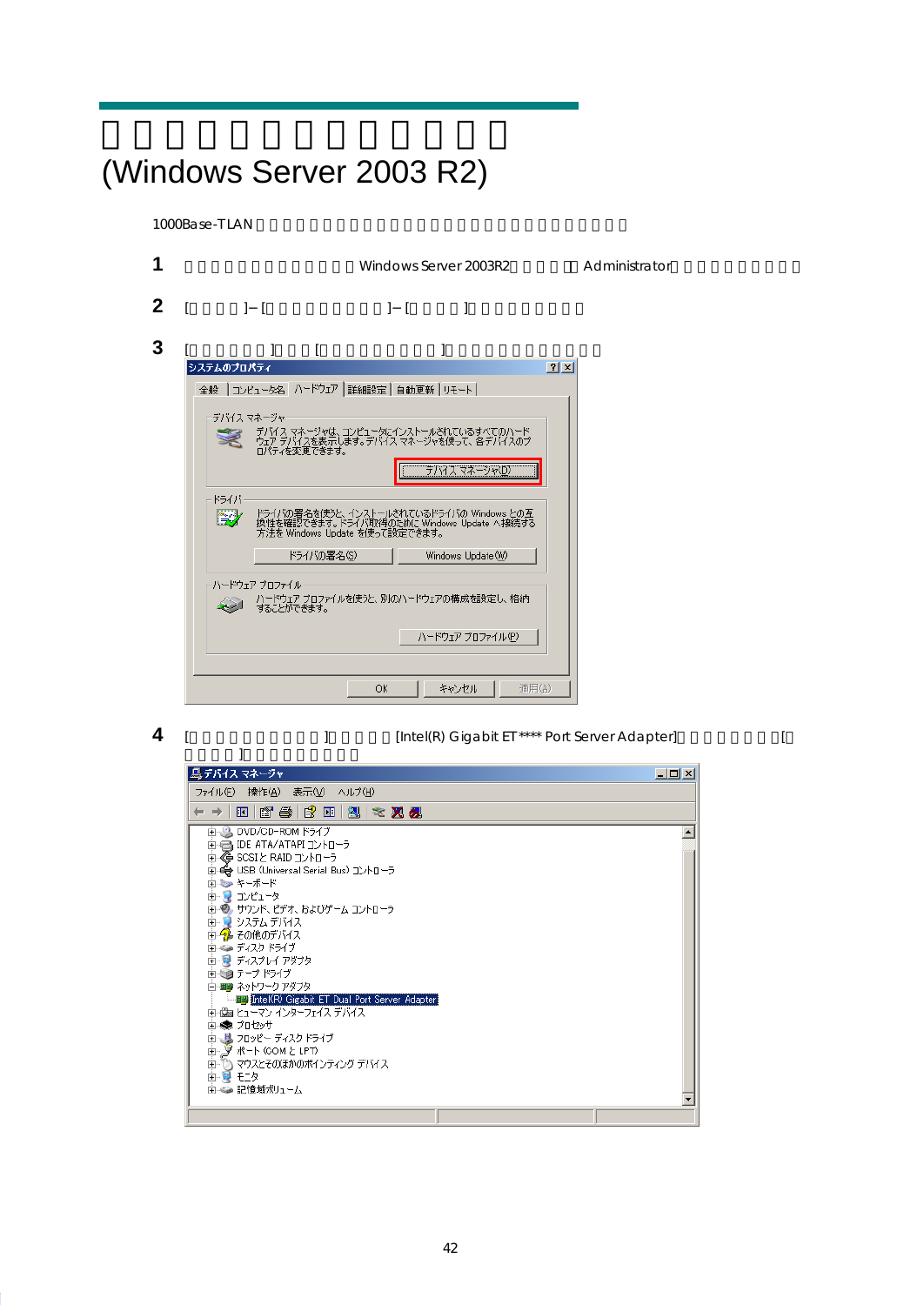5 [ J

| ? X <br>Intel(R) Gigabit ET Dual Port Server Adapterのプロパティ                 |
|----------------------------------------------------------------------------|
| 全般  詳細設定 ドライバ  詳細   リソース                                                   |
| Intel(R) Gigabit ET Dual Port Server Adapter<br>田野                         |
| プロバイダ:<br>Intel                                                            |
| ****/**/**<br>日付:                                                          |
| *.*.*.*<br>バージョン                                                           |
| デジタル署名者:<br>Microsoft Windows Hardware Compatibility Publishe              |
| ドライバの詳細(D)<br>ドライバ ファイルの詳細を表示します。                                          |
| ドライバの更新(P)<br>このデバイスのドライバを更新します。                                           |
| ドライバの更新後にデバイスの認識が失敗する場合、以<br>前にインストールしたドライバにロール バックします。<br>ドライバのロール バック(R) |
| 削除(U)<br>ドライバをアンインストールします (上級者用)。                                          |
| キャンセル<br>OK                                                                |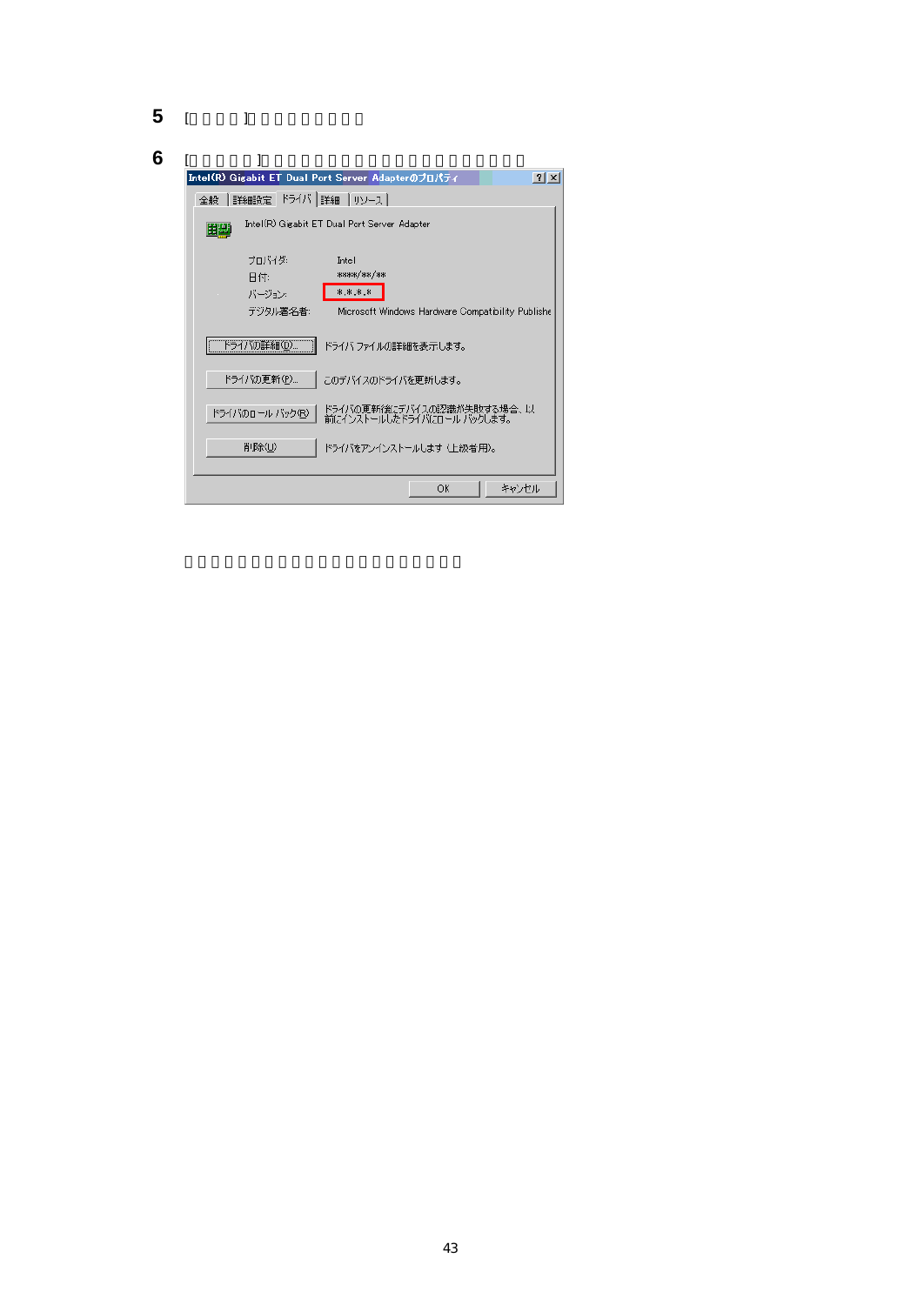# (Red Hat Enterprise Linux)

1000Base-T LAN OS

# (Red Hat Enterprise Linux)

1000Base-T LAN



1 Web

http://www.hitachi.co.jp/products/bladesymphony/download/driver/drv.html

2 README

# (Red Hat Enterprise Linux)

1000Base-T LAN

| 1 |                                                              | Red Hat Enterprise Linux<br>root                                                                                                                                                                                                                 |  |
|---|--------------------------------------------------------------|--------------------------------------------------------------------------------------------------------------------------------------------------------------------------------------------------------------------------------------------------|--|
| 2 |                                                              |                                                                                                                                                                                                                                                  |  |
|   | $#$ modinfo igb                                              |                                                                                                                                                                                                                                                  |  |
|   | [version]                                                    |                                                                                                                                                                                                                                                  |  |
|   | filename:<br>version:<br>license:<br>description:<br>author: | /lib/modules/ <kernel version="">/kernel/drivers/net/igb/igb.ko<br/>XX.XX.XX<br/><b>GPL</b><br/>Intel(R) Gigabit Ethernet Network Driver<br/>Intel Corporation, <e1000-devel@lists.sourceforge.net></e1000-devel@lists.sourceforge.net></kernel> |  |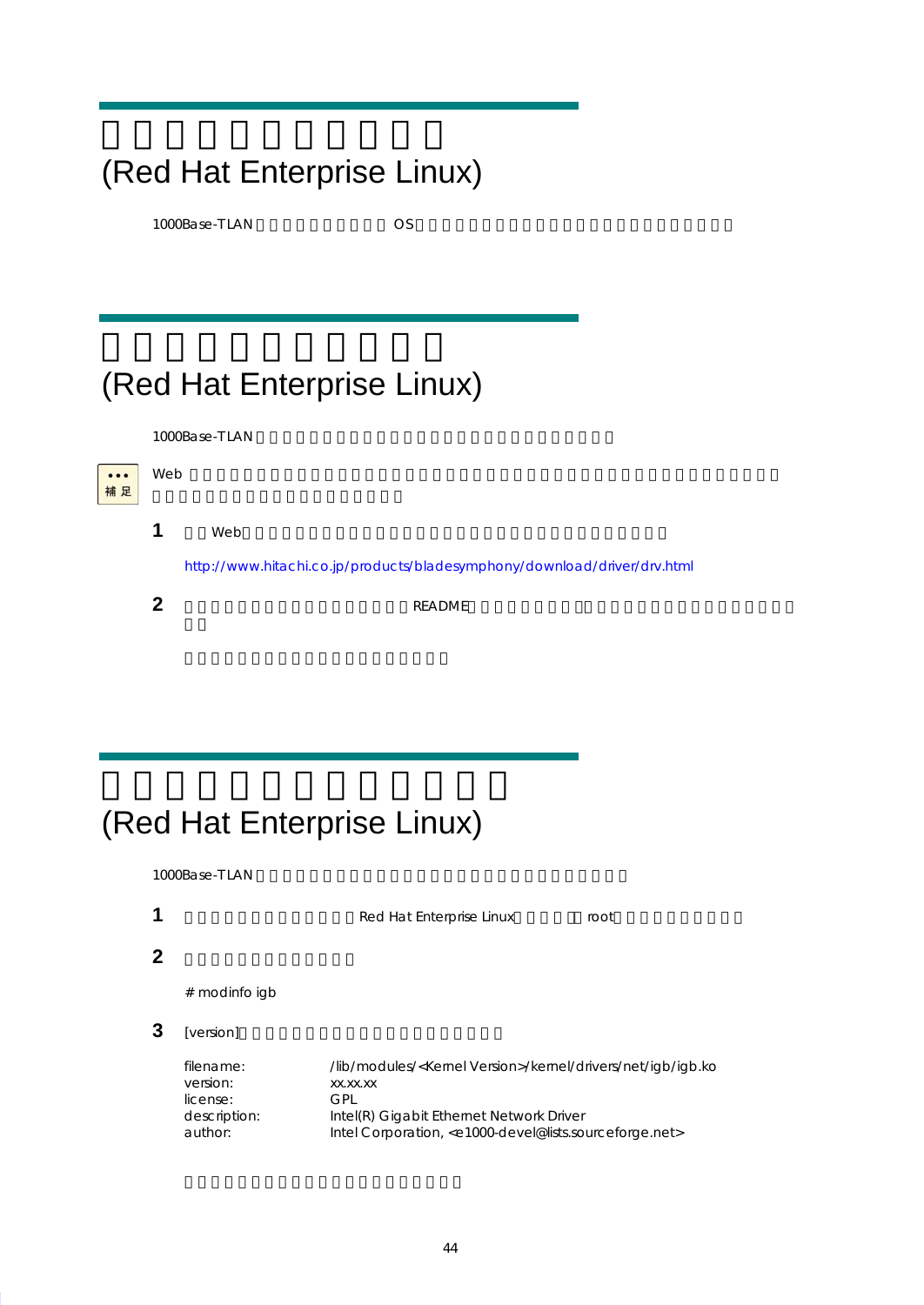

| 1000Base-T LAN |                                     | <b>OS</b>                                   |           |         |
|----------------|-------------------------------------|---------------------------------------------|-----------|---------|
|                | Server 2012, Windows Server 2012 R2 | Windows Server 2012, Windows Server 2012 R2 | <b>OS</b> | Windows |
| 1000Base-T LAN |                                     | Intel(R) PROSet                             | LAN       | VLAN    |
| 1000Base-T LAN | Web                                 |                                             | Web       |         |

http://www.hitachi.co.jp/products/bladesymphony/download/driver/drv.html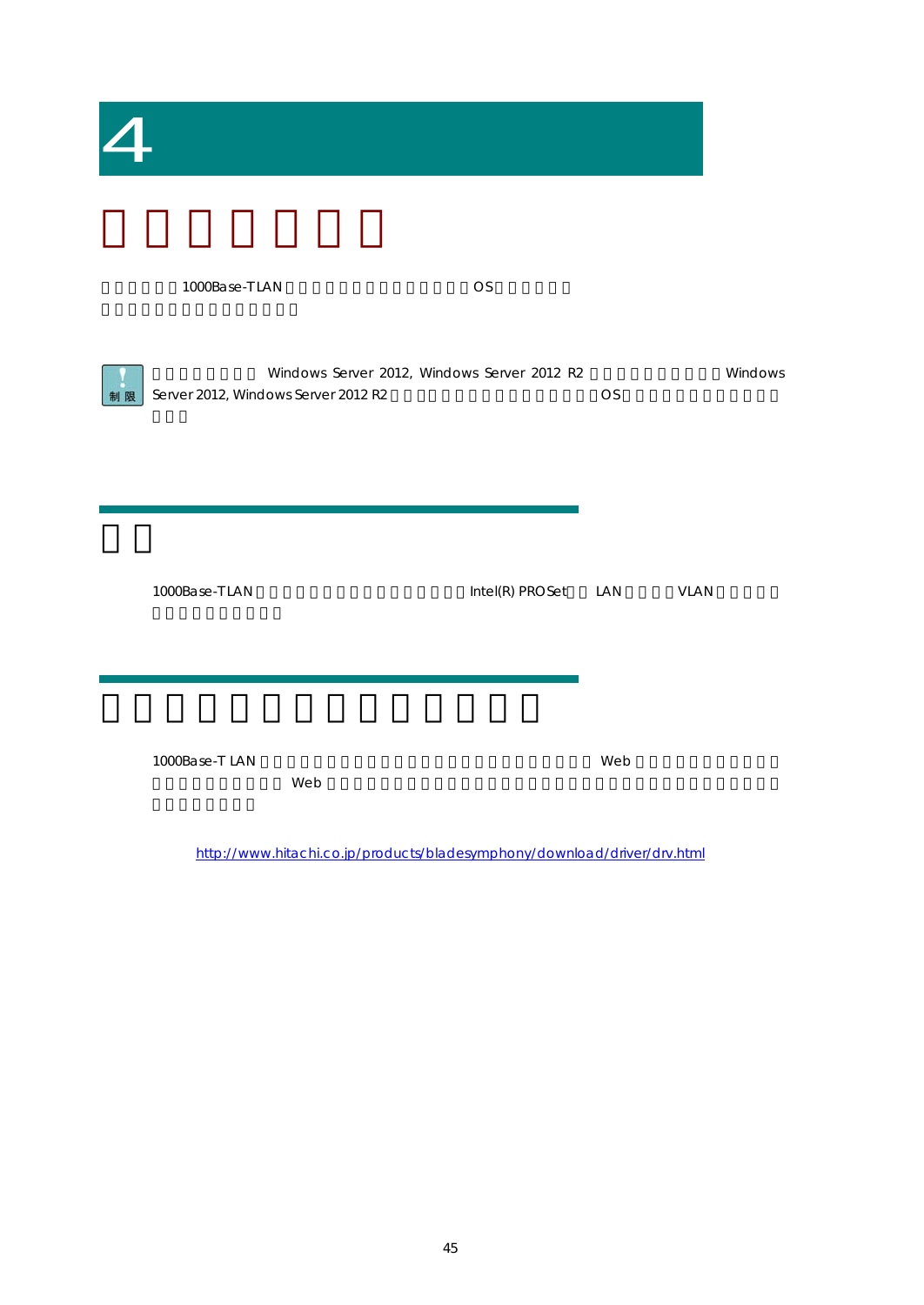#### (Windows Server 2008, Windows Server 2008 R2)

1000Base-T LAN

| 1              | Windows Server 2008/Windows Server 2008R2<br>Administrator                                                                                                                                                                                                                                                                                                                              |
|----------------|-----------------------------------------------------------------------------------------------------------------------------------------------------------------------------------------------------------------------------------------------------------------------------------------------------------------------------------------------------------------------------------------|
| $\overline{2}$ | CD/DVD<br>BS2000/BS320 SystemInstaller Windows2008<br>Hitachi Server Navigator                                                                                                                                                                                                                                                                                                          |
| 3              | $\lceil$<br>$\frac{1}{2}$<br>1                                                                                                                                                                                                                                                                                                                                                          |
| 4              | [OK]                                                                                                                                                                                                                                                                                                                                                                                    |
|                | BS2000<br>SystemInstaller<br>$1x - xx$<br>Windows Server 2008 R2:<br>D:¥Win2008R2¥Utility¥PROSetDX¥APPS¥PROSETDX¥Win7_x64¥Dxsetup.exe<br>Windows Server 2008 32bit<br>D:¥Win2008¥Utility¥PROSetDX¥APPS¥PROSETDX¥Vista32¥Dxsetup.exe<br>Windows Server 2008 64bit<br>D:¥Win2008¥Utility¥PROSetDX¥APPS¥PROSETDX¥Vista64¥Dxsetup.exe                                                       |
|                | <b>BS2000</b><br>SystemInstaller<br>$2x$ - $xx$<br>Windows Server 2008 R2:<br>D:4<<br>>¥Win2008R2¥Utility¥PROSetDX¥APPS¥PROSETDX¥Win7_x64(Winx64)¥Dxsetup.exe<br>Windows Server 2008 32bit<br>D:4<<br>>\Win2008\tullilty\PROSetDX\APPS\PROSETDX\Vista32(Win32)\Dxsetup.exe<br>Windows Server 2008 64bit<br>>¥Win2008¥Utility¥PROSetDX¥APPS¥PROSETDX¥Vista64(Winx64)¥Dxsetup.exe<br>D:4< |
|                | BS2000 Hitachi Server Navigator<br>Windows Server 2008 R2<br>D:¥WinSrv2008¥Utility¥PROSet¥PROSet_03¥APPS¥PROSETDX¥Winx64¥Dxsetup.exe<br>Windows Server 2008 32bit<br>D:¥WinSrv2008¥Utility¥PROSet¥PROSet_03¥APPS¥PROSETDX¥Win32¥Dxsetup.exe<br>Windows Server 2008 64bit<br>D:¥WinSrv2008¥Utility¥PROSet¥PROSet_03¥APPS¥PROSETDX¥Winx64¥Dxsetup.exe                                     |
|                | <b>BS320</b><br>SystemInstaller<br>15-05<br>Windows Server 2008 R2:<br>D:¥Win2008R2¥Utility¥PROSetDX¥APPS¥PROSETDX¥Winx64¥Dxsetup.exe<br>Windows Server 2008 32bit<br>D:¥Win2008¥Utility¥PROSetDX¥APPS¥PROSETDX¥Vista32¥Dxsetup.exe<br>Windows Server 2008 64bit<br>D:¥Win2008¥Utility¥PROSetDX¥APPS¥PROSETDX¥Vista64¥Dxsetup.exe                                                       |
|                | <b>BS320</b><br>SystemInstaller<br>15-06<br>Windows Server 2008 R2:<br>D:4<<br>>\Win2008R2\Utility\PROSetDX\APPS\PROSETDX\Winx64\Dxsetup.exe                                                                                                                                                                                                                                            |
|                | Windows Server 2008 32bit<br>>\Win2008\tutility\PROSetDX\APPS\PROSETDX\Win32\Quin2008\up=<br>D:4<                                                                                                                                                                                                                                                                                       |
|                | Windows Server 2008 64bit<br>D:4<<br>>\Win2008\Utility\PROSetDX\APPS\PROSETDX\Winx64\Dxsetup.exe                                                                                                                                                                                                                                                                                        |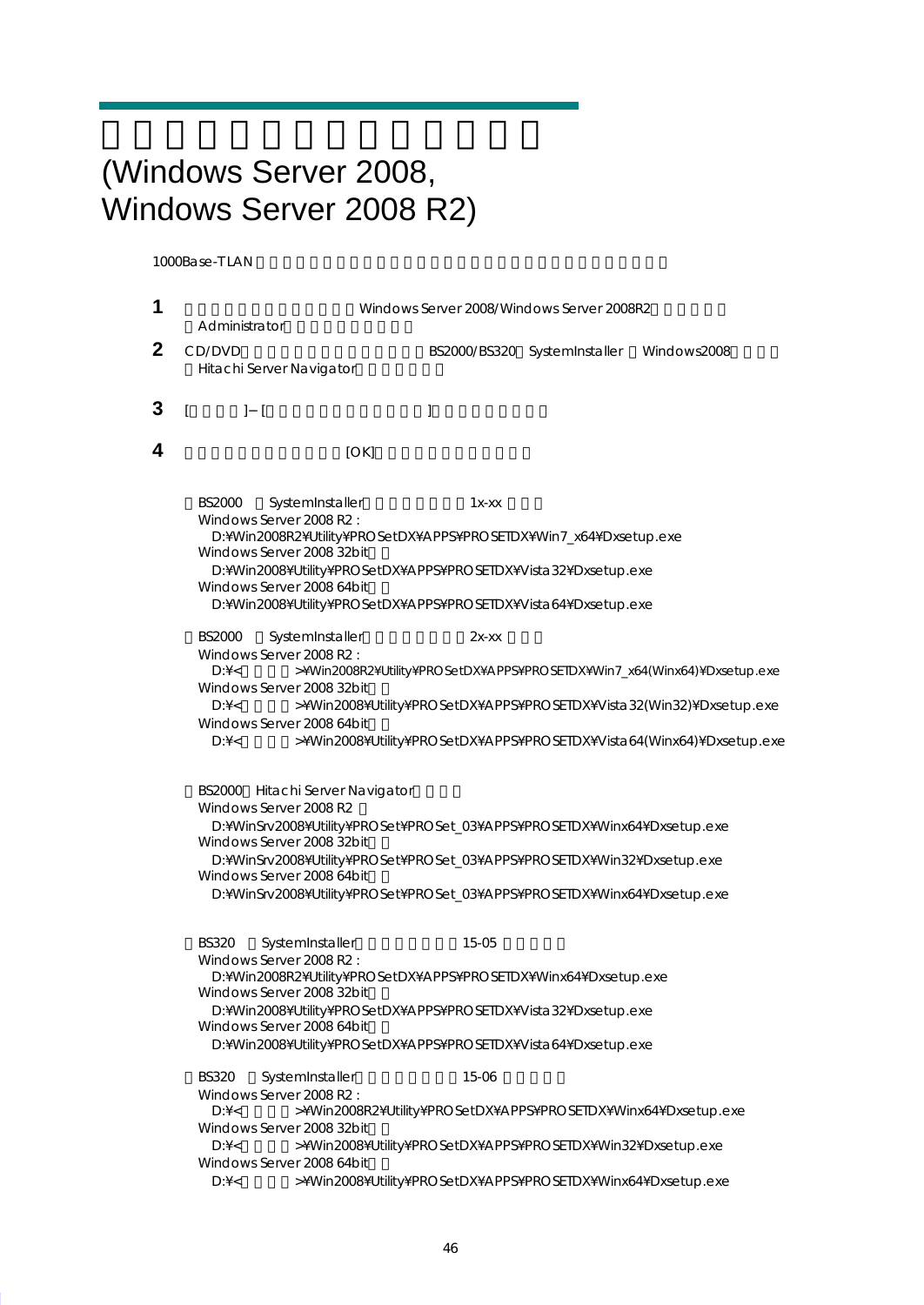BS320 Hitachi Server Navigator Windows Server 2008 R2 D:¥WinSrv2008¥Utility¥PROSet¥PROSet\_04¥APPS¥PROSETDX¥Winx64¥Dxsetup.exe Windows Server 2008 32bit D:¥WinSrv2008¥Utility¥PROSet¥PROSet\_04¥APPS¥PROSETDX¥Win32¥Dxsetup.exe Windows Server 2008 64bit

D:¥WinSrv2008¥Utility¥PROSet¥PROSet\_04¥APPS¥PROSETDX¥Winx64¥Dxsetup.exe

| 5        | -1                                                                                                                                                                                                                    |         |
|----------|-----------------------------------------------------------------------------------------------------------------------------------------------------------------------------------------------------------------------|---------|
|          | 霞インテル(R) ネットワーク・コネクション - InstallShield ウィザード<br>$\vert x \vert$                                                                                                                                                       |         |
|          | インテル(R) ネットワーク・コネクション用のInstallShield ウィザード<br>intel <sup>)</sup><br>へようこそ                                                                                                                                             |         |
|          | ドライバ、インテル(R) PROSet for Windows* デバイス マネージャ<br>および アドバンスト ネットワーク サービス のインストール。                                                                                                                                        |         |
|          | 警告: このプログラムは、著作権法および国際協定によって保護<br>されています。                                                                                                                                                                             |         |
|          | InstallShield -<br>$\sqrt{2 \times 10^{20}}$<br>$<$ 戻る $(B)$<br>キャンセル                                                                                                                                                 |         |
|          |                                                                                                                                                                                                                       |         |
| 6        | ſ                                                                                                                                                                                                                     | 1<br>f. |
|          | 霞インテル(R) ネットワーク・コネクション - InstallShield ウィザード<br>$\vert x \vert$                                                                                                                                                       |         |
|          | 使用許諾契約<br>intel<br>次の使用許諾契約書を注意深くお読みください。                                                                                                                                                                             |         |
|          | $\blacktriangle$                                                                                                                                                                                                      |         |
|          | インテル ソフトウェア使用許諾契約 (最終、ライセンス)                                                                                                                                                                                          |         |
|          | 重要 - コピー、インストール、または使用の前にお読みください。<br>以下の条件を注意深くお読みになるまで、ソフトウェアおよび関連資料 (以下、総称<br>して 「本ソフトウェア」といいます)を使用またはロードしないでください。本ソフト<br>ウェアをロードまたは使用することによって、本契約書に同意されたものとさせてい<br>ただきます。同意されない場合は、本ソフトウェアをインストールまたは使用しない<br>でください。 |         |
|          | ○ 使用许諾契約の多項に同意します(A)<br>印刷(P)<br>○ 使用許諾契約の条項に同意しません(D)                                                                                                                                                                |         |
|          | InstallShield -                                                                                                                                                                                                       |         |
|          | 次へ(N) ><br><戻る(B)<br>キャンセル                                                                                                                                                                                            |         |
|          |                                                                                                                                                                                                                       |         |
| $\prime$ | 1<br>ſ                                                                                                                                                                                                                |         |

| インテル(R) ネットワーク コネクション                                                                                                                   |        |                   | $\vert x \vert$ |
|-----------------------------------------------------------------------------------------------------------------------------------------|--------|-------------------|-----------------|
| ヤットアップ オブション<br>インストールするプログラムの機能容を選択してください。                                                                                             |        |                   |                 |
| インストール(I):                                                                                                                              |        |                   |                 |
| 図ドライバ<br>├― 17 インテル(R) PROSet for Windows* デバイス マネージャ<br><b>I</b> M Advanced Network Services<br>└- □ インテル(R) ネットワーク・コネクション SNMP エージェント |        |                   |                 |
| 機能の説明                                                                                                                                   |        |                   |                 |
|                                                                                                                                         | <戻る(B) | <b>次へ(N) &gt;</b> | キャンセル           |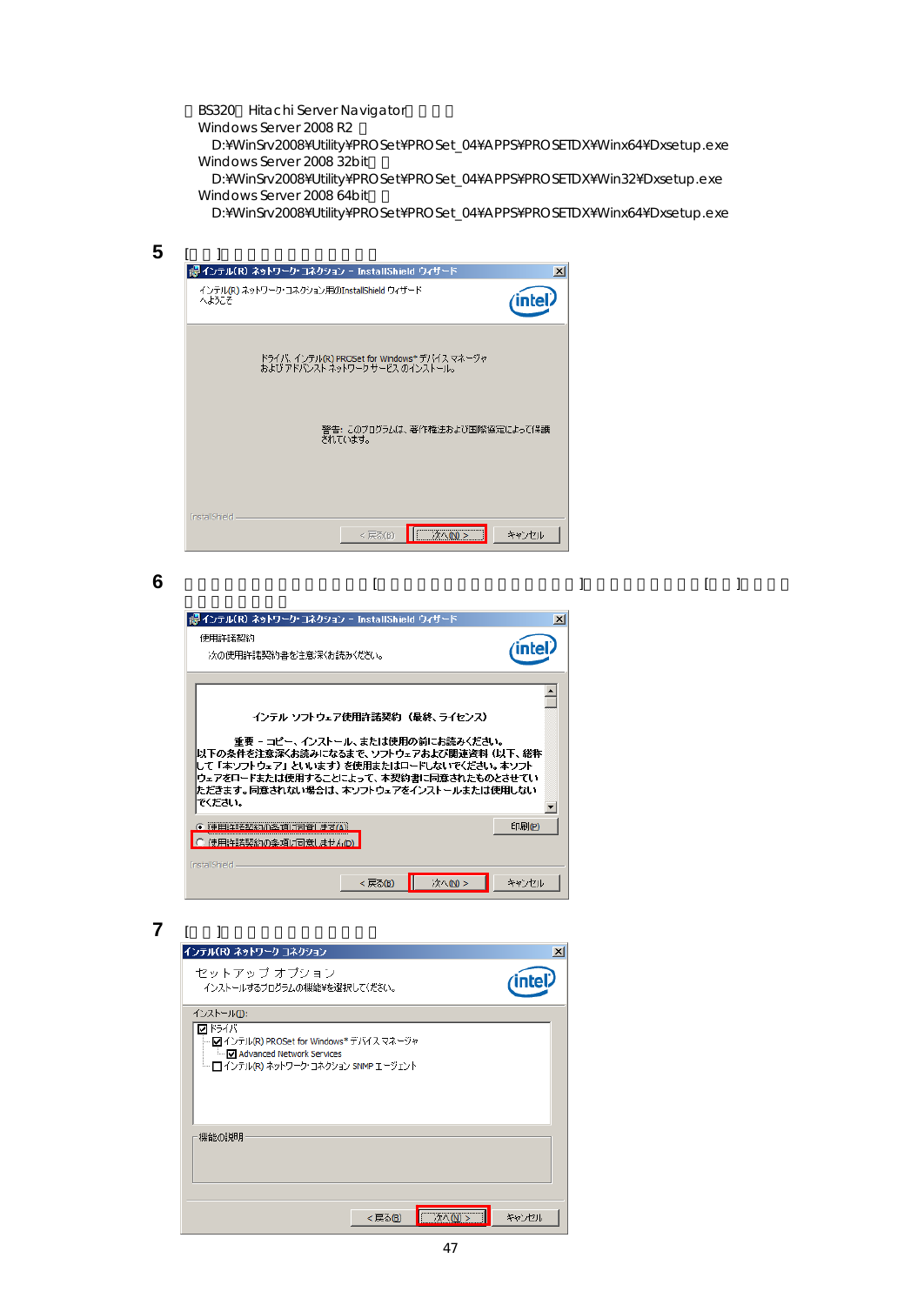



 $\overline{\mathbf{x}}$ 

9 [一]

| L<br>J.<br>  禮インテル(R) ネットワーク・コネクション - InstallShield ウィザード | $\boldsymbol{\mathsf{x}}$ |
|-----------------------------------------------------------|---------------------------|
| InstallShield ウィザードを完了しました                                |                           |
|                                                           |                           |
| 新機能にアクセスするには、デバイス マネージャを開いて、ネットワ<br>ークアダプタのプロパティを表示します。   |                           |
|                                                           |                           |
|                                                           |                           |
|                                                           |                           |
| <b>InstallShield</b>                                      |                           |
| 完了(F)<br><戻る(B)                                           | キャンセル                     |



 $[WM]$ 

 $10$  os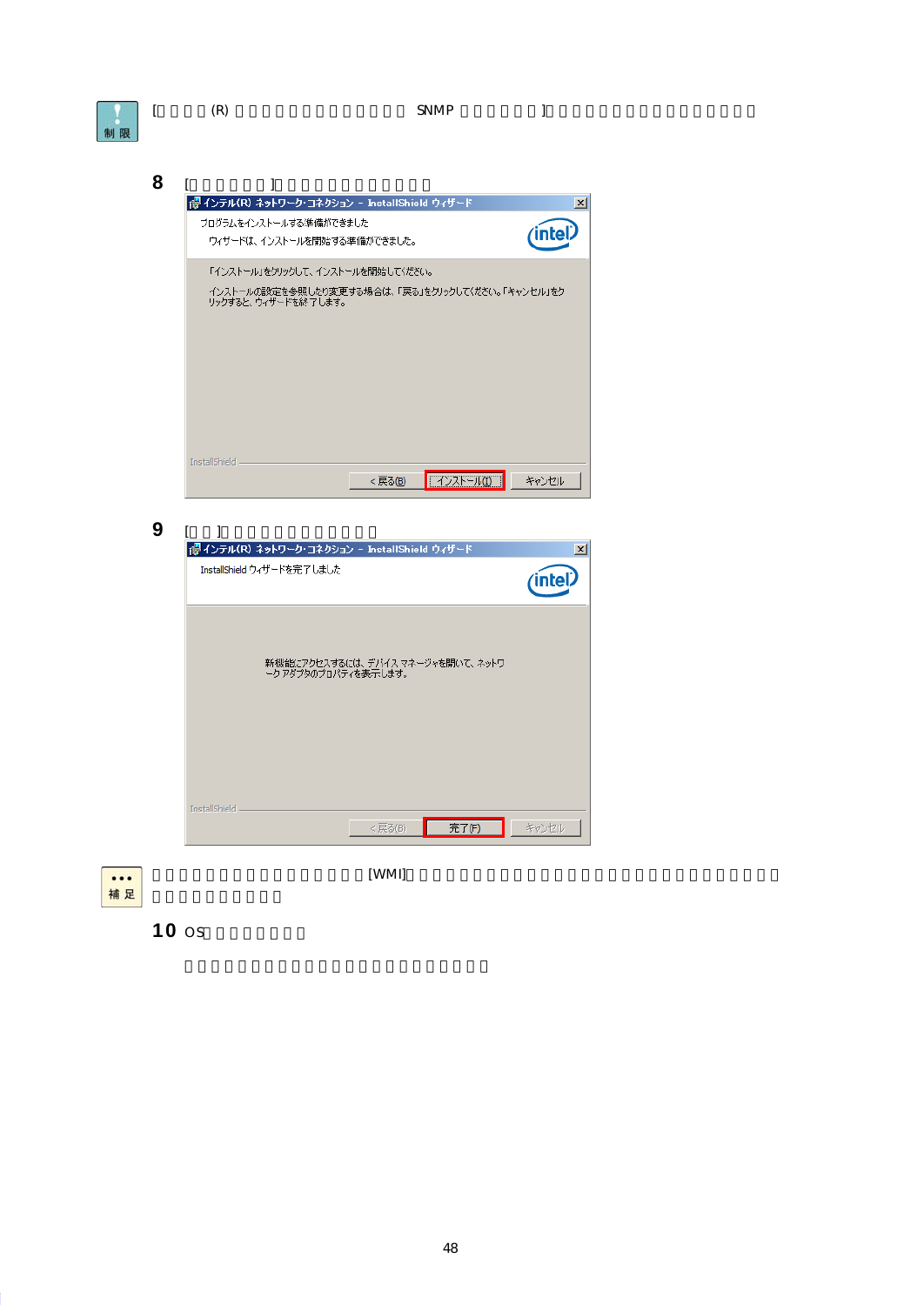## (Windows Server 2008, Windows Server 2008R2)

1000Base-T LAN



Web  $\sim$  BS2000/BS320 SystemInstaller Windows2008/Windows2008R2 Hitachi Server Navigator

1 Web

http://www.hitachi.co.jp/products/bladesymphony/download/driver/drv.html

2 README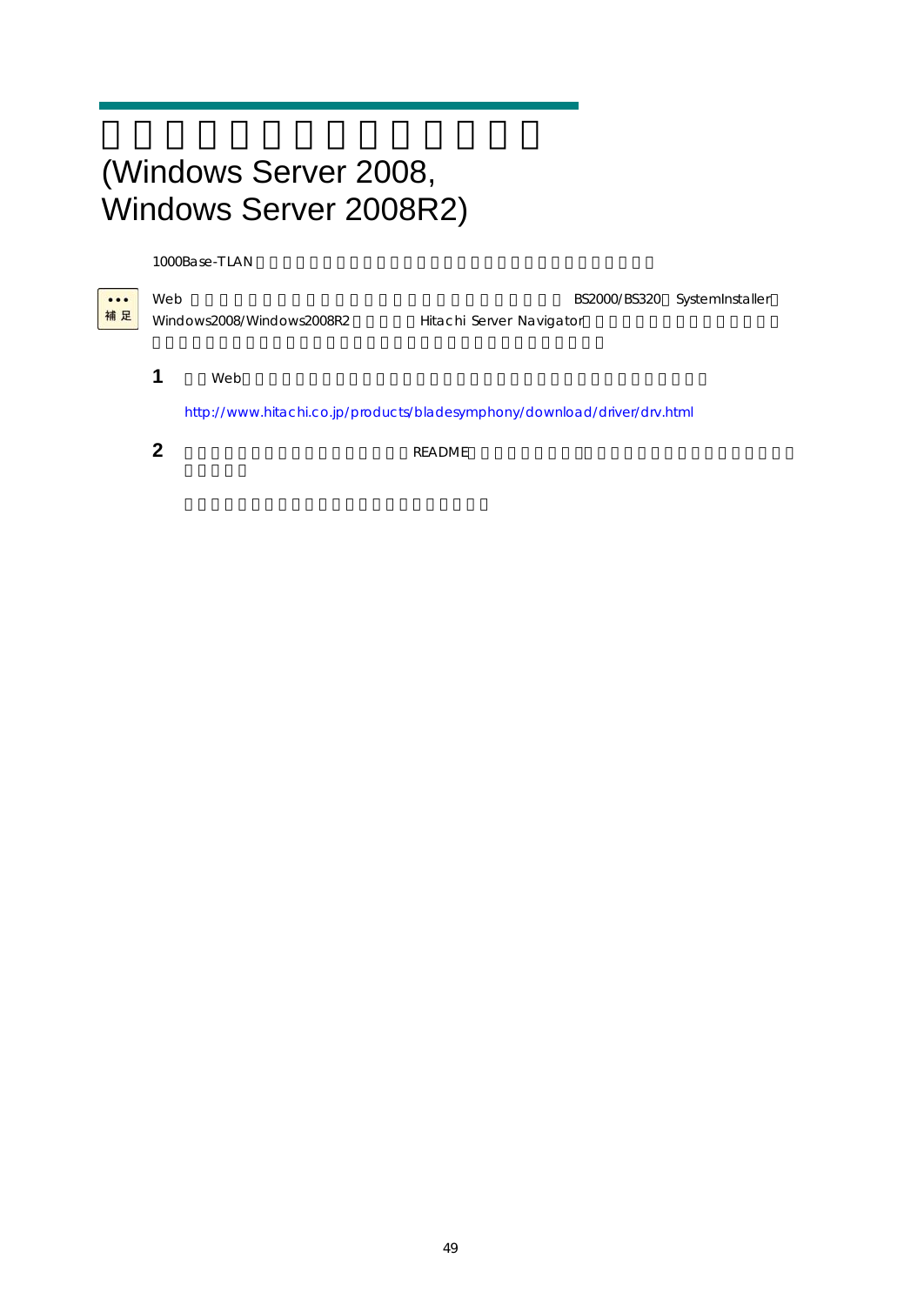## (Windows Server 2008, WindowsServer 2008R2)



5 [ ] [ (R) PROSet ] Intel(R) Gigabit ET Dual Port Server Adapterのプロパティ  $2|X|$ VLAN | 起動オプション | ドライバ | 詳細 リソース リンク速度 | 詳細設定 | 電力の管理 全般 チーム化 リンク速度とデュブレックスの設定 (intel) インテル(R) PROSet バージョン: \*.\*.\*.\* リンクのステー<br>● 速度: タス 1.0Gbps/全二重 速度とデュプレックス(S):  $\overline{\mathbf{E}}$ 診断( $\underline{\mathsf{D}}$ ). オートネゴシエーション アダプタの識別(A). **速度とデュブレックスの設定** インテルのアダプターはデフォルトで、速度とデュブレックスの自動検出とネゴシエートに設定されています。 アダプ<br>度とデュブレックスの自動検出とネゴシエートに設定されています。 アダプ<br>るように設定できます。<br>トント、愛力セーバーオゴションは愛嬌発現のゴネ製剤できます  $\Box$ ヒント:電力セーバーオブションは電源管理タブで制御できます。 著作権、免責事項、サポート情報  $\Box$ OK キャンセル  $\cdots$  $[$   $]$ 補足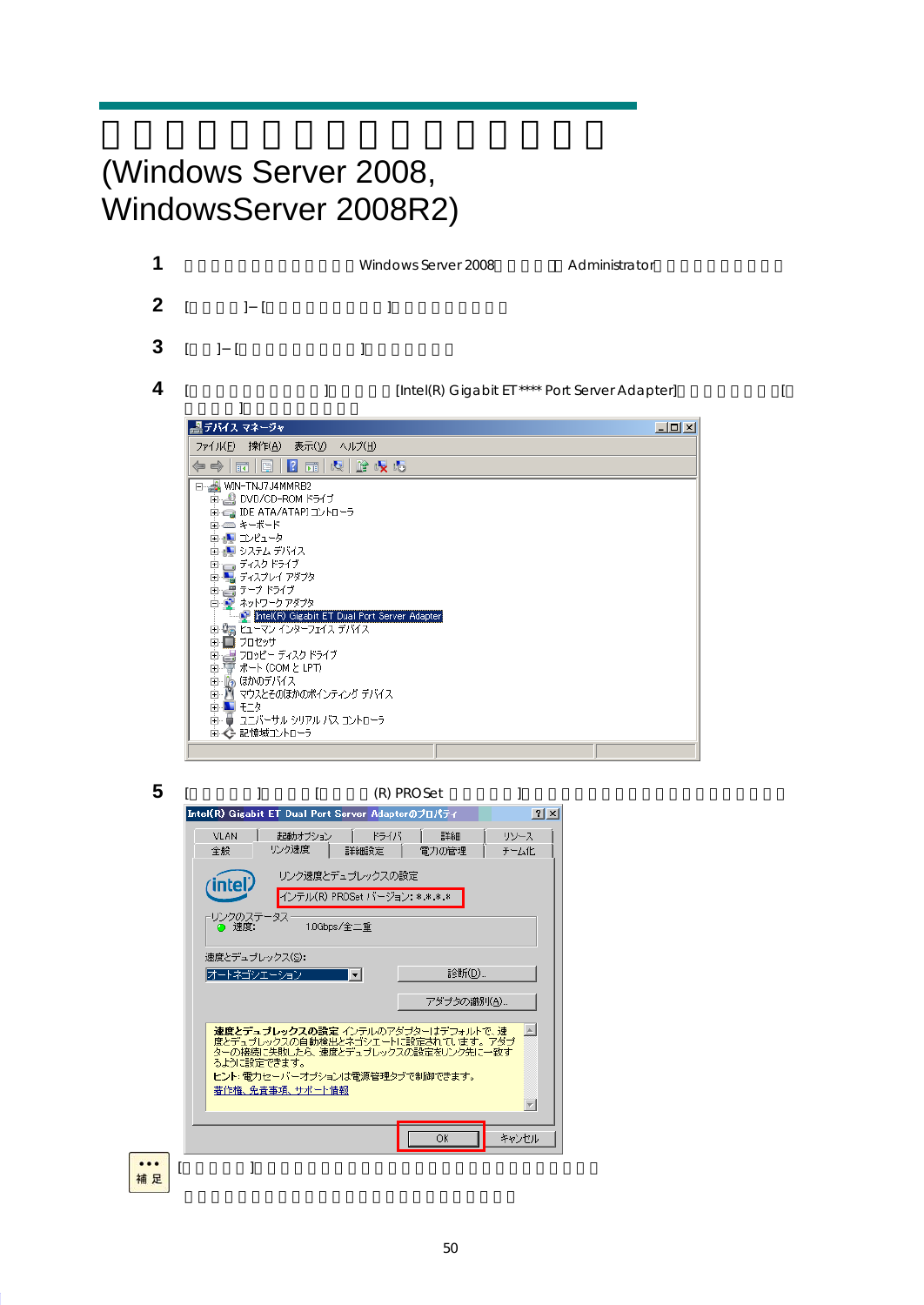# (Windows Server 2003 R2)

1000Base-T LAN

| 1 |                                                                                                                                                                                                                                                      | Windows Server 2003 R2 |       | "Administrator"                             |  |  |  |  |
|---|------------------------------------------------------------------------------------------------------------------------------------------------------------------------------------------------------------------------------------------------------|------------------------|-------|---------------------------------------------|--|--|--|--|
| 2 | CD/DVD<br>CD-ROM                                                                                                                                                                                                                                     |                        |       | BS2000/BS320 SystemInstaller Windows2003 R2 |  |  |  |  |
| 3 | $1 \quad$<br>ſ                                                                                                                                                                                                                                       | 1                      |       |                                             |  |  |  |  |
| 4 | [OK]<br>SystemInstaller<br><b>BS2000</b><br>Windows Server 2003 32bit<br>D:¥OPTION¥TOOLS¥WIN2003¥INTELLAN¥APPS¥PROSETDX¥Dxsetup.exe<br>Windows Server 2003 64bit<br>D:¥OPTION¥TOOLS¥WIN2003x64¥INTELLAN¥APPS¥PROSETDX¥Dxsetup.exe                    | $01 - XX$              |       |                                             |  |  |  |  |
|   | SystemInstaller<br><b>BS2000</b><br>$02 - XX$<br>Windows Server 2003 32bit<br>D:¥OPTION¥TOOLS¥WIN2003¥INTELLAN¥APPS¥PROSETDX¥Win32¥DxSetup.exe<br>Windows Server 2003 64 bit<br>D:¥OPTION¥TOOLS¥WIN2003x64¥INTELLAN¥APPS¥PROSETDX¥Winx64¥DxSetup.exe |                        |       |                                             |  |  |  |  |
|   | <b>BS320</b><br>SystemInstaller<br>Windows Server 2003 32bit<br>D:¥OPTION¥TOOLS¥WIN2003¥INTELLAN¥APPS¥PROSETDX¥Win32¥DxSetup.EXE<br>Windows Server 2003 64bit<br>D:¥OPTION¥TOOLS¥WIN2003¥INTELLAN¥APPS¥PROSETDX¥Winx64¥DxSetup.EXE                   | $0x$ - $xx$            |       |                                             |  |  |  |  |
|   | 禮インテル(R) ネットワーク・コネクション - InstallShield ウィザード                                                                                                                                                                                                         | $\vert x \vert$        |       |                                             |  |  |  |  |
|   | インテル(R) ネットワーク・コネクション用のInstallShield ウィザード<br>へようこそ                                                                                                                                                                                                  |                        | nte   |                                             |  |  |  |  |
|   | ドライバ、インテル(R) PROSet for Windows* デバイス マネージャ<br>および アドバンスト ネットワーク サービス のインストール。<br>警告: このプログラムは、著作権法および国際協定によって保護<br>されています。                                                                                                                          |                        |       |                                             |  |  |  |  |
|   |                                                                                                                                                                                                                                                      |                        |       |                                             |  |  |  |  |
|   | InstallShield -                                                                                                                                                                                                                                      | 次へ(N) ><br><戻る(B)      | キャンセル |                                             |  |  |  |  |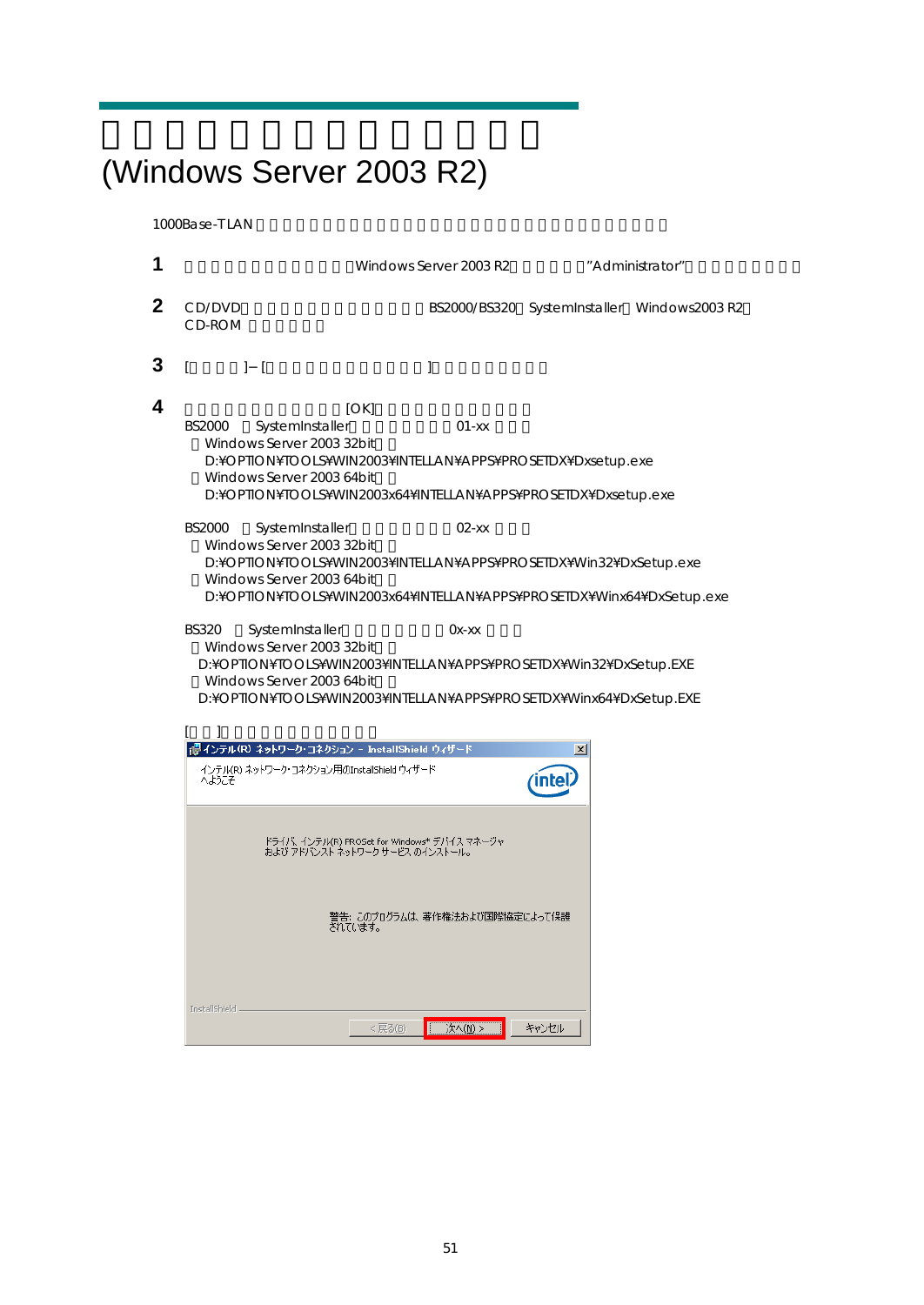| 5 |                                                                                                                                                                                                                                                           |                 |  |  |
|---|-----------------------------------------------------------------------------------------------------------------------------------------------------------------------------------------------------------------------------------------------------------|-----------------|--|--|
|   | 禮インテル(R) ネットワーク・コネクション - InstallShield ウィザード                                                                                                                                                                                                              | $\vert x \vert$ |  |  |
|   | 使用許諾契約<br>)欠の使用許諾契約書を注意深〈お読み〈ださい。                                                                                                                                                                                                                         |                 |  |  |
|   | インテル ソフトウェア使用許諾契約 (最終、ライヤンス)<br>重要 - コビー、インストール、または使用の前にお読みください。<br> 以下の冬件を注意深くお読みになるまで、ソフトウェアおよび関連資料 (以下、総称<br> して 「本ソフトウェア」 といいます) を使用またはロードしないでください。本ソフト<br>ウェアをロードまたは使用することによって、本契約書に同意されたものとさせてい<br>ただきます。同意されない場合は、本ソフトウェアをインストールまたは使用しない<br>でください。 |                 |  |  |
|   | ● 使用許諾契約の条項に同意します(A)<br>○ 使用許諾契約の条項に同意しません(D)                                                                                                                                                                                                             | 印刷(P)           |  |  |
|   | InstallShield<br>次へ(N) ><br><戻る(B)                                                                                                                                                                                                                        | キャンセル           |  |  |

| $\mathbf{L}$<br>-1                    |                                                         |                 |  |
|---------------------------------------|---------------------------------------------------------|-----------------|--|
| インテル(R) ネットワーク コネクション<br>セットアップ オブション |                                                         | $\vert x \vert$ |  |
|                                       | インストールするプログラムの機能¥を選択してください。                             | ntel:           |  |
| インストール(I):                            |                                                         |                 |  |
| 図ドライバ                                 | - <mark>☑</mark> インテル(R) PROSet for Windows* デバイス マネージャ |                 |  |
| Madvanced Network Services            | └- □ インテル(R) ネットワーク・コネクション SNMP エージェント                  |                 |  |
|                                       |                                                         |                 |  |
|                                       |                                                         |                 |  |
| 機能の説明                                 |                                                         |                 |  |
|                                       |                                                         |                 |  |
|                                       |                                                         |                 |  |
|                                       | ■ 次へ(N) ><br><戻る( <u>B</u> )                            | キャンセル           |  |
|                                       |                                                         |                 |  |
| (R)                                   | <b>SNMP</b>                                             | 1               |  |
|                                       |                                                         |                 |  |
| ſ.<br>1                               | 禮インテル(R) ネットワーク・コネクション − InstallShield ウィザード            | $\vert x \vert$ |  |
| プログラムをインストールする準備ができました                |                                                         | intel           |  |
|                                       | ウィザードは、インストールを開始する準備ができました。                             |                 |  |
|                                       | 「インストール」をクリックして、インストールを開始してください。                        |                 |  |
| リックすると、ウィザードを終了します。                   | インストールの設定を参照したり変更する場合は、「戻る」をクリックしてください。「キャンセル」をク        |                 |  |
|                                       |                                                         |                 |  |
|                                       |                                                         |                 |  |
|                                       |                                                         |                 |  |
|                                       |                                                         |                 |  |
|                                       |                                                         |                 |  |
|                                       |                                                         |                 |  |
| InstallShield                         |                                                         |                 |  |

制限

52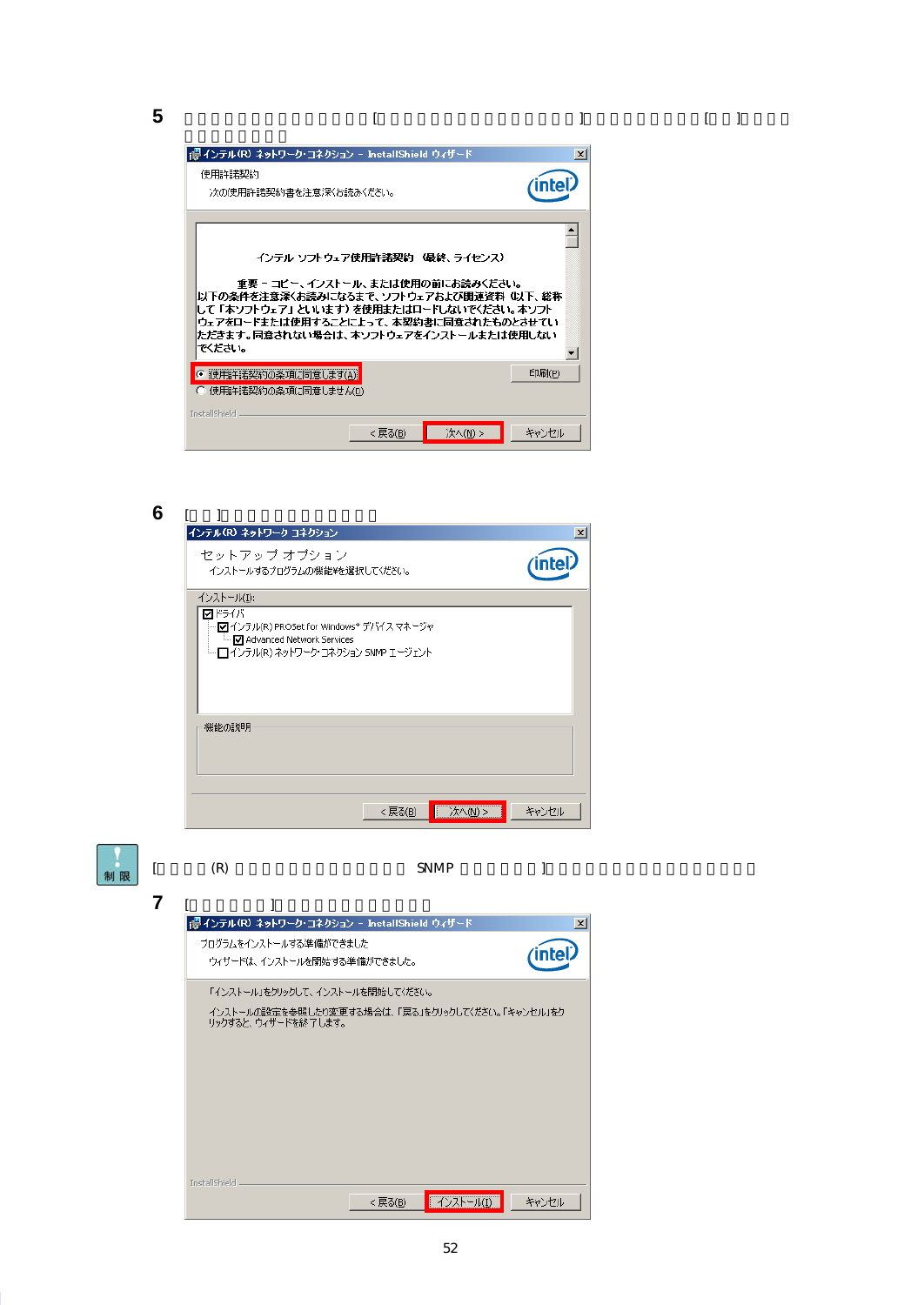

9 os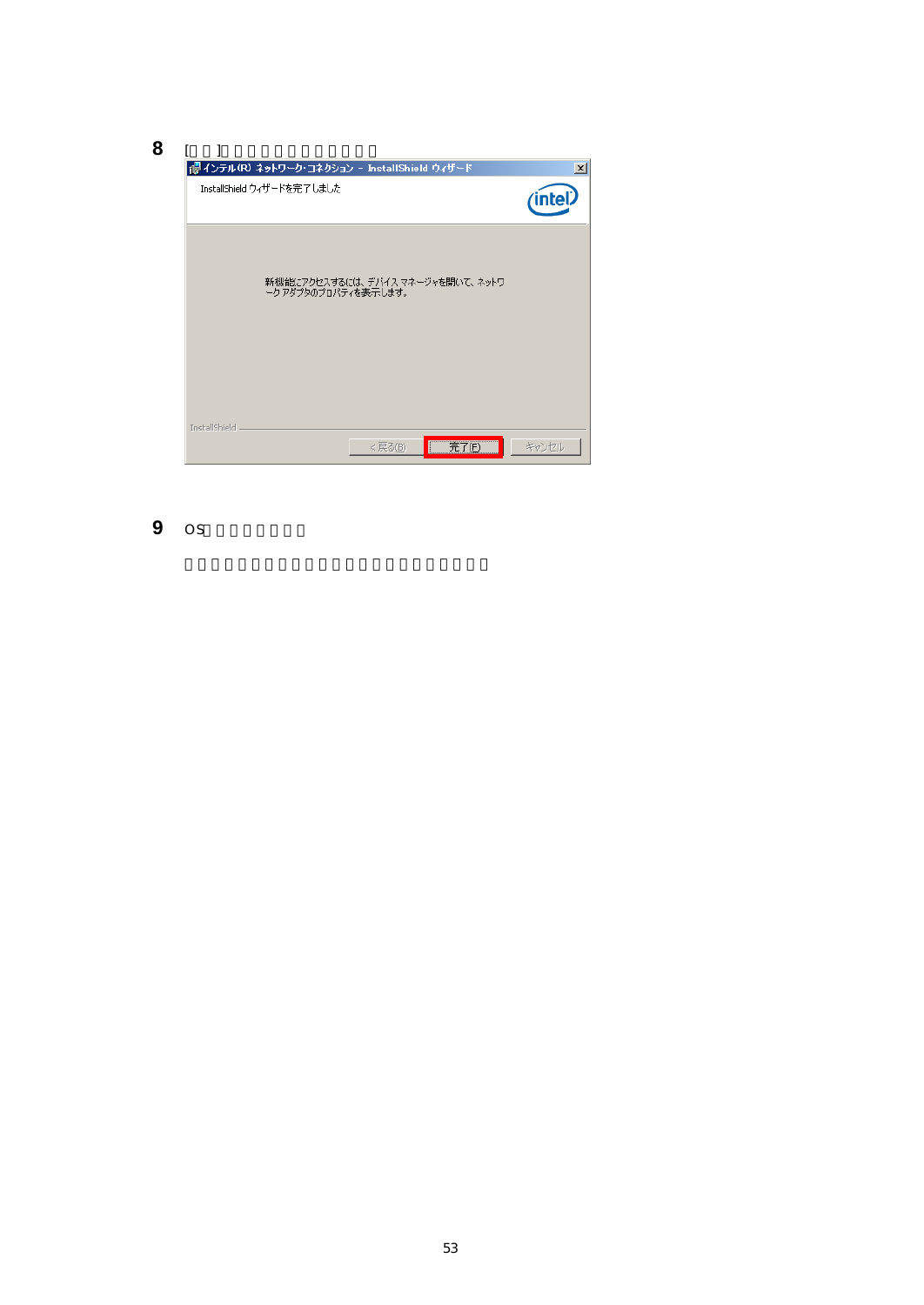# (Windows Server 2003 R2)

1000Base-T LAN



Windows2003 R2

Web 2000/BS320 SystemInstaller

1 Web

http://www.hitachi.co.jp/products/bladesymphony/download/driver/drv.html

2 README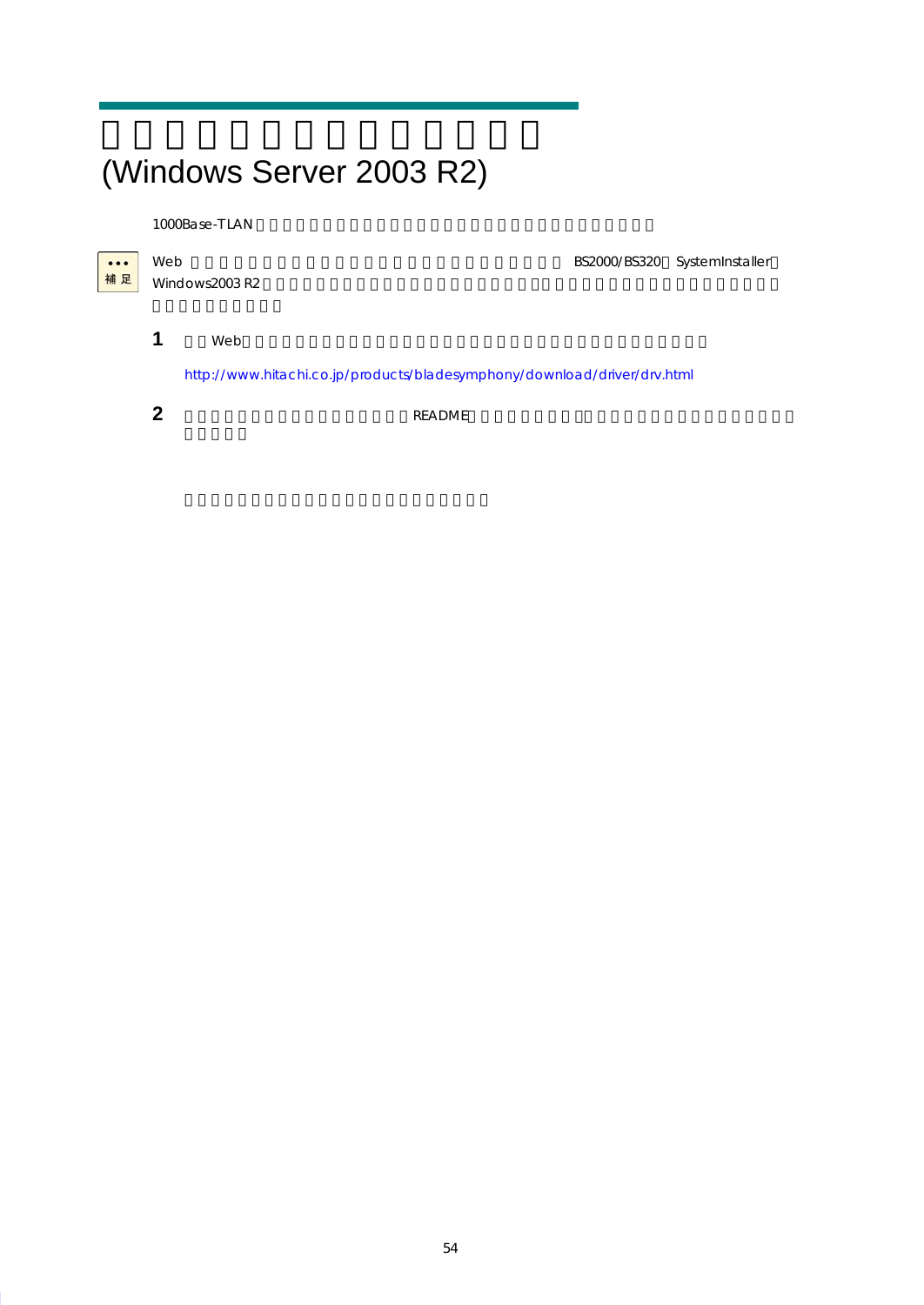# (Windows Server 2003 R2)

1000Base-T LAN



4 [
Bridge Lintel(R) Gigabit ET \*\*\*\* Port Server Adapter]  $\Gamma$ 具テバイスマネージャ  $\Box$ D $\Box$ ファイル(E) 操作(A) 表示(V) ヘルプ(H)

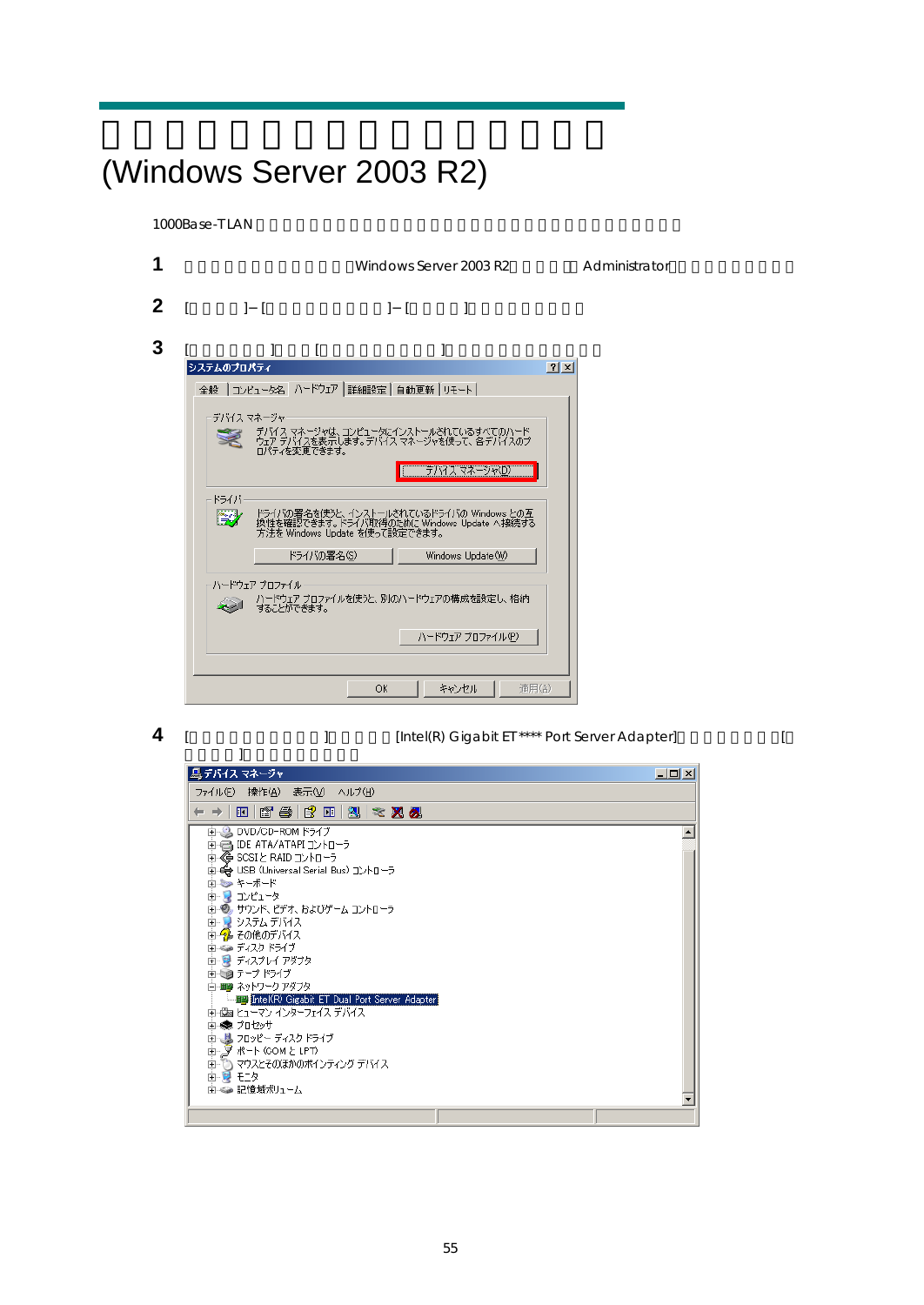|    | 5. |                                                                                                                                                                                                                             |
|----|----|-----------------------------------------------------------------------------------------------------------------------------------------------------------------------------------------------------------------------------|
| 補足 | I  |                                                                                                                                                                                                                             |
|    | 6  | (R) PROSet                                                                                                                                                                                                                  |
|    |    | Intel(R) Gigabit ET Dual Port Server Adapterのプロパティ<br> ? X                                                                                                                                                                  |
|    |    | 記動オプション<br>VLAN<br>ドライバ<br>詳細<br>リソース<br>リンク速度<br>全般<br>詳細設定<br>雷力の管理<br>チーム化                                                                                                                                               |
|    |    | リンク速度とデュブレックスの設定<br>インテル(R) PROSet バージョン *.*.*.*                                                                                                                                                                            |
|    |    | リンクのステータス<br>1.0Gbps/全二重<br>○ 速度:                                                                                                                                                                                           |
|    |    | 速度とデュブレックス(S):<br>診断(D)<br>オートネゴシエーション<br>▾                                                                                                                                                                                 |
|    |    | アダプタの識別(A)                                                                                                                                                                                                                  |
|    |    | <mark>速度とデュブレックスの設定</mark> インテルのアダプターはデフォルトで、速<br>度とデュプレックスの自動検出とネゴシエートに設定されています。 アダプ<br>ターの接続に失敗したら、速度とデュプレックスの設定をリンク先に一致す<br>るように設定できます。<br>ヒント:電力セーバーオブションは電源管理タブで制御できます。<br>著作権、免責事項、サポート情報<br>$\overline{\phantom{a}}$ |
|    |    | キャンセル<br>OK                                                                                                                                                                                                                 |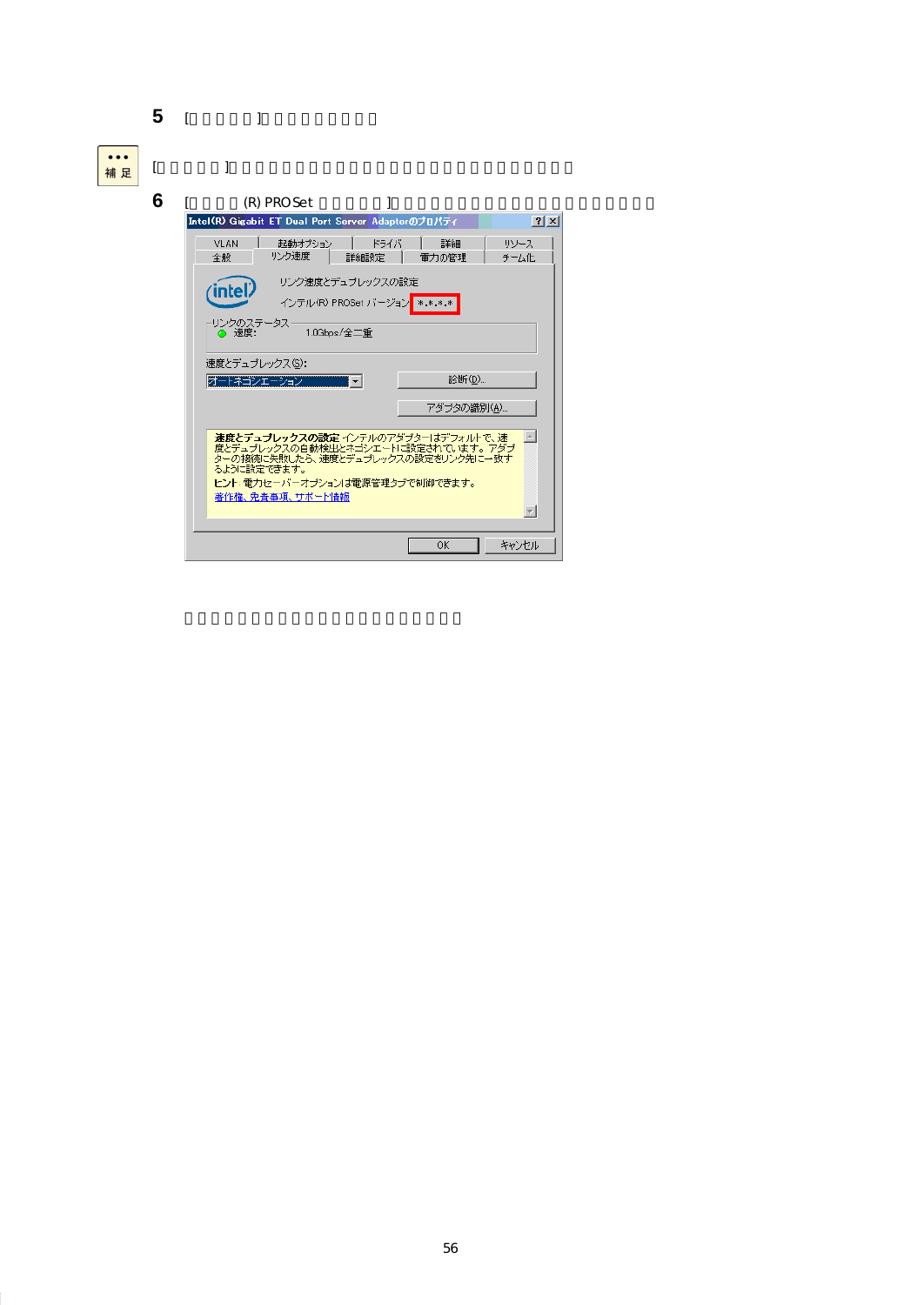5

LAN was a series of the series of the series of the series of the series of the series of the series of the series of the series of the series of the series of the series of the series of the series of the series of the se

| 1000Base-TLAN                           |                                                                                      | <b>LAN</b>               |
|-----------------------------------------|--------------------------------------------------------------------------------------|--------------------------|
|                                         |                                                                                      |                          |
| <b>LAN</b><br>(BS2000)                  |                                                                                      |                          |
| 1000Base-TLAN<br>BS2000 MANUAL CD       | LAN                                                                                  |                          |
| SystemInstaller )                       | BladeSymphony BS2000 Windows Server 2008 R2 LAN                                      | Intel                    |
| (SystemInstaller<br>Intel               | BladeSymphony BS2000 Windows Server 2003/R2 Windows Server 2008 LAN<br>$\rightarrow$ |                          |
| BladeSymphony BS2000 LAN<br>Navigator ) | LAN                                                                                  | (Hitachi Server<br>Intel |

 $V$ eb entreprendiction  $V$ eb entreprendiction  $V$ eb

補足 http://www.hitachi.co.jp/products/bladesymphony/download/driver/user.html





...

 $V$ eb entreprendiction  $V$ eb entreprendiction  $V$ eb

http://www.hitachi.co.jp/products/bladesymphony/download/driver/user.html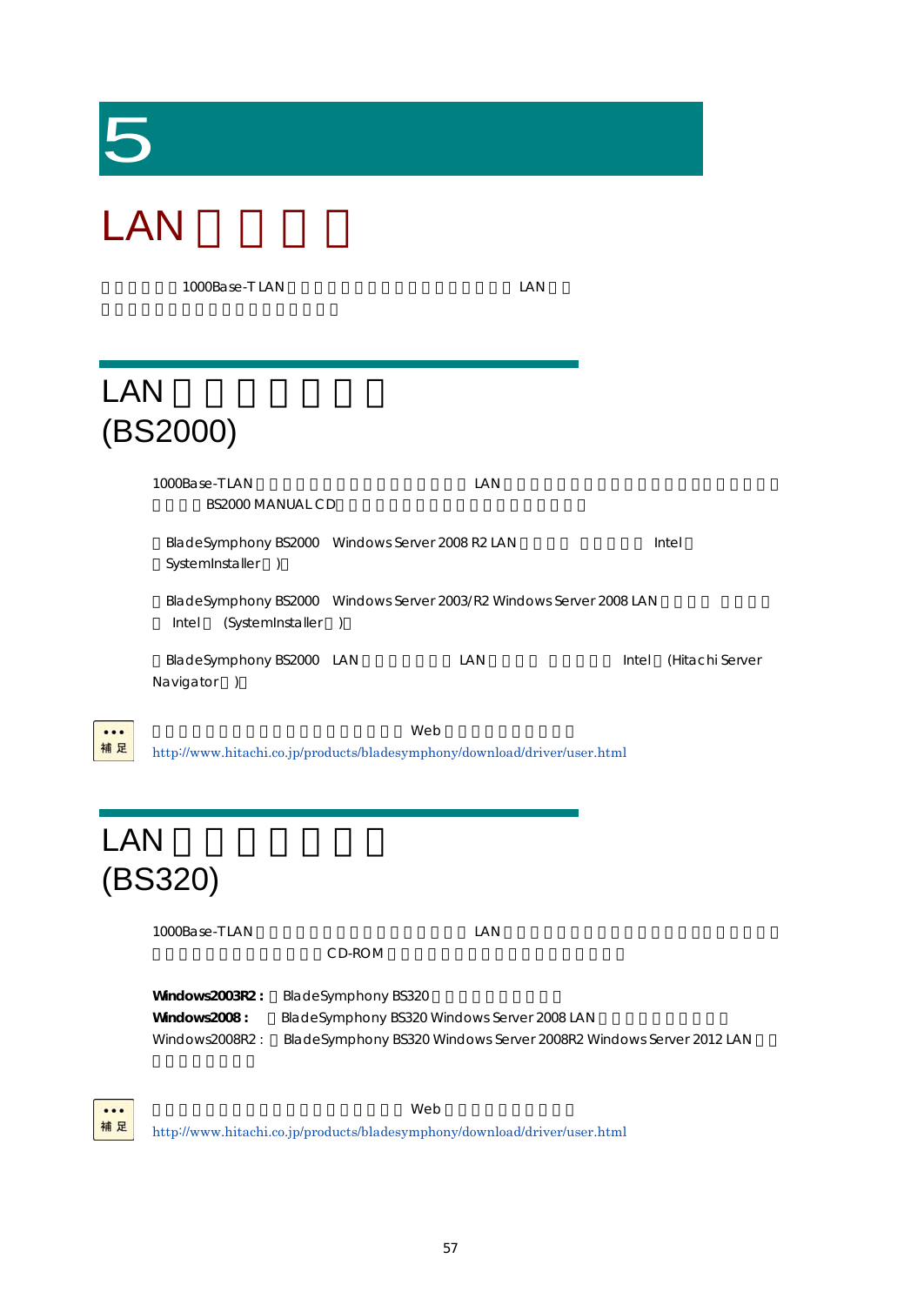

1000Base-T LAN

# (2Port 1000Base-T LAN )

|              | BS2000<br>GV-CN2N1G1N1[BX]       |                |
|--------------|----------------------------------|----------------|
|              | GV-CN2D1G1N1 [EX]                |                |
|              | GG-CN9P1G1N1[EX]<br><b>BS320</b> |                |
| LAN          | <b>Intel 82576</b>               |                |
| Vender ID    | 8086                             |                |
| Device ID    | <b>10C9</b>                      |                |
| SubSystem ID | A01C                             |                |
| SubVender ID | 8086                             |                |
| PCI I/F      | PCI Express 2.0                  |                |
| (1)          | $2.5$ GT/s                       |                |
|              | 4 line                           |                |
|              | PCI Express x4                   |                |
|              | PCI Express x4, x8               |                |
| $LAN$ $IF$   | IEEE802.3ab 1000Base-T           |                |
|              | 10/100/1000Mbps                  |                |
|              | $\overline{2}$                   |                |
|              | <b>RJ-45</b>                     |                |
|              | Cat-6 (10/100/1000Mbps)          |                |
|              | Cat-5E (10/100/1000Mbps)         |                |
|              | Cat-5 (10/100Mbps)               |                |
|              | 100m                             |                |
| LED          | ACT/LNK, 10/100/1000             | $\overline{2}$ |
|              | VCCI (Class A) FCC (Class B)     |                |
|              | UL CE MIC                        |                |
|              | $\mathbf{O}$<br>55               |                |
|              | $\mathbf 0$<br>80                |                |
|              | 70<br>$-40$                      |                |
|              | $\mathbf{0}$<br>90               |                |
|              | $+3.3V$ (± 5%)                   |                |
|              | 0.88A                            |                |
|              | H: 79.2mmx L: 167.4mmx W:21.5mm  |                |
|              | 0.1kg                            |                |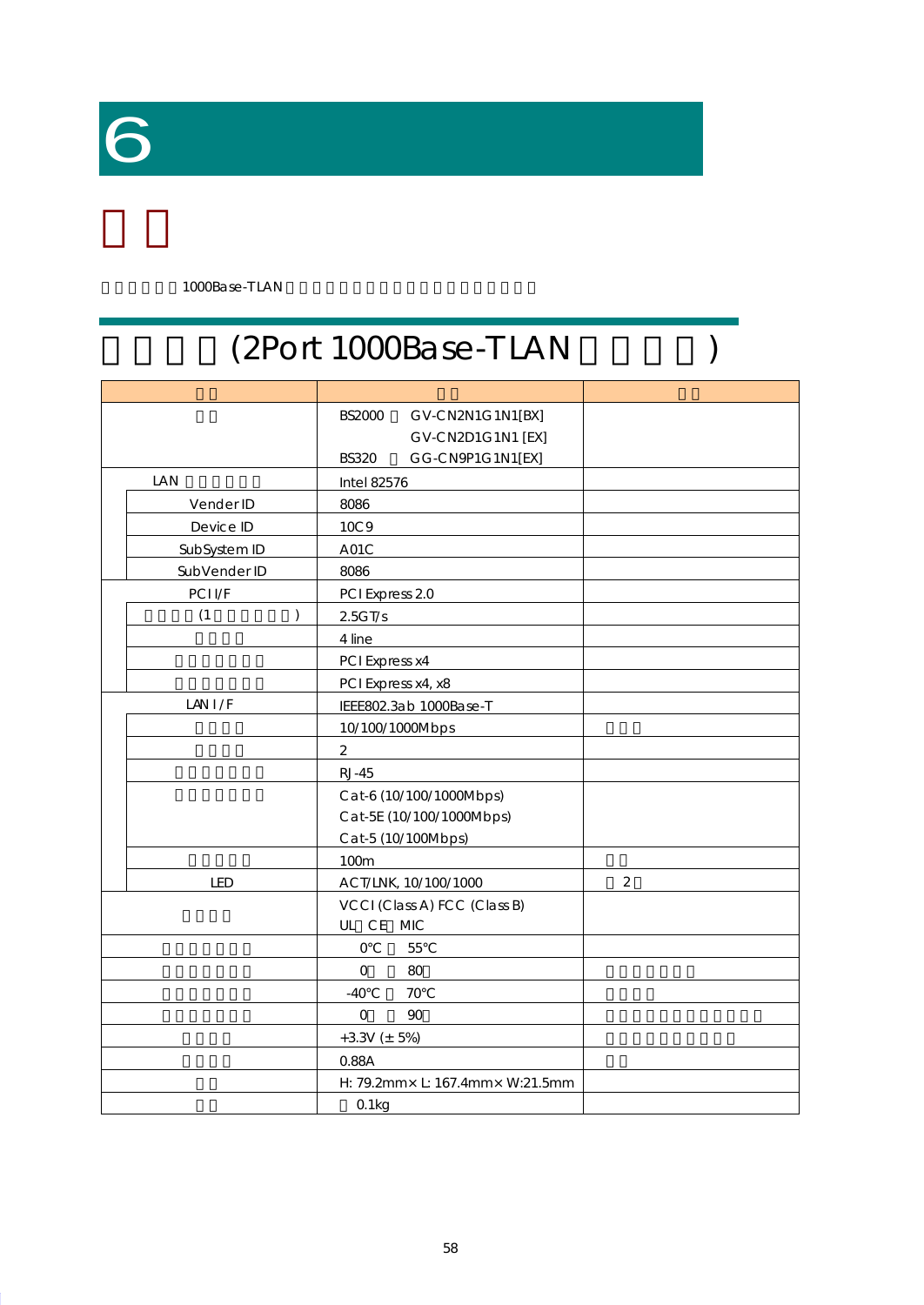|              | (4Port 1000Base-T LAN                                                                      |                |
|--------------|--------------------------------------------------------------------------------------------|----------------|
|              |                                                                                            |                |
|              | GV-CN2N1G2N1[BX]<br><b>BS2000</b><br>GV-CN2D1G2N1 [EX]<br>GG-CN9P1G2N1[EX]<br><b>BS320</b> |                |
| LAN          | <b>Intel 82576</b>                                                                         |                |
| Vender ID    | 8086                                                                                       |                |
| Device ID    | 10E8                                                                                       |                |
| SubSystem ID | A02C                                                                                       |                |
| SubVender ID | 8086                                                                                       |                |
| PCI I/F      | PCI Express 2.0                                                                            |                |
| (1)          | $2.5$ GT/s                                                                                 |                |
|              | 4 line                                                                                     |                |
|              | PCI Express x4                                                                             |                |
|              | PCI Express x4, x8                                                                         |                |
| $LAN$ $IF$   | IEEE802.3ab 1000Base-T                                                                     |                |
|              | 10/100/1000Mbps                                                                            |                |
|              | $\overline{4}$                                                                             |                |
|              | <b>RJ-45</b>                                                                               |                |
|              | Cat-6 (10/100/1000Mbps)                                                                    |                |
|              | Cat-5E (10/100/1000Mbps)                                                                   |                |
|              | Cat-5 (10/100Mbps)                                                                         |                |
|              | 100m                                                                                       |                |
| LED          | ACT/LNK, 10/100/1000                                                                       | $\overline{4}$ |
|              | VCCI (Class A) FCC (Class B)                                                               |                |
|              | UL CE MIC                                                                                  |                |
|              | 0<br>55                                                                                    |                |
|              | 20<br>80                                                                                   |                |
|              | $-40$<br>70                                                                                |                |
|              | 90<br>$\mathbf 0$                                                                          |                |
|              | $+3.3V$ (± 5%)                                                                             |                |
|              | 2.55A                                                                                      |                |
|              | H: 79.2mm× L: 167.4mm× W:21.5mm                                                            |                |
|              | 0.1kg                                                                                      |                |

59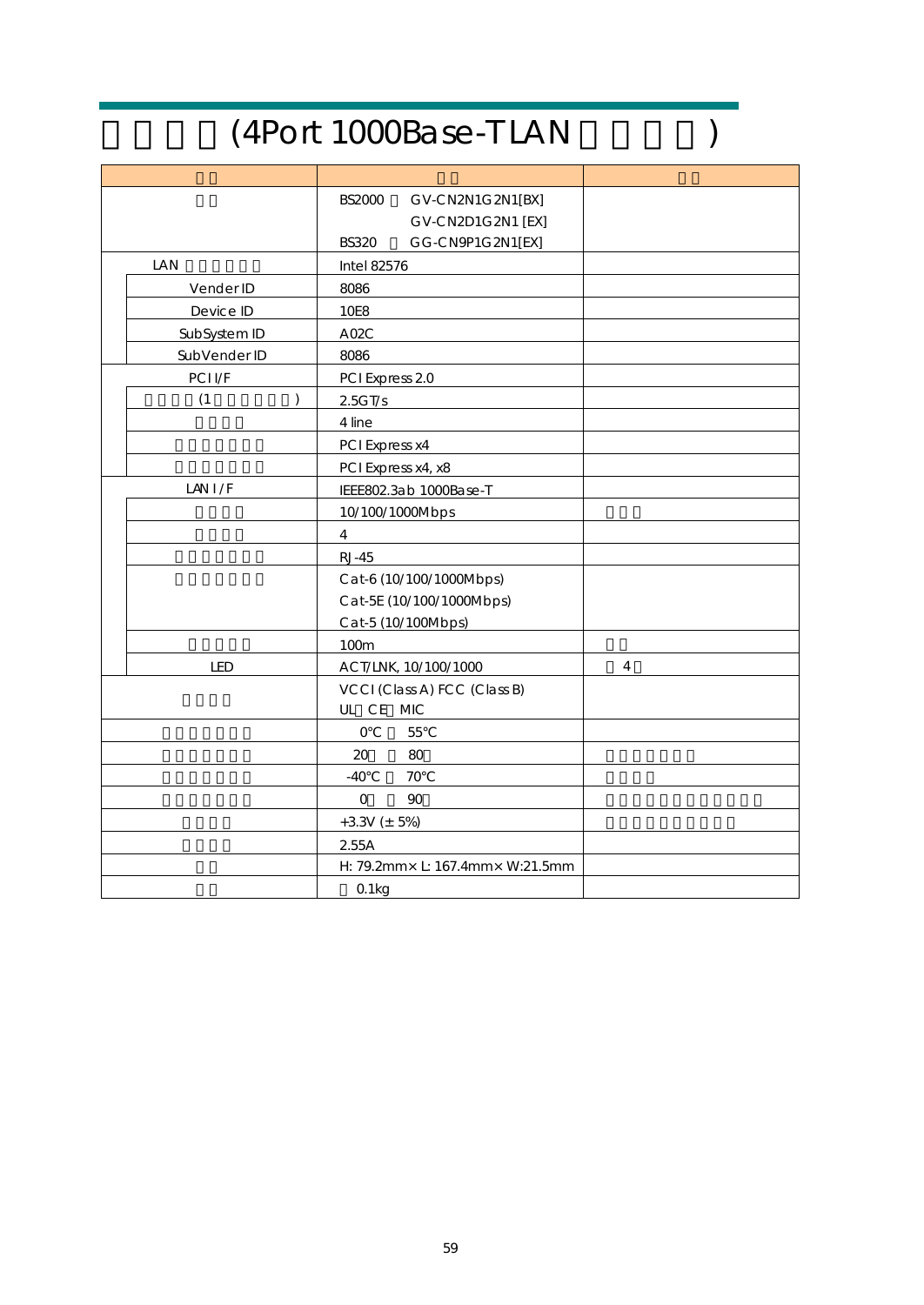| (4Port 1000Base-T LAN | (ET2))                           |   |
|-----------------------|----------------------------------|---|
|                       |                                  |   |
|                       | BS2000<br>GV-CN2N1G3N1[BX]       |   |
|                       | GV-CN2D1G3N1 [EX]                |   |
|                       | GG-CN9P1G2N2[EX]<br><b>BS320</b> |   |
| LAN                   | <b>Intel 82576</b>               |   |
| Vender ID             | 8086                             |   |
| Device ID             | 1526                             |   |
| SubSystem ID          | A05C                             |   |
| SubVender ID          | 8086                             |   |
| PCI I/F               | PCI Express 2.0                  |   |
| (1)<br>$\lambda$      | $2.5$ GT/s                       |   |
|                       | 4 line                           |   |
|                       | PCI Express x4                   |   |
|                       | PCI Express x4, x8               |   |
| LAN I / F             | IEEE802.3ab 1000Base-T           |   |
|                       | 10/100/1000Mbps                  |   |
|                       | $\overline{4}$                   |   |
|                       | <b>RJ-45</b>                     |   |
|                       | Cat-6 (10/100/1000Mbps)          |   |
|                       | Cat-5E (10/100/1000Mbps)         |   |
|                       | Cat-5 (10/100Mbps)               |   |
|                       | 100m                             |   |
| LED                   | ACT/LNK, 10/100/1000             | 4 |
|                       | VCCI (Class A) FCC (Class B)     |   |
|                       | UL CE MIC                        |   |
|                       | $\Omega$<br>55                   |   |
|                       | 20<br>80                         |   |
|                       | 70<br>-40                        |   |
|                       | 90<br>$\mathbf{0}$               |   |
|                       | $+3.3V$ (± 5%)                   |   |
|                       | 2.55A                            |   |
|                       | H: 79.2mmx L: 167.4mmx W:21.5mm  |   |
|                       | 0.1kg                            |   |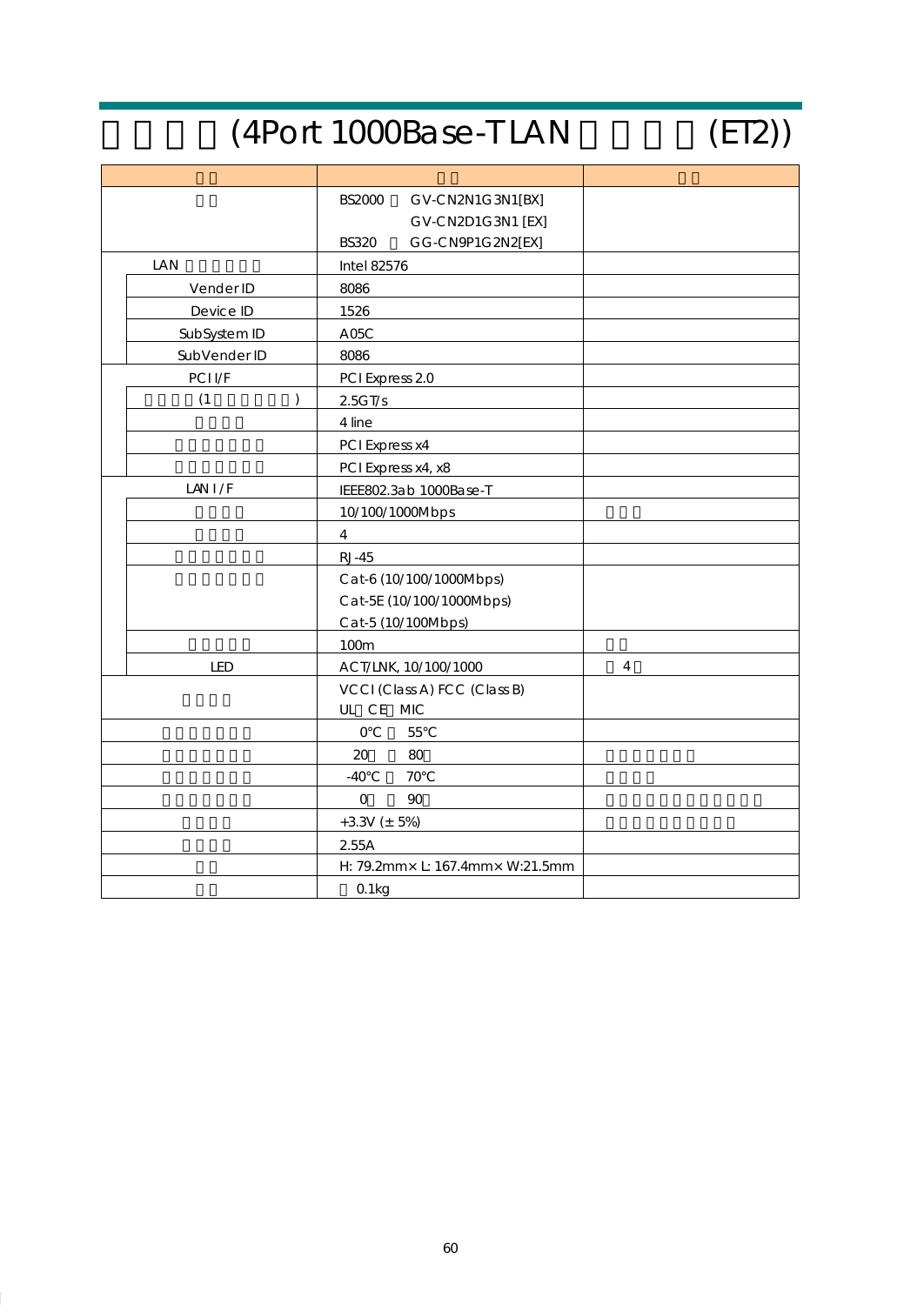7

1000Base-T LAN

# Windows

| $\#$             | ID               |                                                                                |
|------------------|------------------|--------------------------------------------------------------------------------|
| $\mathbf{1}$     | $\overline{4}$   | (R) Gigabit<br>$\mathbb{E}[\mathcal{E}^{\text{max}}]$ .<br>$\Gamma_{\rm{max}}$ |
| $\overline{c}$   | $\mathbf 5$      | (R) Gigabit<br>$\ddot{\cdot}$<br>$\mathbb{C}^{\times}$                         |
| $\sqrt{3}$       | $\boldsymbol{6}$ | $\vdots$<br>$\mathbb{E}[\mathbb{R}^d]$<br>$\lceil$<br>$\,$ $\,$                |
| $\overline{4}$   | $\overline{7}$   | (R) Gigabit<br>$\bar{\Sigma}$<br>$\mathsf{PCI}$<br>$\mathbb{C}^2$              |
| $\overline{5}$   | $\,8\,$          | ÷<br>$\ddot{\ddot{z}}$                                                         |
| $\boldsymbol{6}$ | 16               | : PCI BIOS<br>(R) Gigabit<br><b>BIOS</b><br>Ť,<br>PCI<br>÷                     |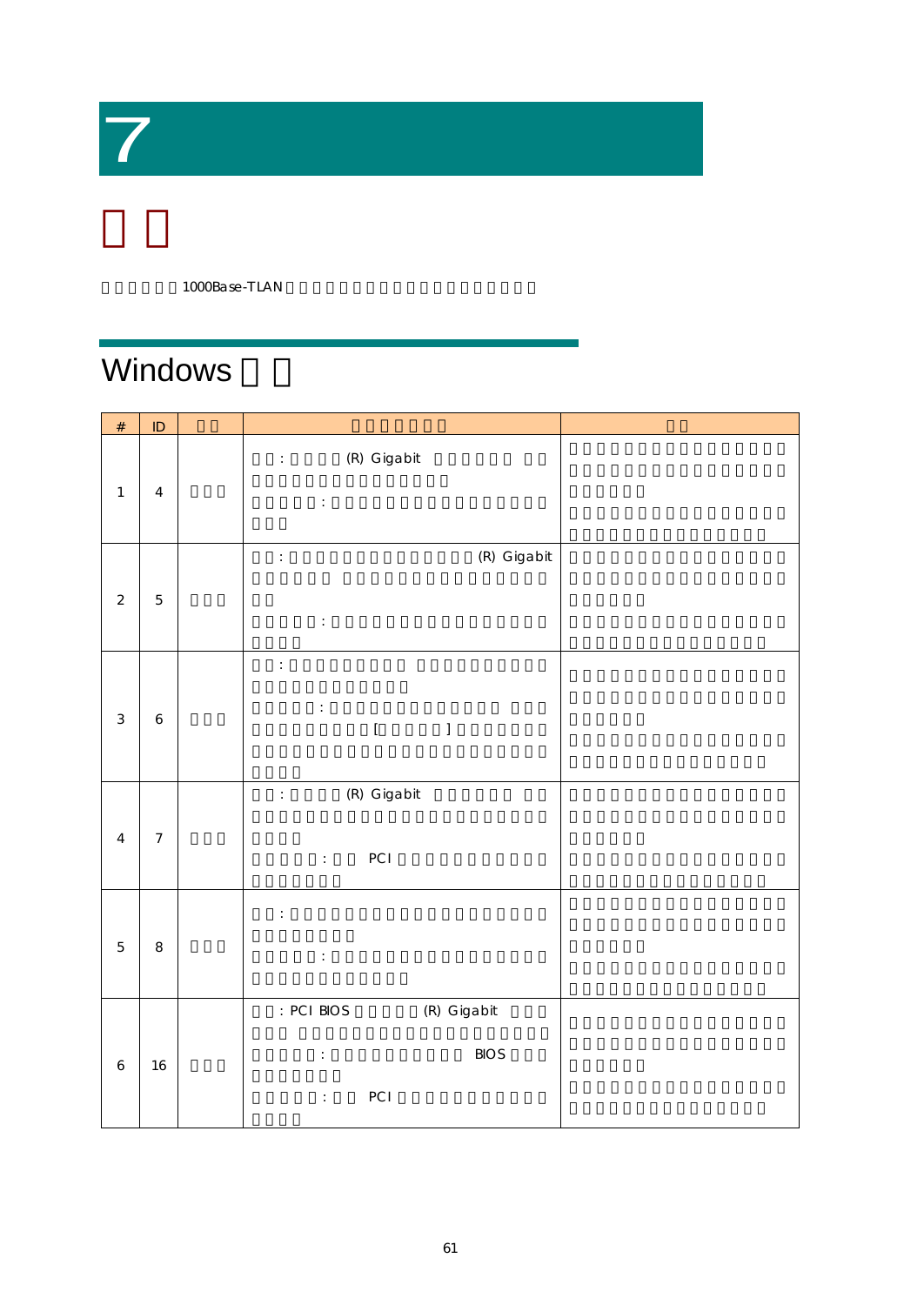| $\#$           | $\sf ID$ |                                                                                    |        |
|----------------|----------|------------------------------------------------------------------------------------|--------|
|                |          | : PCI BIOS<br>(R) Gigabit                                                          |        |
|                |          | <b>BIOS</b><br>t,                                                                  |        |
| $\overline{7}$ | 17       |                                                                                    |        |
|                |          | PCI<br>$\mathbb{S}^{n+1}$                                                          |        |
|                |          | : PCI BIOS<br>(R) Gigabit                                                          |        |
|                |          |                                                                                    |        |
| $\, 8$         | 18       | $\ddot{\ddot{\psi}}$                                                               |        |
|                |          |                                                                                    |        |
|                |          | PROSet                                                                             |        |
|                |          | :OS<br>PCI<br>(R) Gigabit                                                          |        |
|                |          |                                                                                    |        |
| 9              | 21       | $\ddot{\phantom{a}}$                                                               |        |
|                |          |                                                                                    |        |
|                |          | $\pm$                                                                              |        |
|                |          | (R) Gigabit<br>ł.                                                                  |        |
|                |          | PCI                                                                                |        |
| 10             | $22\,$   | $\mathbb{R}^+$                                                                     |        |
|                |          |                                                                                    |        |
|                |          | $\mathcal{A}^{\text{max}}$ and $\mathcal{A}^{\text{max}}$<br>(R) Gigabit<br>EEPROM | EEPROM |
| 11             | 23       |                                                                                    |        |
|                |          | $\sim 10$                                                                          |        |
|                |          | http:<br>(R) Gigabit<br>$\mathbb{C}^{n\times n}$                                   |        |
| 12             | 24       |                                                                                    |        |
|                |          | ÷,                                                                                 |        |
|                |          |                                                                                    |        |
| 13             | $27\,$   |                                                                                    |        |
|                |          | $(\mathsf{R})$<br>$\mathbb{R}^{\mathbb{Z}}$                                        |        |
|                |          |                                                                                    |        |
| 14             | 29       | $\ddot{\phantom{a}}$                                                               |        |
|                |          |                                                                                    |        |
|                |          |                                                                                    |        |
| 15             | $30\,$   |                                                                                    |        |
|                |          |                                                                                    |        |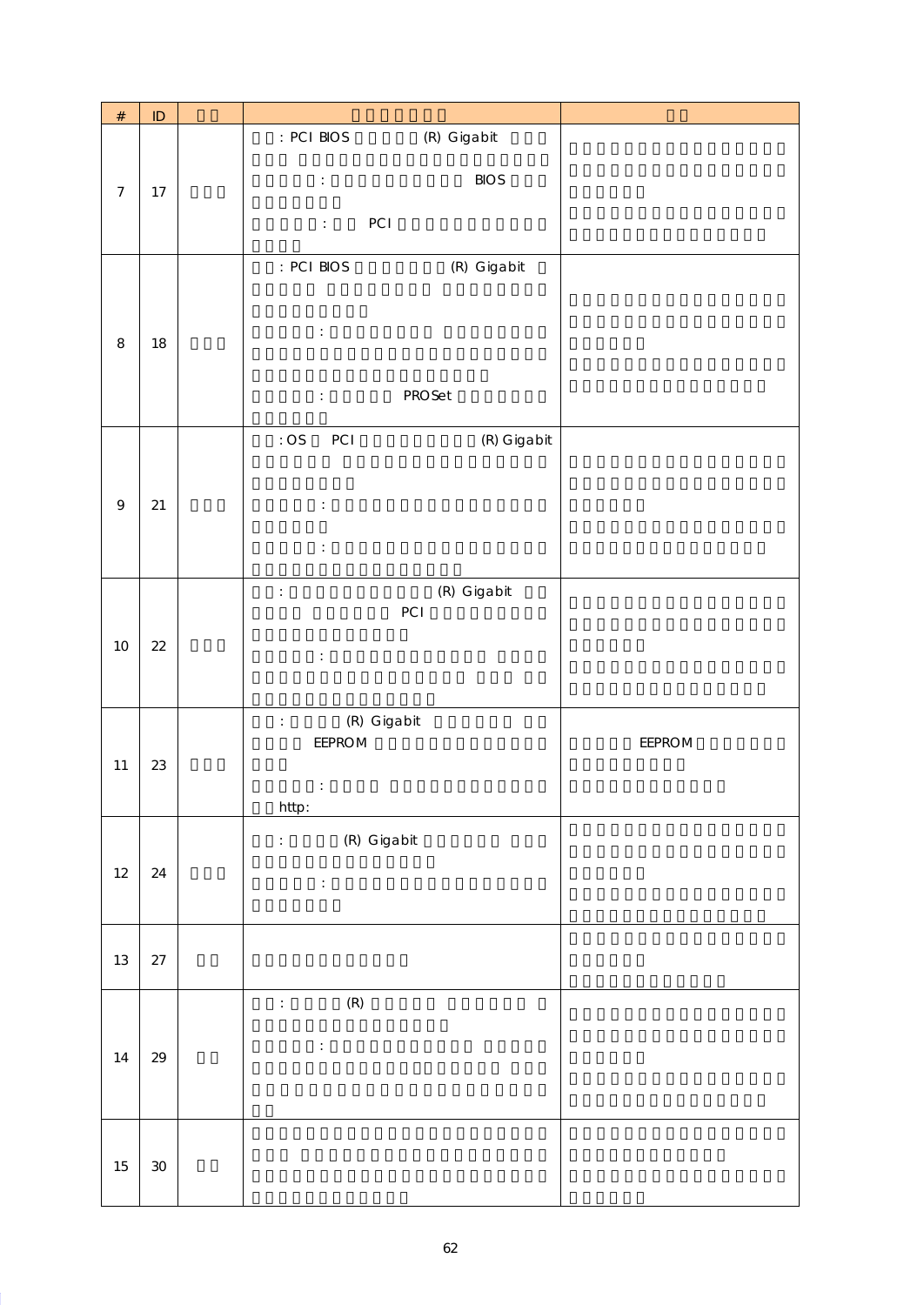| $\#$   | ID     |                                                                                                    |  |
|--------|--------|----------------------------------------------------------------------------------------------------|--|
| $16\,$ | 32     | 1000Mbps                                                                                           |  |
| $17$   | 33     | 100Mbps                                                                                            |  |
| $18\,$ | 34     | 100Mbps                                                                                            |  |
| $19$   | 35     | 10Mbps                                                                                             |  |
| $20\,$ | 36     | 10Mbps                                                                                             |  |
| 21     | 37     | ÷.<br>$\ddot{\phantom{a}}$<br>$\pm$                                                                |  |
| $22\,$ | 38     |                                                                                                    |  |
| 23     | 39     |                                                                                                    |  |
| 24     | 40     |                                                                                                    |  |
| 25     | 41     |                                                                                                    |  |
| 26     | 42     |                                                                                                    |  |
| $27\,$ | 43     | $\ddot{\phantom{a}}$<br>÷                                                                          |  |
| 28     | 44     | $\pm$<br>÷                                                                                         |  |
| 29     | $45\,$ | $\pm$<br>$\pm$                                                                                     |  |
| $30\,$ | 46     | scatter-gather DMA<br>$\langle \pm \rangle$<br>$\mathbb{C}^{\mathbb{Z}}$                           |  |
| 31     | $47\,$ | (R) Gigabit<br>$\mathcal{A}^{\mathrm{max}}$<br>$\ddot{\ddot{\varepsilon}}$<br>$\ddot{\ddot{\psi}}$ |  |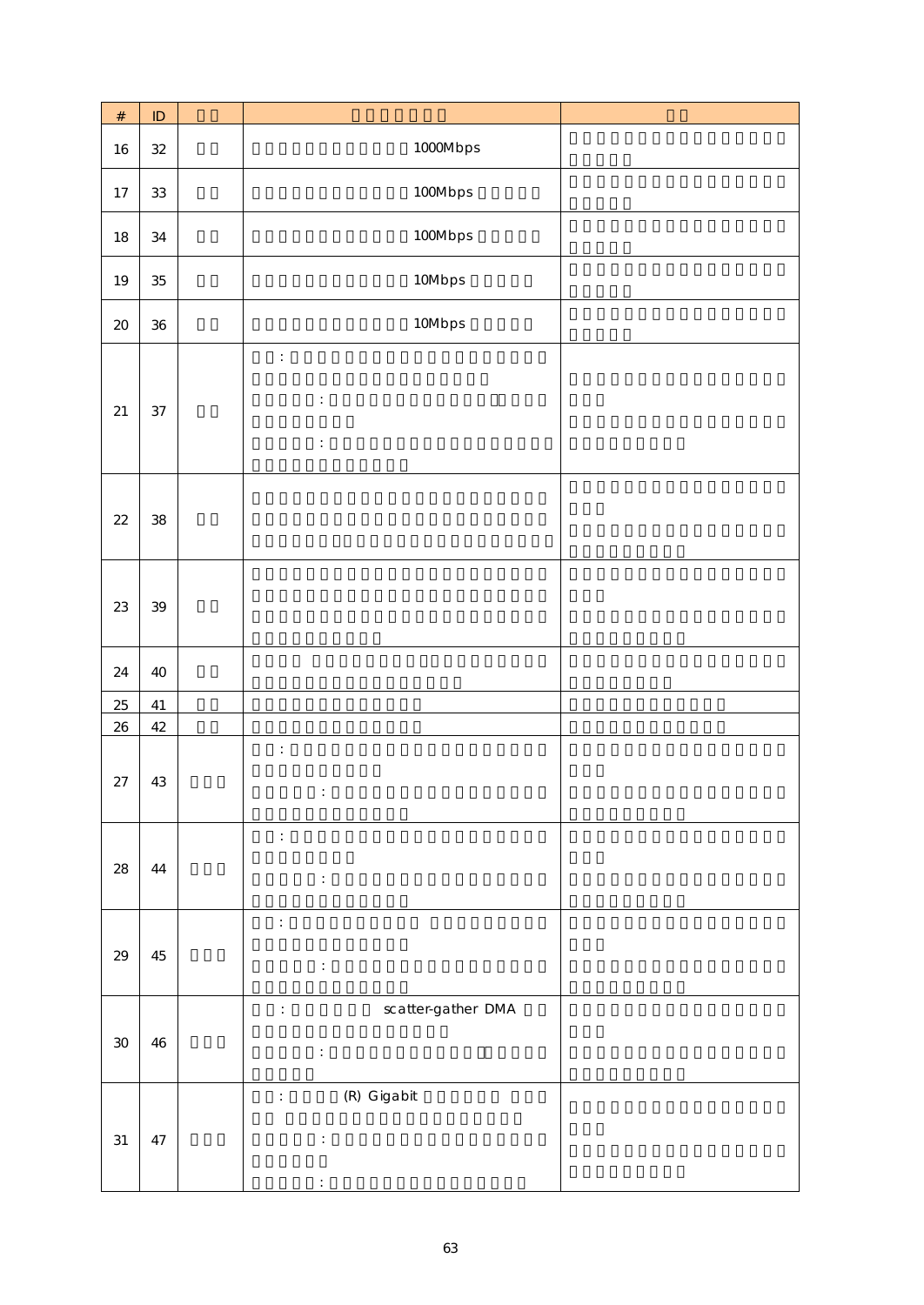# Linux

| #              | ID                       |                                                                                                                                                                                                                                         |            |
|----------------|--------------------------|-----------------------------------------------------------------------------------------------------------------------------------------------------------------------------------------------------------------------------------------|------------|
| 1              | ÷,                       | Intel(R) Gigabit Ethernet Network Driver<br>version <version></version>                                                                                                                                                                 |            |
| 2              | ÷                        | Copyright (c) 20xx-20xx Intel Corporation.                                                                                                                                                                                              |            |
| 3              | $\overline{\phantom{a}}$ | PHY reset is blocked due to SOL/IDER session.                                                                                                                                                                                           | PHY        |
| 4              | ÷.                       | DCA enabled                                                                                                                                                                                                                             | <b>DCA</b> |
| 5              | ä,                       | DCA disabled                                                                                                                                                                                                                            | <b>DCA</b> |
| 6              |                          | Intel(R) Gigabit Ethernet Network Connection<br>(PCle: <bus speed="">:<lane>) <device> : Using<br/><interrupt type=""> interrupts. <rx queue=""> rx<br/>queue(s), <tx queue=""> tx queue(s)</tx></rx></interrupt></device></lane></bus> |            |
| $\overline{7}$ | ×,                       | NIC Link is Up <link speed=""/> Mbps <duplex<br>Mode&gt;, Flow Control: <flow control=""></flow></duplex<br>                                                                                                                            |            |
| 8              |                          | NIC Link is Down                                                                                                                                                                                                                        |            |
| 9              | ä,                       | changing MTU from <old mtu=""> to <new mtu=""></new></old>                                                                                                                                                                              | <b>MTU</b> |
| 10             | J.                       | Failed to initialize MSI-X interrupts. Falling back<br>to MSI interrupts.                                                                                                                                                               |            |
| 11             | ÷,                       | Failed to initialize MSI interrupts. Falling back<br>to legacy interrupts.                                                                                                                                                              |            |
| 12             |                          | partial checksum but proto= <skb>!</skb>                                                                                                                                                                                                |            |
| 13             |                          | Error < Error No.> getting interrupt                                                                                                                                                                                                    |            |
| 14             |                          | Hardware Error                                                                                                                                                                                                                          |            |
| 15             |                          | The NVM Checksum Is Not Valid                                                                                                                                                                                                           |            |
| 16             |                          | <b>NVM Read Error</b>                                                                                                                                                                                                                   |            |
| 17             |                          | <b>Invalid MAC Address</b>                                                                                                                                                                                                              |            |
| 18             |                          | Hardware Initialization Failure                                                                                                                                                                                                         |            |
| 19             |                          | Unable to allocate memory for queues                                                                                                                                                                                                    |            |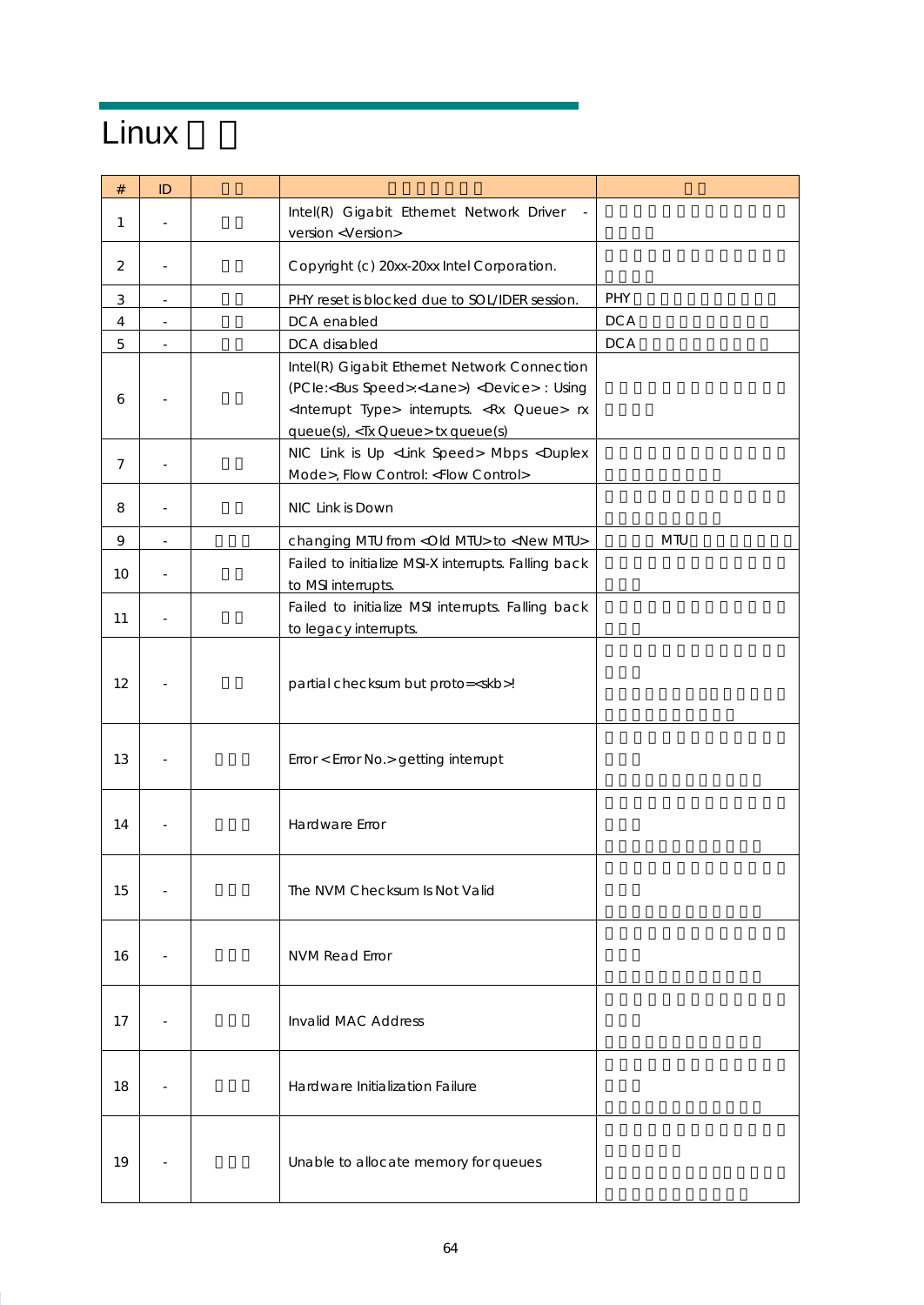| $\#$ | ID |                                                                                                                                                                                                                                                |            |
|------|----|------------------------------------------------------------------------------------------------------------------------------------------------------------------------------------------------------------------------------------------------|------------|
| 20   |    | Unable to allocate memory for the transmit<br>descriptor ring                                                                                                                                                                                  |            |
| 21   |    | Allocation for Tx Queue <number> failed</number>                                                                                                                                                                                               |            |
| 22   |    | Unable to allocate memory for the receive<br>descriptor ring                                                                                                                                                                                   |            |
| 23   |    | Allocation for Rx Queue <number> failed</number>                                                                                                                                                                                               |            |
| 24   |    | Invalid MTU setting                                                                                                                                                                                                                            | <b>MTU</b> |
| 25   | L. | MTU > 9216 not supported.                                                                                                                                                                                                                      | <b>MTU</b> |
| 26   |    | Detected Tx Unit Hang<br>Tx Queue<br><number><br/><b>TDH</b><br/><number><br/><b>TDT</b><br/><number><br/>next_to_use<br/><number><br/>next_to_clean <number><br/>head (WB)<br/><number></number></number></number></number></number></number> |            |
| 27   |    | buffer_info[next_to_clean]<br><number><br/>time_stamp<br/><number><br/>jiffies<br/>desc.status<br/><number></number></number></number>                                                                                                         |            |
| 28   |    | Unsupported Speed/Duplex configuration                                                                                                                                                                                                         | $\sqrt{2}$ |
| 29   |    | No usable DMA configuration, aborting                                                                                                                                                                                                          |            |